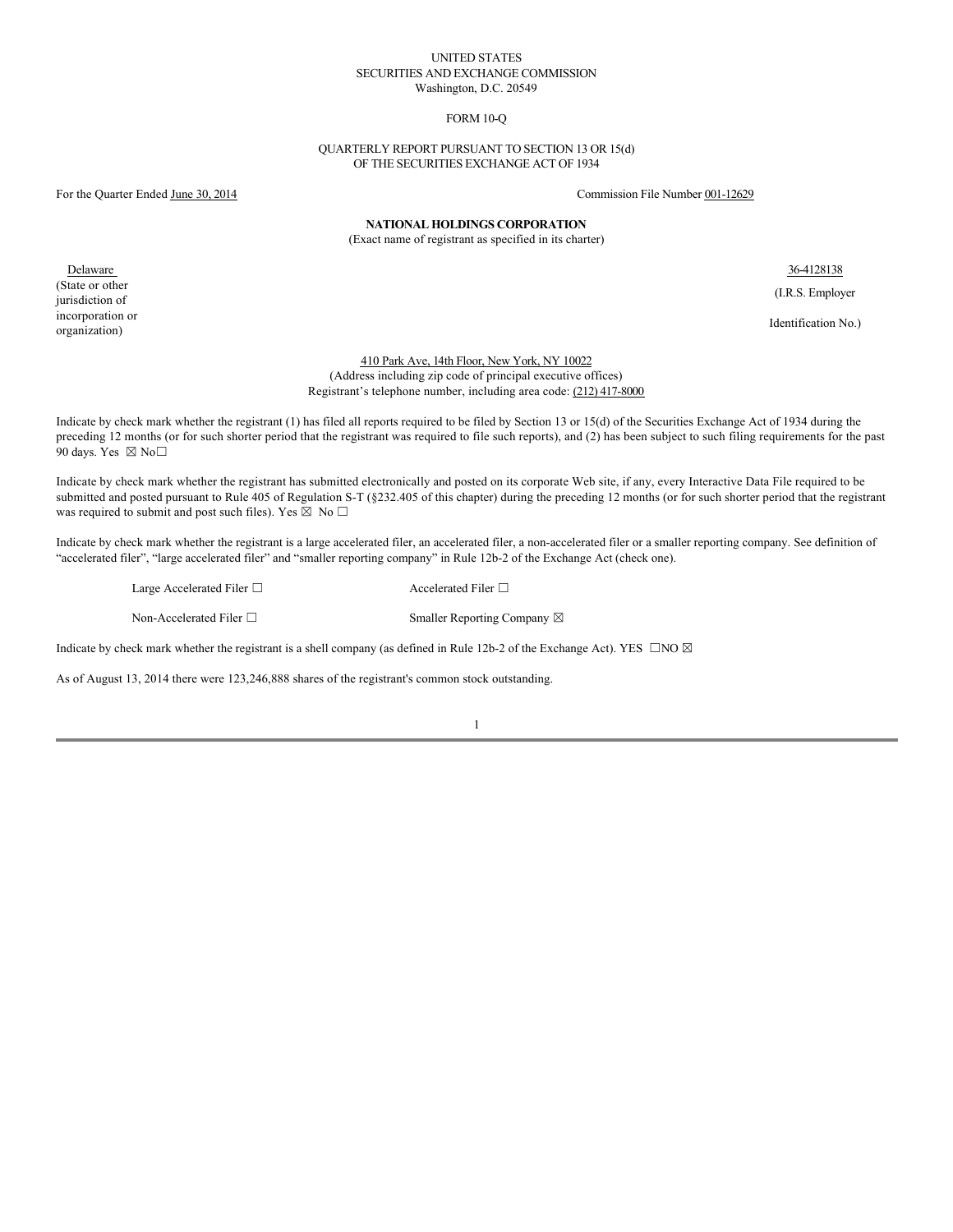## **NATIONAL HOLDINGS CORPORATION FORM 10Q QUARTERLY PERIOD ENDED JUNE 30, 2014**

## **INDEX**

| <b>PART I - FINANCIAL INFORMATION</b>                                                              |                 |
|----------------------------------------------------------------------------------------------------|-----------------|
| Item 1 – Unaudited Condensed Financial Statements                                                  |                 |
| Consolidated Statements of Financial Condition as of June 30, 2014 and September 30, 2013          | 5               |
| Consolidated Statements of Operations for the Nine months ended June 30, 2014 and 2013             | 6               |
| Consolidated Statements of Changes in Stockholder's Equity for the Nine months ended June 30, 2014 | $7\phantom{.0}$ |
| Consolidated Statements of Cash Flows for the Nine months ended June 30, 2014 and 2013             | 8               |
| Notes to Condensed Consolidated Financial Statements                                               | 9               |
| Item 2 – Management's Discussion and Analysis of Financial Condition and Results of Operations     | 21              |
| Item 3 – Quantitative and Qualitative Disclosures About Market Risk                                | 32              |
| Item 4 – Controls and Procedures                                                                   | 33              |
| <b>PART II - OTHER INFORMATION</b>                                                                 |                 |
| Item $1 -$ Legal Proceedings                                                                       | 34              |
| Item $1A - Risk Factors$                                                                           | 34              |
| Item 2 – Unregistered Sales of Equity Securities and Use of Proceeds                               | 34              |
| Item 3 - Defaults Upon Senior Securities                                                           | 34              |
| Item 4 - Mine Safety Disclosures                                                                   | 34              |
| Item 5 - Other Information                                                                         | 34              |
| Item $6 -$ Exhibits                                                                                | 34              |
| Signatures                                                                                         | 35              |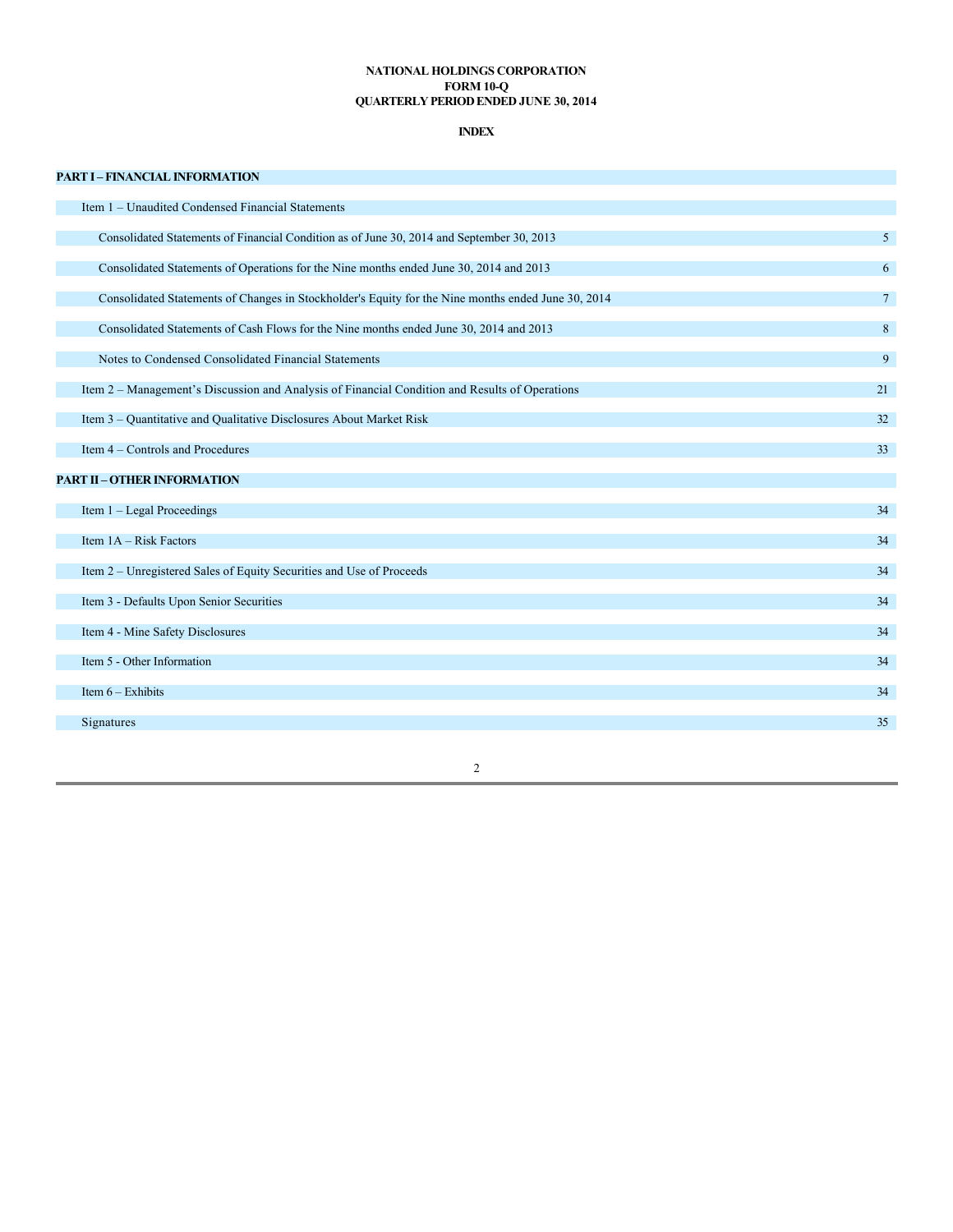## **FORWARDLOOKING STATEMENTS**

The following information provides cautionary statements under the safe harbor provisions of the Private Securities Litigation Reform Act of 1995 (the Reform Act). We identify important factors that could cause our actual results to differ materially from those projected in forward-looking statements we make in this report or in other documents that reference this report. All statements that express or involve discussions as to: expectations, beliefs, plans, objectives, assumptions or future events or performance (often, but not always, identified through the use of words or phrases such as we or our management believes, expects, anticipates or hopes and words or phrases such as will result, are expected to, will continue, is anticipated, estimated, projection and outlook, and words of similar import) are not statements of historical facts and may be forward-looking. These forward-looking statements are based largely on our expectations and are subject to a number of risks and uncertainties including, but not limited to, economic, competitive, regulatory, growth strategies, available financing and other factors discussed elsewhere in this report and in the documents filed by us with the Securities and Exchange Commission ("SEC"). Many of these factors are beyond our control. Actual results could differ materially from the forward-looking statements we make in this report or in other documents that reference this report. In light of these risks and uncertainties, there can be no assurance that the results anticipated in the forward-looking information contained in this report or other documents that reference this report will, in fact, occur.

These forward-looking statements involve estimates, assumptions and uncertainties, and, accordingly, actual results could differ materially from those expressed in the forward-looking statements. These uncertainties include, among others, the following: (i) the inability of our broker-dealer operations to operate profitably in the face of intense competition from larger full service and discount brokers; (ii) a general decrease in merger and acquisition activities and our potential inability to receive success fees as a result of transactions not being completed; (iii) increased competition from business development portals; (iv) technological changes; (v) our potential inability to implement our growth strategy through acquisitions or joint ventures; and (vi) our potential inability to secure additional debt or equity financing.

Any forward-looking statement speaks only as of the date on which such statement is made, and we undertake no obligation to update any forward-looking statement to reflect events or circumstances after the date on which such statement is made or to reflect the occurrence of unanticipated events, except as required by law. New factors emerge from time to time and it is not possible for our management to predict all of such factors, nor can our management assess the impact of each such factor on the business or the extent to which any factor, or combination of factors, may cause actual results to differ materially from those contained in any forward-looking statement.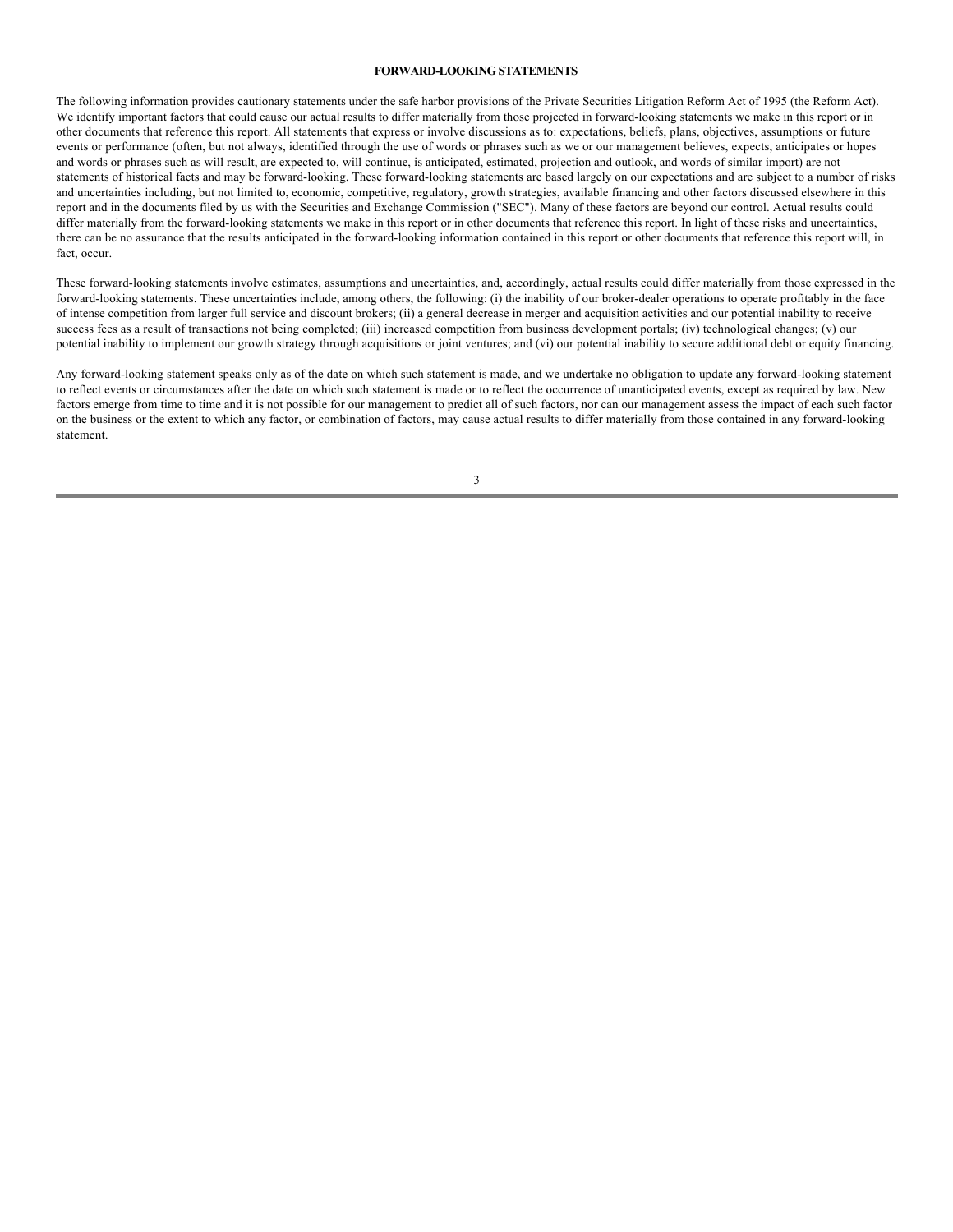**PART I. FINANCIAL INFORMATION ITEM I. FINANCIAL STATEMENTS**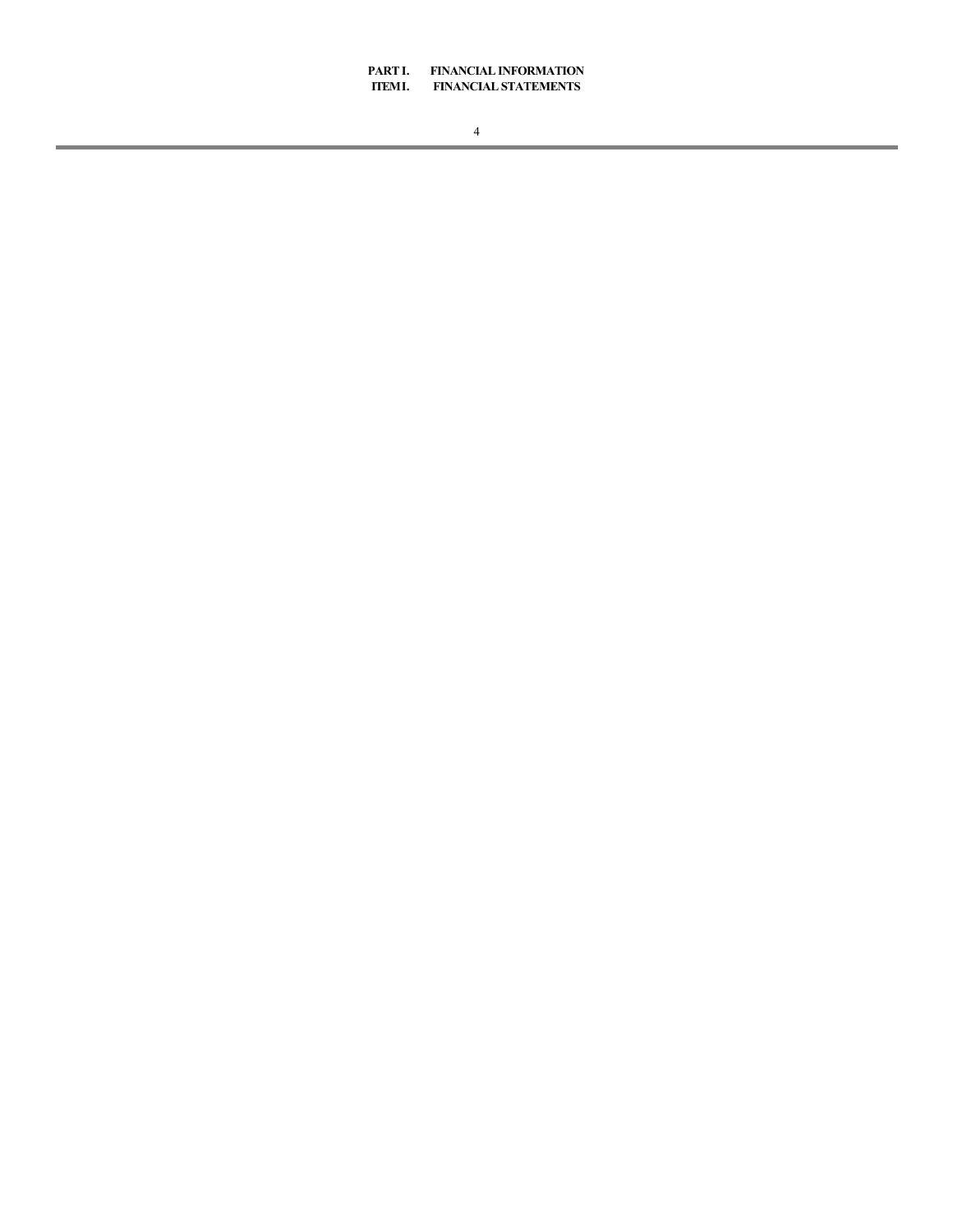## **NATIONAL HOLDINGS CORPORATION AND SUBSIDIARIES CONDENSED CONSOLIDATED STATEMENTS OF FINANCIAL CONDITION (Unaudited)**

|                                                                                                                     |    | <b>June 30,</b><br>2014<br>(Unaudited) |    | September 30,<br>2013 |
|---------------------------------------------------------------------------------------------------------------------|----|----------------------------------------|----|-----------------------|
| <b>ASSETS</b>                                                                                                       |    |                                        |    |                       |
| Cash                                                                                                                | \$ | 23,624,000                             | \$ | 19,985,000            |
| Restricted cash                                                                                                     |    | 92,000                                 |    | 92,000                |
| Deposits with clearing organizations                                                                                |    | 1,035,000                              |    | 1,107,000             |
| Receivables from broker dealers and clearing organizations                                                          |    | 5,259,000                              |    | 4,296,000             |
| Other receivables, net of allowance for doubtful accounts                                                           |    | 1,819,000                              |    | 1,049,000             |
| Advances to registered representatives - net of allowance for doubtful accounts                                     |    | 1,199,000                              |    | 811,000               |
| Securities owned, at fair value                                                                                     |    | 1,167,000                              |    | 467,000               |
| Prepaid expenes                                                                                                     |    | 969,000                                |    | 764,000               |
| Fixed assets, net of accumulated depreciation                                                                       |    | 763,000                                |    | 447,000               |
| Intangible assets, net                                                                                              |    | 8,941,000                              |    |                       |
| Goodwill                                                                                                            |    | 4,464,000                              |    |                       |
| Other assets                                                                                                        |    | 669,000                                |    | 493,000               |
| <b>Total Assets</b>                                                                                                 | S  | 50,001,000                             | S  | 29,511,000            |
| LIABILITIES AND STOCKHOLDERS' EQUITY                                                                                |    |                                        |    |                       |
| Accounts payable, accrued expenses and other liabilities                                                            | \$ | 19,187,000                             | -S | 13,699,000            |
| Securities sold, but not yet purchased, at fair value                                                               |    | 227,000                                |    | 15,000                |
| <b>Total Liabilities</b>                                                                                            |    | 19,414,000                             |    | 13,714,000            |
| <b>National Holdings Corporation Stockholders' Equity</b>                                                           |    |                                        |    |                       |
| Common stock, \$.02 par value, 150,000,000 shares authorized; 123,246,888 shares issued and outstanding at June 30, |    |                                        |    |                       |
| 2014 and 100,580,203 shares issued and outstanding at September 30, 2013                                            |    | 2,465,000                              |    | 2,012,000             |
| Additional paid-in capital                                                                                          |    | 77,013,000                             |    | 67,982,000            |
| Accumulated deficit                                                                                                 |    | (48,906,000)                           |    | (54,212,000)          |
| <b>Total National Holdings Corporation Stockholders' Equity</b>                                                     |    | 30,572,000                             |    | 15,782,000            |
|                                                                                                                     |    |                                        |    |                       |
| <b>Non Controlling Interest</b>                                                                                     |    | 15,000                                 |    | 15,000                |
| <b>Total Stockholders' Equity</b>                                                                                   |    | 30,587,000                             |    | 15,797,000            |
| <b>Total Liabilities and Stockholders' Equity</b>                                                                   | S  | 50,001,000                             |    | 29,511,000            |

The accompanying notes are an integral part of these unaudited condensed consolidated financial statements.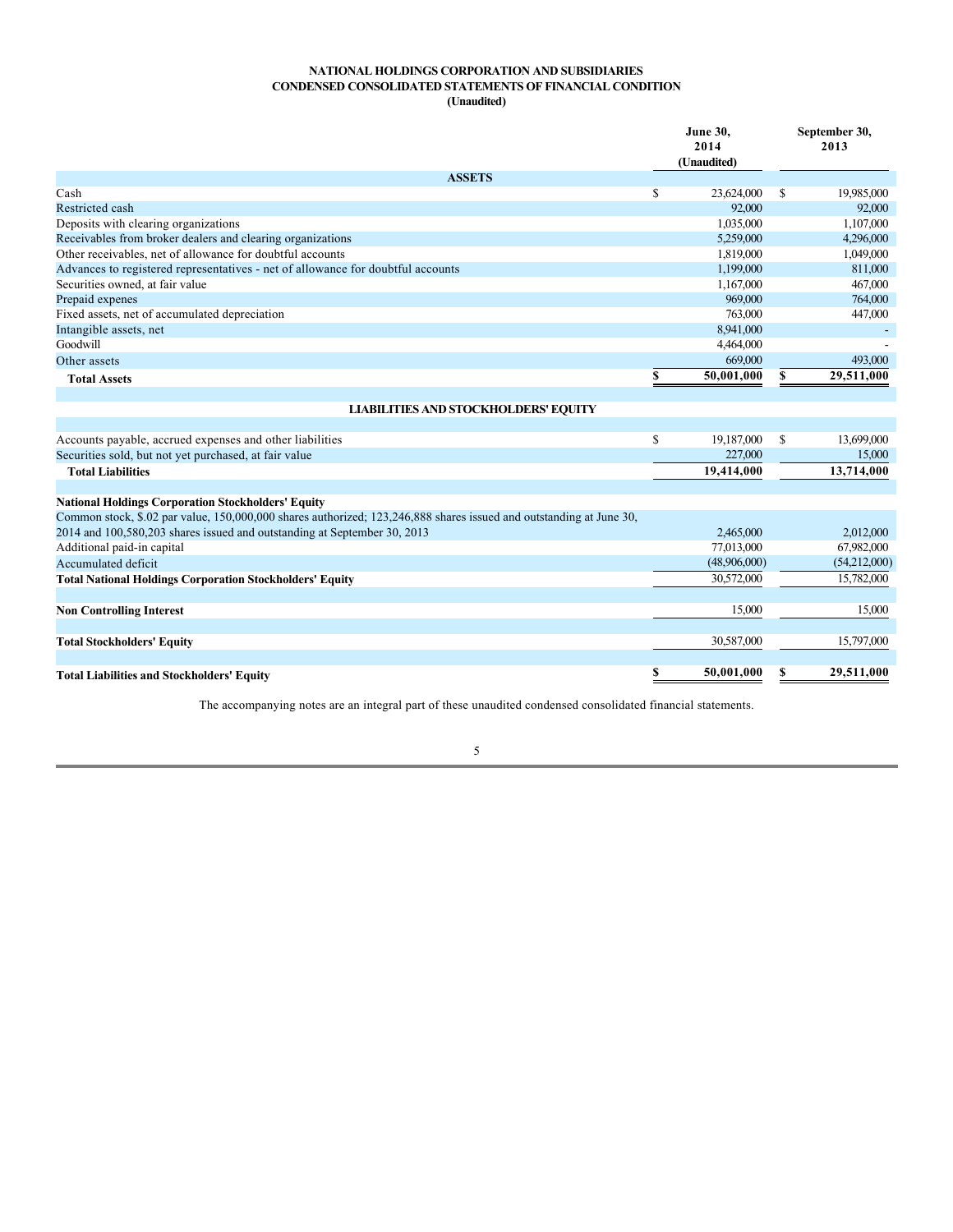## **NATIONAL HOLDINGS CORPORATION AND SUBSIDIARIES CONDENSED CONSOLIDATED STATEMENTS OF OPERATIONS (Unaudited)**

|                                                          |             | Three Month Period Ended June 30,<br>2014<br>2013 |                  |            |                         | Nine Month Period Ended June 30,<br>2014 | 2013              |            |
|----------------------------------------------------------|-------------|---------------------------------------------------|------------------|------------|-------------------------|------------------------------------------|-------------------|------------|
| <b>Revenues</b>                                          |             |                                                   |                  |            |                         |                                          |                   |            |
| Commissions                                              | \$          | 27,864,000                                        | \$               | 19,799,000 | \$                      | 85,777,000                               | \$                | 56,608,000 |
| Principal transactions                                   |             | 3,977,000                                         |                  | 3,649,000  |                         | 13,119,000                               |                   | 10,561,000 |
| Investment banking fees                                  |             | 5,273,000                                         |                  | 4,105,000  |                         | 14,473,000                               |                   | 8,494,000  |
| Interest and dividends                                   |             | 906,000                                           |                  | 880,000    |                         | 2,723,000                                |                   | 2,930,000  |
| Transfer fees and clearing services                      |             | 2,105,000                                         |                  | 1,810,000  |                         | 6,873,000                                |                   | 5,850,000  |
| Investment advisory fees                                 |             | 3,783,000                                         |                  | 2,369,000  |                         | 10,511,000                               |                   | 7,215,000  |
| Tax preparation and accounting fees                      |             | 2,557,000                                         |                  |            |                         | 6,832,000                                |                   |            |
| Other                                                    |             | 137,000                                           |                  | 52,000     |                         | 773,000                                  |                   | 399,000    |
| <b>Total Revenues</b>                                    |             | 46,602,000                                        |                  | 32,664,000 |                         | 141,081,000                              |                   | 92,057,000 |
| <b>Operating Expenses</b>                                |             |                                                   |                  |            |                         |                                          |                   |            |
| Commissions, compensation and fees                       |             | 38,475,000                                        |                  | 27,955,000 |                         | 115,003,000                              |                   | 78,605,000 |
| Clearing fees                                            |             | 860,000                                           |                  | 702,000    |                         | 3,001,000                                |                   | 2,123,000  |
| Communications                                           |             | 1,217,000                                         |                  | 1,174,000  |                         | 3,548,000                                |                   | 3,437,000  |
| Occupancy expenses                                       |             | 1,064,000                                         |                  | 504,000    |                         | 3,090,000                                |                   | 1,619,000  |
| Professional fees                                        |             | 1,071,000                                         |                  | 503,000    |                         | 3,169,000                                |                   | 1,728,000  |
| Depreciation and amortization                            |             | 615,000                                           |                  | 258,000    |                         | 1,771,000                                |                   | 796,000    |
| Interest                                                 |             | 6,000                                             |                  | 10,000     |                         | 29,000                                   |                   | 240,000    |
| License and registration fees                            |             | 579,000                                           |                  | 437,000    |                         | 1,495,000                                |                   | 1,214,000  |
| Other admininstrative expenses                           |             | 1,304,000                                         |                  | 316,000    |                         | 4,398,000                                |                   | 818,000    |
| <b>Total Operating Expenses</b>                          |             | 45,191,000                                        |                  | 31,859,000 |                         | 135,504,000                              |                   | 90,580,000 |
|                                                          |             |                                                   |                  |            |                         |                                          |                   |            |
| <b>Income from operations</b>                            |             | 1,411,000                                         |                  | 805,000    |                         | 5,577,000                                |                   | 1,477,000  |
| <b>Other Expenses</b>                                    |             |                                                   |                  |            |                         |                                          |                   |            |
| Loss on investment in unaffiliated entity                |             | $\blacksquare$                                    |                  |            |                         |                                          |                   | (162,000)  |
| <b>Total Other Expenses</b>                              |             |                                                   |                  |            |                         |                                          |                   | (162,000)  |
|                                                          |             |                                                   |                  |            |                         |                                          |                   |            |
| <b>Income before Income Tax Expense</b>                  |             | 1,411,000                                         |                  | 805,000    |                         | 5,577,000                                |                   | 1,315,000  |
|                                                          |             | 29,000                                            |                  |            |                         | 271,000                                  |                   | 60.000     |
| Income tax expense                                       |             |                                                   |                  |            |                         |                                          |                   |            |
| <b>Net Income</b>                                        |             | 1,382,000                                         |                  | 805,000    |                         | 5,306,000                                |                   | 1,255,000  |
| Net loss attributable to noncontrolling interest         |             | $\blacksquare$                                    |                  |            |                         |                                          |                   | 3,000      |
| Net Income attributable to common stockholders           | \$          | 1,382,000                                         | $\boldsymbol{s}$ | 805,000    | $\mathbf{s}$            | 5,306,000                                | $\mathbf{s}$      | 1,258,000  |
| Net Income attributable to common stockholders - Basic   | $\mathbb S$ | 0.01                                              | \$               | 0.01       | $\pmb{\mathbb{S}}$      | 0.04                                     | $\boldsymbol{\$}$ | 0.02       |
| Net Income attributable to common stockholders - Diluted | \$          | 0.01                                              | \$               | 0.01       | $\overline{\mathbf{s}}$ | 0.04                                     | $\mathbf S$       | 0.02       |
|                                                          |             |                                                   |                  |            |                         |                                          |                   |            |
| Weighted number of shares outstanding - Basic            |             | 123,246,888                                       |                  | 89,016,988 |                         | 122,084,494                              |                   | 62,580,749 |
| Weighted number of shares outstanding - Diluted          |             | 125,141,280                                       |                  | 89,016,988 |                         | 123,610,126                              |                   | 66,596,691 |

The accompanying notes are an integral part of these unaudited condensed consolidated financial statements.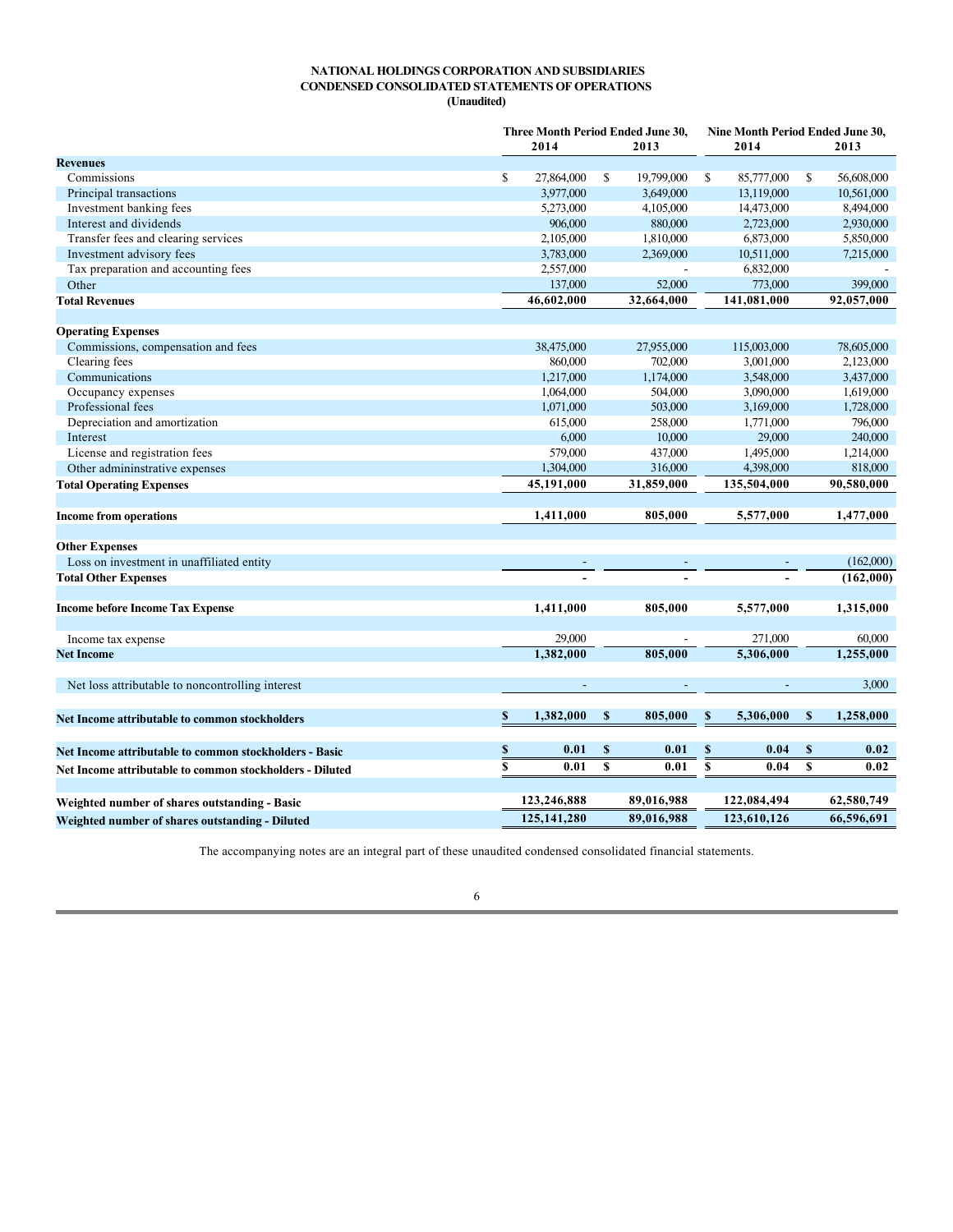#### **NATIONAL HOLDINGS CORPORATION AND SUBSIDIARIES CONDENSED CONSOLIDATED STATEMENT OF CHANGES IN STOCKHOLDERS' EQUITY (Unaudited)**

## **FOR THE NINE MONTHS ENDED JUNE 30, 2014**

|                                             |               |           |                 |              |                 | Total            |
|---------------------------------------------|---------------|-----------|-----------------|--------------|-----------------|------------------|
|                                             | Common Stock  |           | Additional      | Accumulated  | Non-controlling | Stockholders'    |
|                                             | <b>Shares</b> |           | Paid-in Capital | Deficit      | Interest        | Equity (Deficit) |
| BALANCE, September 30, 2013                 | 100,580,203   | 2,012,000 | 67,982,000      | (54,212,000) | 15,000          | 15,797,000       |
|                                             |               |           |                 |              |                 |                  |
| Issuance of shares of common stock pursuant |               |           |                 |              |                 |                  |
| to the acquisition of Gilman & Ciocia, Inc. | 22.666.685    | 453,000   | 8,387,000       |              |                 | 8,840,000        |
|                                             |               |           |                 |              |                 |                  |
| Stock based compensation                    |               |           | 644,000         |              |                 | 644,000          |
|                                             |               |           |                 |              |                 |                  |
| Net income                                  | -             |           |                 | 5,306,000    |                 | 5,306,000        |
| BALANCE, June 30, 2014                      | 123,246,888   | 2,465,000 | 77,013,000      | (48,906,000) | 15,000          | 30,587,000       |

The accompanying notes are an integral part of these unaudited condensed consolidated financial statements.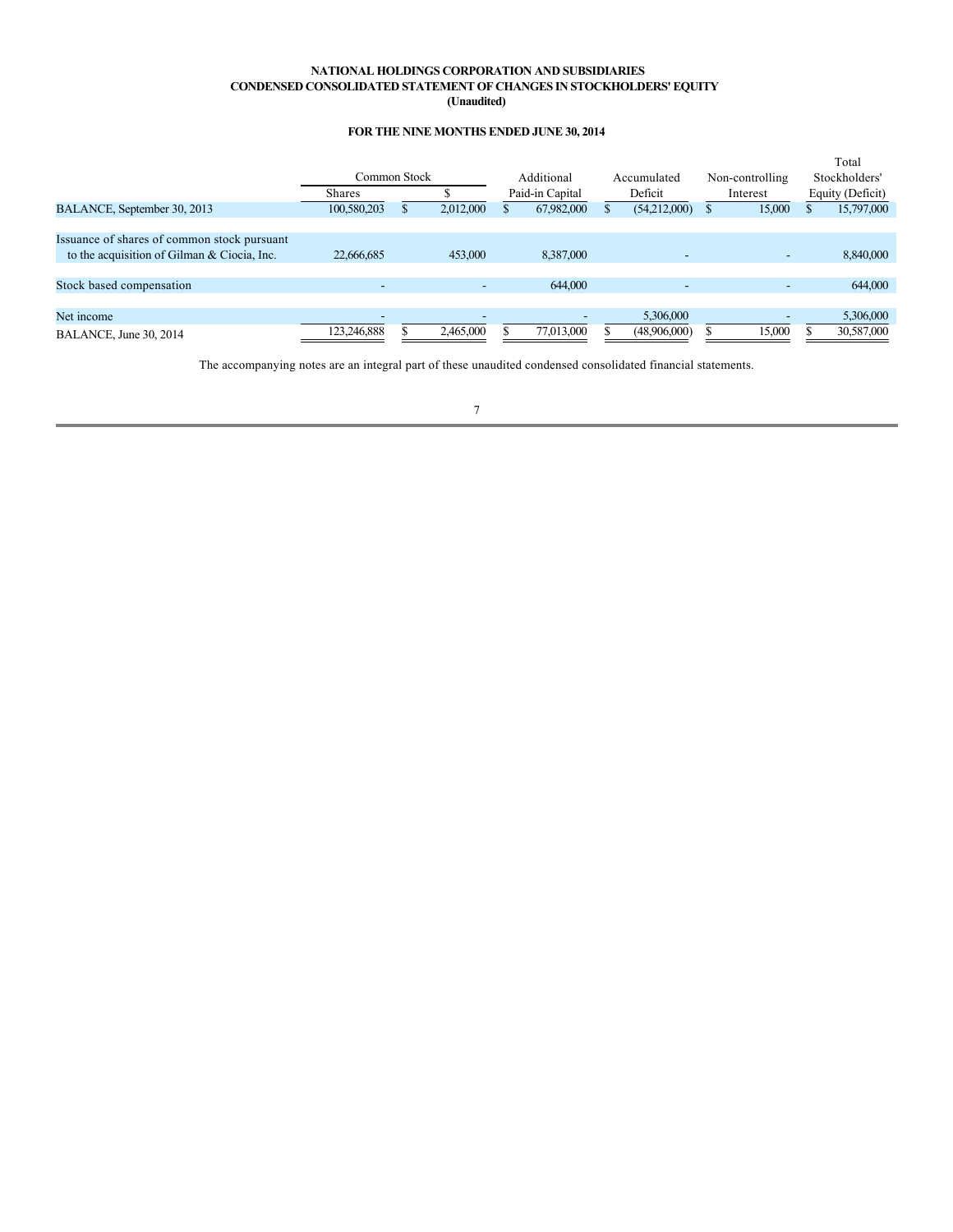## **NATIONAL HOLDINGS CORPORATION AND SUBSIDIARIES CONDENSED CONSOLIDATED STATEMENTS OF CASH FLOWS (Unaudited)**

|                                                                                              | Nine Month Period Ended June 30. |                          |                 |             |
|----------------------------------------------------------------------------------------------|----------------------------------|--------------------------|-----------------|-------------|
|                                                                                              |                                  | 2014                     |                 | 2013        |
| <b>CASH FLOWS FROM OPERATING ACTIVITIES</b>                                                  |                                  |                          |                 |             |
| Net income                                                                                   | \$                               | 5,306,000                | S               | 1,258,000   |
| Adjustments to reconcile net income to net cash provided by operating activities             |                                  |                          |                 |             |
| Depreciation and amortization                                                                |                                  | 1,771,000                |                 | 796,000     |
| Amortization of forgivable loans to registered representatives                               |                                  | 166,000                  |                 | 212,000     |
| Stock-based compensation                                                                     |                                  | 644,000                  |                 |             |
| Provision for doubtful accounts                                                              |                                  | 553,000                  |                 | (96,000)    |
| Non-controlling interest<br>Changes in assets and liabilities, net of effects of acquisition |                                  |                          |                 | 3,000       |
| Deposits with clearing organizations                                                         |                                  | 344,000                  |                 |             |
| Receivables from broker-dealers and clearing organizations                                   |                                  | 859,000                  |                 | 33,000      |
| Other receivables                                                                            |                                  | (1,064,000)              |                 | (598,000)   |
| Advances to registered representatives                                                       |                                  | (14,000)                 |                 | (178,000)   |
| Securities owned, at fair value                                                              |                                  | (700,000)                |                 | (163,000)   |
| Other assets                                                                                 |                                  | (176,000)                |                 | 14,000      |
| Prepaid expenses                                                                             |                                  | 354,000                  |                 |             |
| Accounts payable, accrued expenses and other liabilities                                     |                                  | (740,000)                |                 | (8,000)     |
| Securities sold, but not yet purchased, at fair value                                        |                                  | 212,000                  |                 | 10,000      |
| Net cash provided by operating activities                                                    |                                  | 7,515,000                |                 | 1,283,000   |
|                                                                                              |                                  |                          |                 |             |
| <b>CASH FLOWS FROM INVESTING ACTIVITIES</b>                                                  |                                  |                          |                 |             |
| Cash acquired in acquisition                                                                 |                                  | 1,654,000                |                 |             |
| Purchase of fixed assets                                                                     |                                  | (130,000)                |                 | (96,000)    |
| Net cash provided by (used in) investing activities                                          |                                  | 1,524,000                |                 | (96,000)    |
|                                                                                              |                                  |                          |                 |             |
| CASH FLOWS FROM FINANCING ACTIVITIES                                                         |                                  |                          |                 |             |
| Repayment of notes payable                                                                   |                                  |                          |                 | (2,800,000) |
| Proceeds from issuance of common stock                                                       |                                  |                          |                 | 8,375,000   |
| Repayment of certain liabilities of acquired entity                                          |                                  | (5,400,000)              |                 |             |
| Net cash (used in) provided by financing activities                                          |                                  | (5,400,000)              |                 | 5,575,000   |
|                                                                                              |                                  |                          |                 |             |
| NET INCREASE IN CASH                                                                         |                                  | 3,639,000                |                 | 6,762,000   |
|                                                                                              |                                  |                          |                 |             |
| <b>CASH BALANCE</b>                                                                          |                                  |                          |                 |             |
| <b>Beginning of the period</b>                                                               |                                  | 19,985,000               |                 | 7,934,000   |
| End of the period                                                                            | \$                               | 23,624,000               | \$              | 14,696,000  |
|                                                                                              |                                  |                          |                 |             |
| SUPPLEMENTAL DISCLOSURES OF CASH FLOW INFORMATION                                            |                                  |                          |                 |             |
| Cash paid during the period for:                                                             |                                  |                          |                 |             |
| Interest                                                                                     | \$                               | 5,000                    | \$              | 10,000      |
| Income taxes                                                                                 | $\overline{\mathbb{S}}$          | 85,000                   | $\overline{s}$  |             |
| SUPPLEMENTAL DISCLOSURES OF NONCASH INVESTING AND FINANCING ACTIVITIES                       |                                  |                          |                 |             |
| Acquisition of Gilman Ciocia, Inc.:                                                          |                                  |                          |                 |             |
| Tangible assets acquired, excluding cash                                                     | \$                               | 3,933,000                | \$              |             |
|                                                                                              | $\overline{\mathbf{s}}$          | 10,417,000               | $\overline{\$}$ |             |
| Identifiable intangible assets acquired                                                      | \$                               | 4,464,000                |                 |             |
| Goodwill                                                                                     |                                  |                          | \$              |             |
| Liabilities assumed                                                                          | \$                               | 11,628,000               | \$              |             |
| Common stock issued                                                                          | \$                               | 8,840,000                | \$              |             |
| Deemed distribution to noncontrolling interest                                               |                                  |                          | \$              | 146,000     |
| Fair value of shares of common stock to satisfy liabilities                                  |                                  | $\overline{\phantom{a}}$ | \$              | 125,000     |
| Conversion of preferred stock to shares of common stock                                      |                                  |                          | \$              | 6,156,000   |
| Conversion of convertible debt to shares of common stock                                     |                                  |                          | \$              | 5,000,000   |
|                                                                                              |                                  |                          |                 |             |
| Conversion of warrants to shares of common stock                                             |                                  |                          |                 | 259,000     |

The accompanying notes are an integral part of these unaudited condensed consolidated financial statements.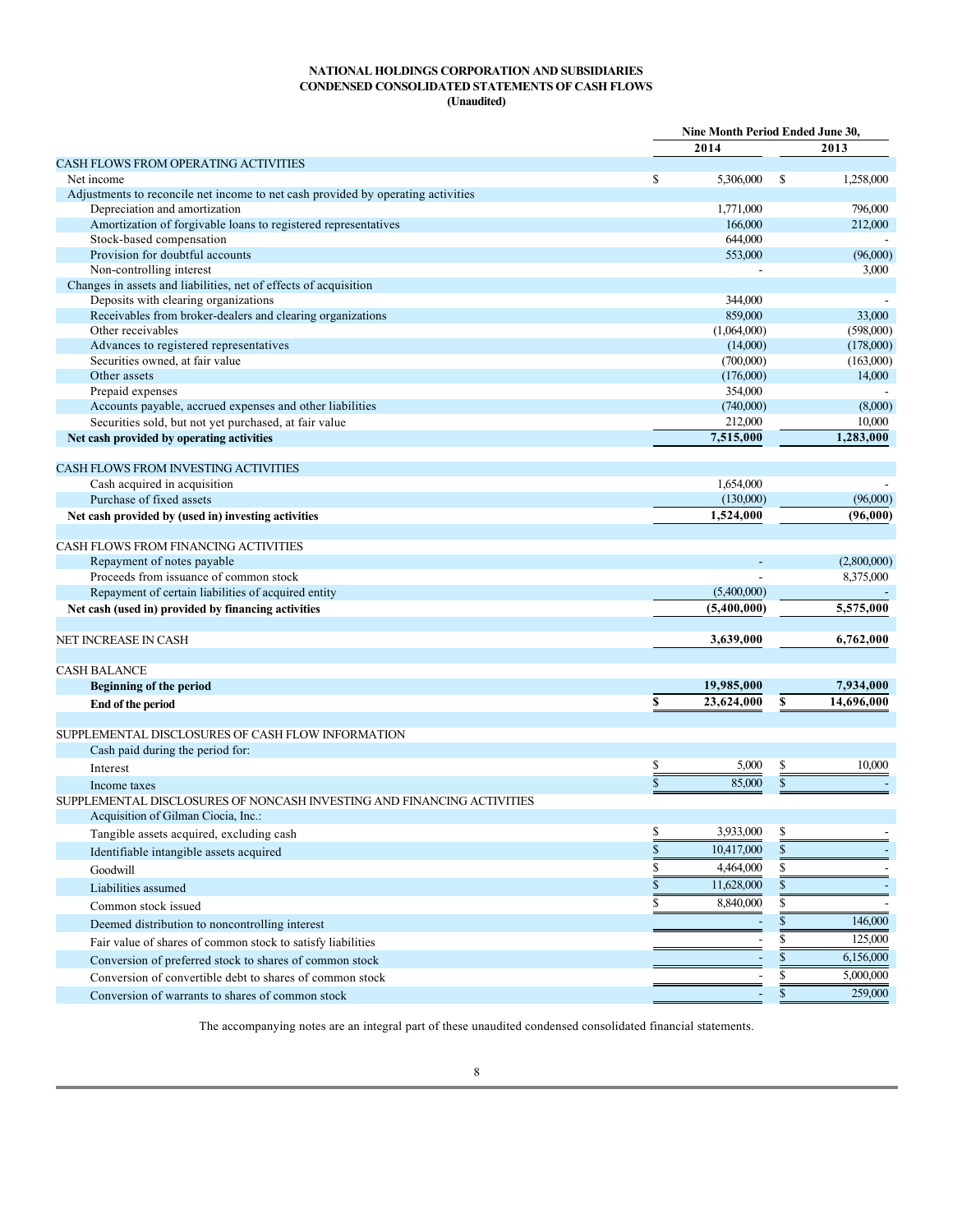## **NATIONAL HOLDINGS CORPORATION AND SUBSIDIARIES CONDENSED NOTES TO CONSOLIDATED FINANCIAL STATEMENTS JUNE 30, 2014 (UNAUDITED)**

## **NOTE 1. BASIS OF PRESENTATION**

The accompanying condensed consolidated financial statements of National Holdings Corporation, a Delaware corporation ("National" or the "Company"), have been prepared in accordance with generally accepted accounting principles in the United States ("GAAP") for interim financial statements and with the instructions to Form 10-Q and Rule 10-01 of Regulation S-X. Accordingly, they do not include all of the information and disclosures required for annual financial statements. In the opinion of management, all adjustments (consisting of normal recurring accruals) considered necessary for a fair presentation have been included. The consolidated financial statements as of June 30, 2014 and for the nine months ended June 30, 2014 and 2013 are unaudited. The results of operations for the interim periods are not necessarily indicative of the results of operations for the respective fiscal years. The statement of financial condition at September 30, 2013 has been derived from the audited financial statements at that date, but does not include all of the information and notes required by GAAP for complete financial statement presentation. The accompanying consolidated financial information should be read in conjunction with the Company's Annual Report on Form 10-K for the fiscal year ended September 30, 2013 for additional disclosures and accounting policies.

The consolidated financial statements include the accounts of National and its wholly-owned and majority owned subsidiaries. National, operates primarily through its wholly-owned subsidiaries, including National Securities Corporation ("National Securities" or "NSC") and vFinance Investments, Inc. ("vFinance Investments") (collectively, the "Broker-Dealer Subsidiaries"). As a result of the Merger with Gilman in October 2013 (See Note 8), the Company added Prime Capital Services, Inc. ("Prime") to its portfolio of Broker Dealer Subsidiaries, however, in November 2013, National Securities and Prime received approval from the Financial Industry Regulatory Authority ("FINRA") allowing for a mass transfer of Prime's brokers and customer accounts to National Securities. This transfer was completed on November 22, 2013. This transfer was done to reduce overhead and consolidate the administrative and regulatory structures of the two entities. The Company filed a Broker Dealer withdrawal for Prime in January 2014. The Broker-Dealer Subsidiaries conduct a national securities brokerage business through their main offices in New York City, New York, Boca Raton, Florida, and Seattle, Washington.

Certain items in the statement of operations for the fiscal 2013 periods have been reclassified to conform to the presentation in the fiscal 2014 periods. In addition, the statement of financial condition at September 30, 2013 is being presented on an unclassified basis, consistent with industry practice for registered broker-dealers in securities, which is the Company's principal business. Such reclassifications did not have a material impact on the presentation of the overall financial statements.

#### **NOTE 2. DESCRIPTION OF BUSINESS**

Through its broker-dealer and registered investment advisory subsidiaries, the Company (1) offers full service retail brokerage to approximately 125,000 retail, high net worth individuals and institutional clients, (2) provides investment banking, merger, acquisition and advisory services to micro, small and midcap high growth companies, (3) engages in trading securities, including making markets in micro and small-cap, NASDAQ and other exchange listed stocks and (4) provides liquidity in the United States Treasury marketplace. The Broker-Dealer Subsidiaries are introducing brokers and clear all transactions through clearing organizations on a fully disclosed basis. The Broker-Dealer Subsidiaries are registered with the Securities and Exchange Commission ("SEC"), and are members of FINRA, the Securities Investor Protection Corporation ("SIPC") and the National Futures Association ("NFA").

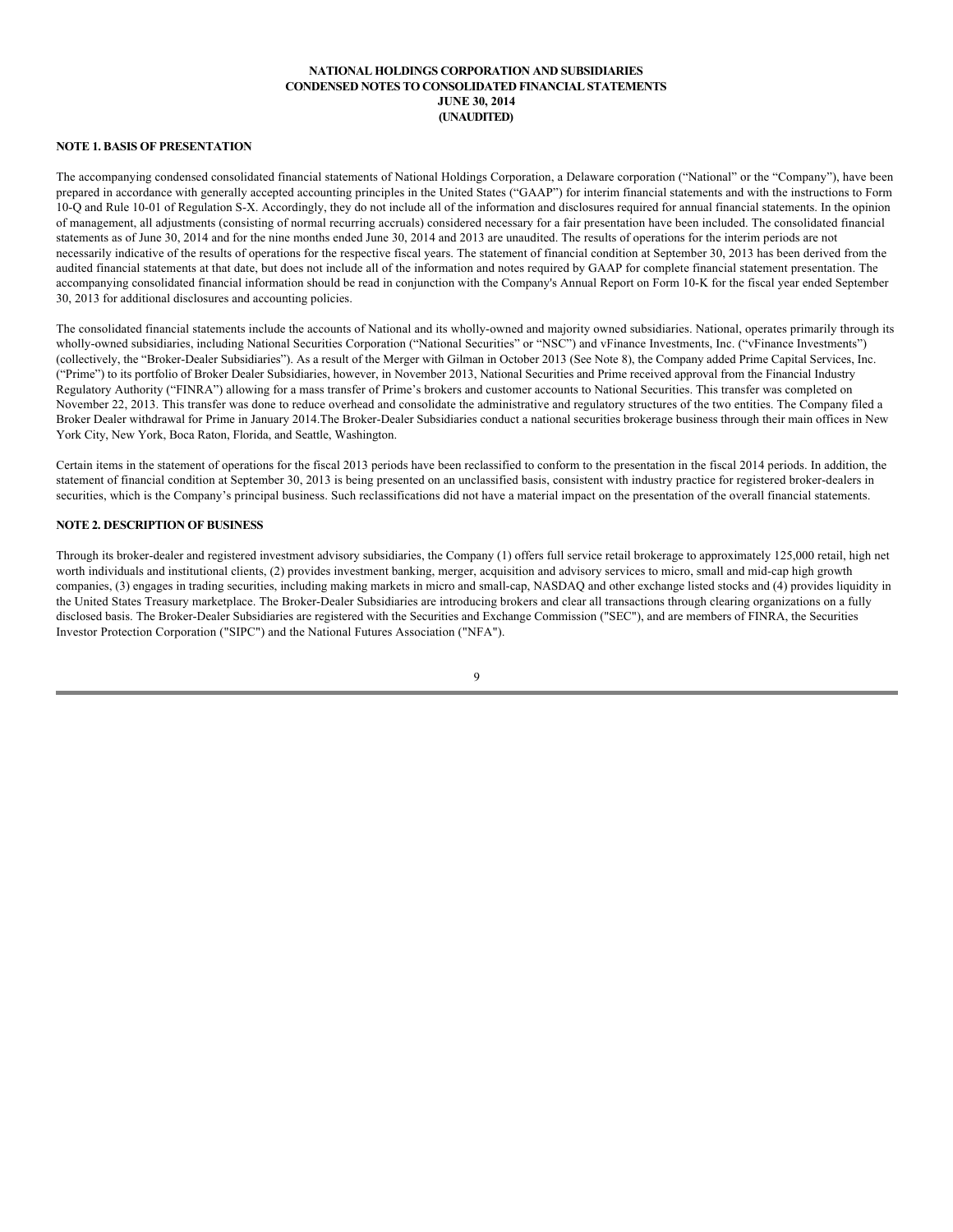The Company's wholly-owned subsidiaries, National Asset Management, Inc., a Washington corporation ("NAM") and Asset and Financial Planning LTD, a New York corporation ("AFP"), which was acquired in the Gilman merger, are federally-registered investment advisers providing asset management advisory services to high net worth clients for a fee based upon a percentage of assets managed. All registered investment advisors and customer accounts of AFP were moved into NAM in May 2014 and AFP has ceased all operations.

The Company's wholly-owned subsidiaries, National Insurance Corporation, a Washington corporation ("National Insurance") and Prime Financial Services, a Delaware corporation, which was acquired in the Gilman merger, provide fixed insurance products to their clients, including life insurance, disability insurance, long term care insurance and fixed annuities.

The Company's wholly-owned subsidiary Gilman, a Delaware corporation which was acquired in October 2013, provides federal, state and local tax preparation services to individuals and accounting services to small and midsize companies.

The Company's wholly-owned subsidiary, GC Capital Corporation, a Washington corporation, ("GC") which was acquired in the Gilman merger, provides a licensed mortgage brokerage business in the State of Florida.

## **NOTE 3. RECEIVABLES FROM BROKER-DEALERS AND CLEARING ORGANIZATIONS**

At June 30, 2014 and September 30, 2013, respectively, the receivables of \$5,259,000 and \$4,296,000 from broker-dealers and clearing organizations represent net amounts due for fees and commissions.

## **NOTE 4. OTHER RECEIVABLES**

At June 30, 2014 and September 30, 2013 respectively, the Company had other receivables of \$1,819,000 and \$1,049,000, net of allowance for uncollectable accounts of \$320,000 and \$13,000, primarily from underwriting and management fees from investment banking transactions that the Company recently participated in, and for tax preparation and accounting fees for tax and accounting services rendered during the previous fiscal quarters.

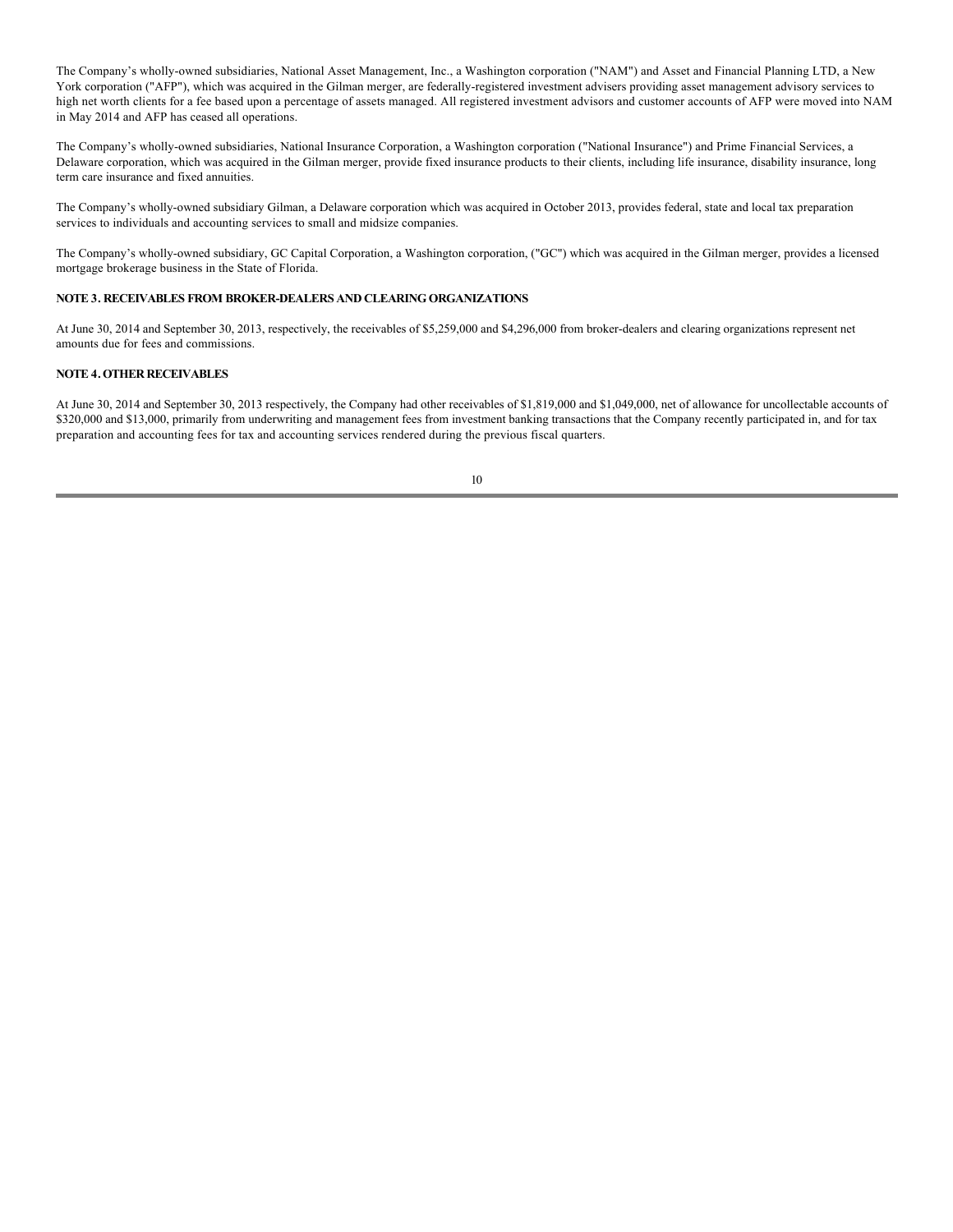## **NOTE 5. ADVANCES TO REGISTERED REPRESENTATIVES**

Advances are given to certain registered representatives as an incentive for their affiliation with the Broker-Dealer Subsidiaries. The representative signs an independent contractor agreement with the Broker-Dealer Subsidiaries for a specified term, typically a three-year period. The advance is then amortized on a straightline basis or based on a percentage of production over the life of the registered representative's agreement with the Broker-Dealer Subsidiaries, and is included in commission expense in the accompanying consolidated statements of operations. In the event a representative's affiliation terminates prior to the fulfillment of their contract, the representative is required to repay the unamortized balance. At June 30, 2014 and September 30, 2013 there was approximately \$232,000 and \$13,000, respectively, of allowance for uncollectable amounts associated with these receivables.

An analysis of advances to registered representatives for the nine months ended June 30, 2014 is as follows:

|                                       | Advances to    |  |
|---------------------------------------|----------------|--|
|                                       | Registered     |  |
|                                       | Representative |  |
| Balance, October 1, 2013              | 811,000        |  |
| Advances                              | 1,109,000      |  |
| Amortization or repayment of advances | (489,000)      |  |
| Provision for doubtful accounts       | (232,000)      |  |
| Balance, June 30, 2014                | 1,199,000      |  |

There were no unamortized advances outstanding attributable to registered representatives who ended their affiliation with Broker-Dealer Subsidiaries prior to the fulfillment of their obligation.

## **NOTE 6. SECURITIES OWNED AND SECURITIES SOLD, BUT NOT YET PURCHASED AT FAIR VALUE**

Accounting guidance defines fair value as the price that would be received to sell an asset or paid to transfer a liability in an orderly transaction between market participants at the measurement date. Additionally, it requires the use of valuation techniques that maximize the use of observable inputs and minimize the use of unobservable inputs. These inputs are prioritized below:

- Level 1: Observable inputs such as quoted market prices in active markets for identical assets or liabilities Level 2: Observable market-based inputs or unobservable inputs that are corroborated by market data
- Observable market-based inputs or unobservable inputs that are corroborated by market data
- Level 3: Unobservable inputs for which there is little or no market data, which require the use of the reporting entity's own assumptions.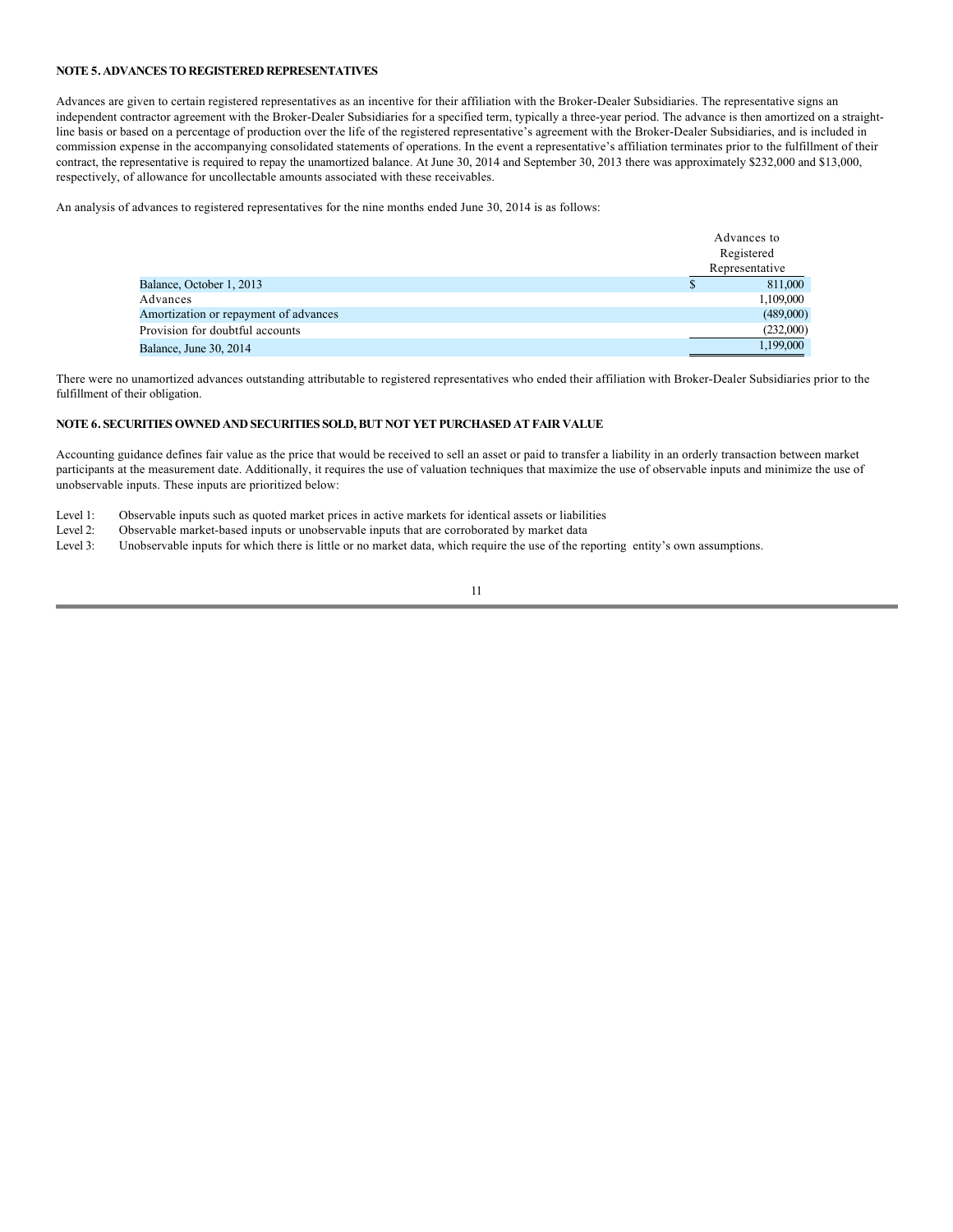The following tables show the fair values of securities owned by the Broker-Dealer Subsidiaries, and securities sold but not yet purchased by such entities, as of June 30, 2014 and September 30, 2013:

## **Fair Value Measurements**

## **As of June 30, 2014**

| Securities owned at fair value                       | <b>Level 1</b> | Level 2                        | Level 3      | <b>Total</b>                 |
|------------------------------------------------------|----------------|--------------------------------|--------------|------------------------------|
| Corporate stocks                                     | \$<br>216,000  |                                |              | $\mathbf{s}$<br>216,000<br>÷ |
| Mutual funds                                         | 62,000         |                                |              | 62,000                       |
| Fixed income securities                              | 657,000        | 138,000                        |              | 795,000                      |
| Restricted stock and warrants                        |                | 94,000                         |              | 94,000                       |
|                                                      | 935,000<br>\$  | <sup>\$</sup><br>232,000       | $\mathbb{S}$ | 1,167,000<br>\$              |
| Securities sold, but not yet purchased at fair value | <b>Level 1</b> | Level 2                        | Level 3      | <b>Total</b>                 |
| Corporate stocks                                     | 227,000<br>\$  |                                |              | 227,000<br>S<br>٠            |
|                                                      | 227,000<br>\$  | S.                             | S            | 227,000                      |
| As of September 30, 2013                             |                |                                |              |                              |
| Securities owned at fair value                       | Level 1        | Level 2                        | Level 3      | <b>Total</b>                 |
| Corporate stocks                                     | \$<br>428,000  |                                |              | 428,000<br>\$.<br>٠          |
| Restricted stock and warrants                        |                | 39,000                         |              | 39,000                       |
|                                                      | 428,000        | 39,000                         | \$           | 467,000                      |
| Securities sold, but not yet purchased at fair value | <b>Level 1</b> | Level 2                        | Level 3      | <b>Total</b>                 |
| Corporate stocks                                     | \$<br>15,000   | $\overline{\phantom{a}}$       |              | 15,000<br><sup>\$</sup><br>٠ |
|                                                      | 15,000         | S.<br>$\overline{\phantom{a}}$ | \$           | 15,000<br>S                  |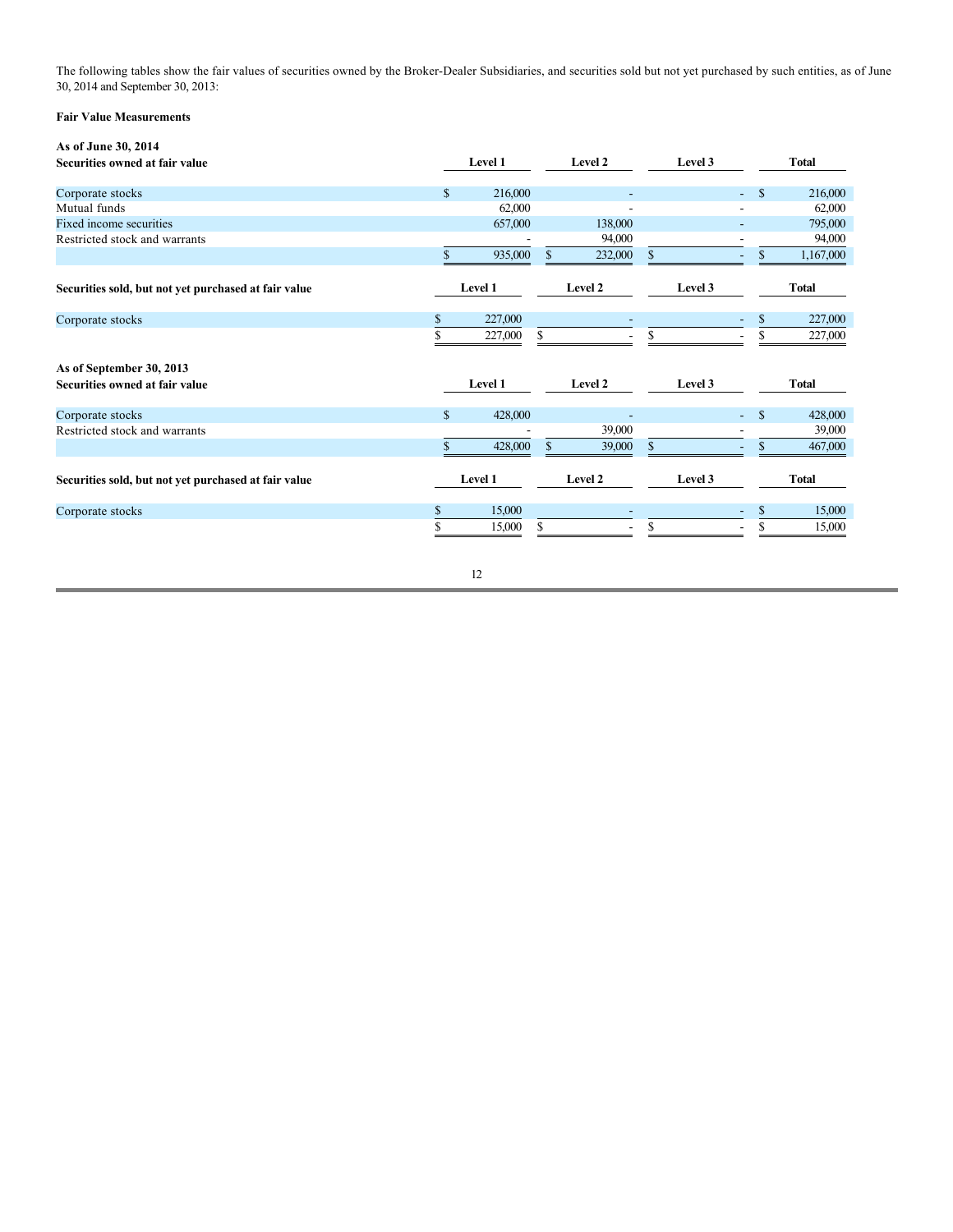## **NOTE 7. FIXED ASSETS**

Fixed assets as of June 30, 2014 and September 30, 2013, respectively, consist of the following:

|                                                           | June 30. |             |   | September 30, |                       |  |  |      |                                  |
|-----------------------------------------------------------|----------|-------------|---|---------------|-----------------------|--|--|------|----------------------------------|
|                                                           | 2014     |             |   |               |                       |  |  | 2013 | <b>Estimated Useful</b><br>Lives |
| Equipment (years)                                         |          | 2,764,000   | S | 2,668,000     |                       |  |  |      |                                  |
| Furniture and fixtures (years)                            |          | 572,000     |   | 532,000       | 5                     |  |  |      |                                  |
| Leasehold improvements                                    |          | 1,422,000   |   | 1,074,000     | Lesser of useful life |  |  |      |                                  |
|                                                           |          |             |   |               | or term of lease      |  |  |      |                                  |
| Capital Leases (Primarily composed of Computer Equipment) |          |             |   |               |                       |  |  |      |                                  |
| (years)                                                   |          | 2,638,000   |   | 2,510,000     |                       |  |  |      |                                  |
|                                                           |          |             |   |               |                       |  |  |      |                                  |
|                                                           |          | 7,396,000   |   | 6,784,000     |                       |  |  |      |                                  |
| Less accumulated depreciation and amortization            |          | (6,633,000) |   | (6,337,000)   |                       |  |  |      |                                  |
| Fixed assets - net                                        |          | 763,000     |   | 447,000       |                       |  |  |      |                                  |

Depreciation expense for the nine months ended June 30, 2014 and 2013 was \$295,000 and \$330,000, respectively.

## **NOTE 8 BUSINESS COMBINATION**

On October 15, 2013, the Company completed a merger with Gilman Ciocia, Inc., a Delaware corporation ("Gilman") pursuant to the terms and conditions of the Agreement and Plan of Merger (the "Merger Agreement"), dated as of June 20, 2013, by and among the Company, National Acquisition Corp., a Delaware corporation and the Company's wholly-owned subsidiary ("Merger Sub"), and Gilman. Pursuant to the Merger Agreement, Merger Sub was merged with and into Gilman, with Gilman surviving the merger and becoming a wholly-owned subsidiary of the Company. Gilman provides federal, state and local tax preparation services to individuals predominantly in upper and middle income tax brackets and accounting services to small and middle size companies. In addition, through wholly owned subsidiaries, Gilman is engaged in brokerdealer, investment advisory, insurance product sales and mortgage brokerage activities.

Pursuant to the Merger Agreement, the Company issued to Gilman's stockholders 22,666,685 shares of its common stock valued at \$8,840,000 determined based on the closing market price of the Company's common stock on the acquisition date, and became the owner of 100% of the outstanding shares of Gilman's common stock. Additionally, the Company financed repayment of \$5,400,000 of Gilman's liabilities through a capital contribution to Gilman. In August 2013, the Company issued 10,583,330 shares of its common stock pursuant to a private placement which generated net proceeds of \$3,016,000 to partially finance the cash consideration of \$5,400,000.

The purchase price was allocated to the assets acquired and liabilities assumed based on their estimated fair values as follows:

| Assets                          |                 |
|---------------------------------|-----------------|
| Current assets                  | \$<br>4,833,000 |
| <b>Fixed assets</b>             | 482,000         |
| Other assets                    | 272,000         |
| Intangible assets (amortizable) | 10,417,000      |
| Goodwill                        | 4,464,000       |
|                                 | 20,468,000      |
|                                 |                 |
| Liabilities                     |                 |
| <b>Current liabilities</b>      | 6,000,000       |
| Long-term liabilities           | 5,628,000       |
|                                 | 11,628,000      |
| Total purchase price            | 8,840,000       |
|                                 |                 |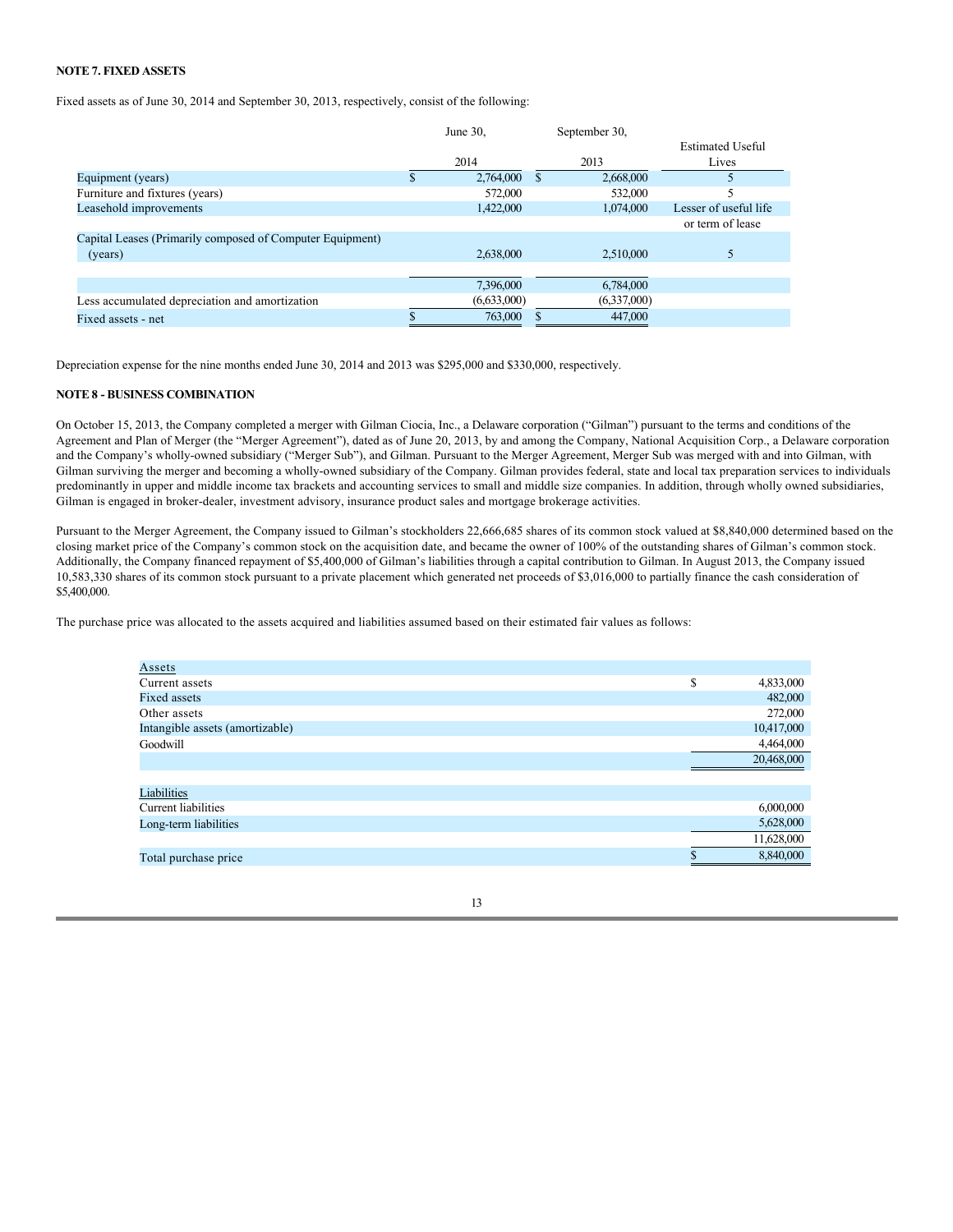The aforementioned allocation is preliminary and the Company is still evaluating the allocation of the purchase price among certain intangible assets and goodwill. The Company anticipates that it will complete its analysis of the allocation of the purchase price among such assets in the fourth quarter of fiscal 2014 and that the final allocation may vary from the preliminary allocation. The goodwill recognized, none of which is expected to be deductible for income tax purposes, is attributable to the assembled workforce of Gilman and to expected synergies and other benefits that the Company believes will result from combining its operations with Gilman's. The intangible assets recognized are primarily attributable to expected increased margins that the Company believes will result from Gilman's existing customer relationships and increased margins from financial planning and tax preparation services that the Company will offer to its existing clients.

The following table presents the intangible assets subject to amortization and the carrying amount as of June 30, 2014 and the respective estimated useful lives:

| Intangible asset              | Preliminary<br>Fair Value |  | Accumulated<br>Amortization |  | Carrying<br>Value | Estimated<br>Useful Life (years) |
|-------------------------------|---------------------------|--|-----------------------------|--|-------------------|----------------------------------|
| <b>Customer Relationships</b> | 8.334,000                 |  | $(1,179,000)$ \$            |  | 7.155,000         |                                  |
| Brand                         | 2.083,000                 |  | (297.000)                   |  | 1,786,000         |                                  |
|                               | 10.417.000                |  | (1.476.000)                 |  | 8,941,000         |                                  |

The estimated future amortization expense of the above intangible assets for the next five fiscal years and thereafter is as follows:

| Year ended<br>September 30, |   |           |
|-----------------------------|---|-----------|
| 2014                        | Φ | 175,000   |
| 2015                        |   | 2,083,000 |
| 2016                        |   | 2,083,000 |
| 2017                        |   | 2,083,000 |
| 2018                        |   | 2,083,000 |
| 2019                        |   | 434,000   |
| <b>Total</b>                |   | 8,941,000 |

Gilman's results of operations are included in the accompanying consolidated financial statements from October 15, 2013, the date of acquisition. The following unaudited pro forma consolidated results of operations have been prepared as if the acquisition occurred at October 1, 2012:

|                                                 | (Unaudited)                       |             |  |             |  | (Unaudited)                      |  |             |  |
|-------------------------------------------------|-----------------------------------|-------------|--|-------------|--|----------------------------------|--|-------------|--|
|                                                 | Three Month Period Ended June 30, |             |  |             |  | Nine Month Period Ended June 30, |  |             |  |
|                                                 |                                   | 2014        |  | 2013        |  | 2014                             |  | 2013        |  |
| Revenues                                        |                                   | 46,602,000  |  | 42,628,000  |  | 143,149,000                      |  | 121,132,000 |  |
| Net Income atributable to common stockholders   |                                   | 1,382,000   |  | 691,000     |  | 4,951,000                        |  | 1,026,750   |  |
| Basic earnings per share                        |                                   | 0.01        |  | 0.01        |  | 0.04                             |  | 0.01        |  |
| Diluted earnings per share                      |                                   | 0.01        |  | 0.01        |  | 0.04                             |  | 0.01        |  |
| Weighted number of shares outstanding - basic   |                                   | 123.246.888 |  | 122.268.028 |  | 123,343,755                      |  | 95,831,779  |  |
| Weighted number of shares outstanding - diluted |                                   | 125.141.280 |  | 122.268.028 |  | 124.869.387                      |  | 99,847,721  |  |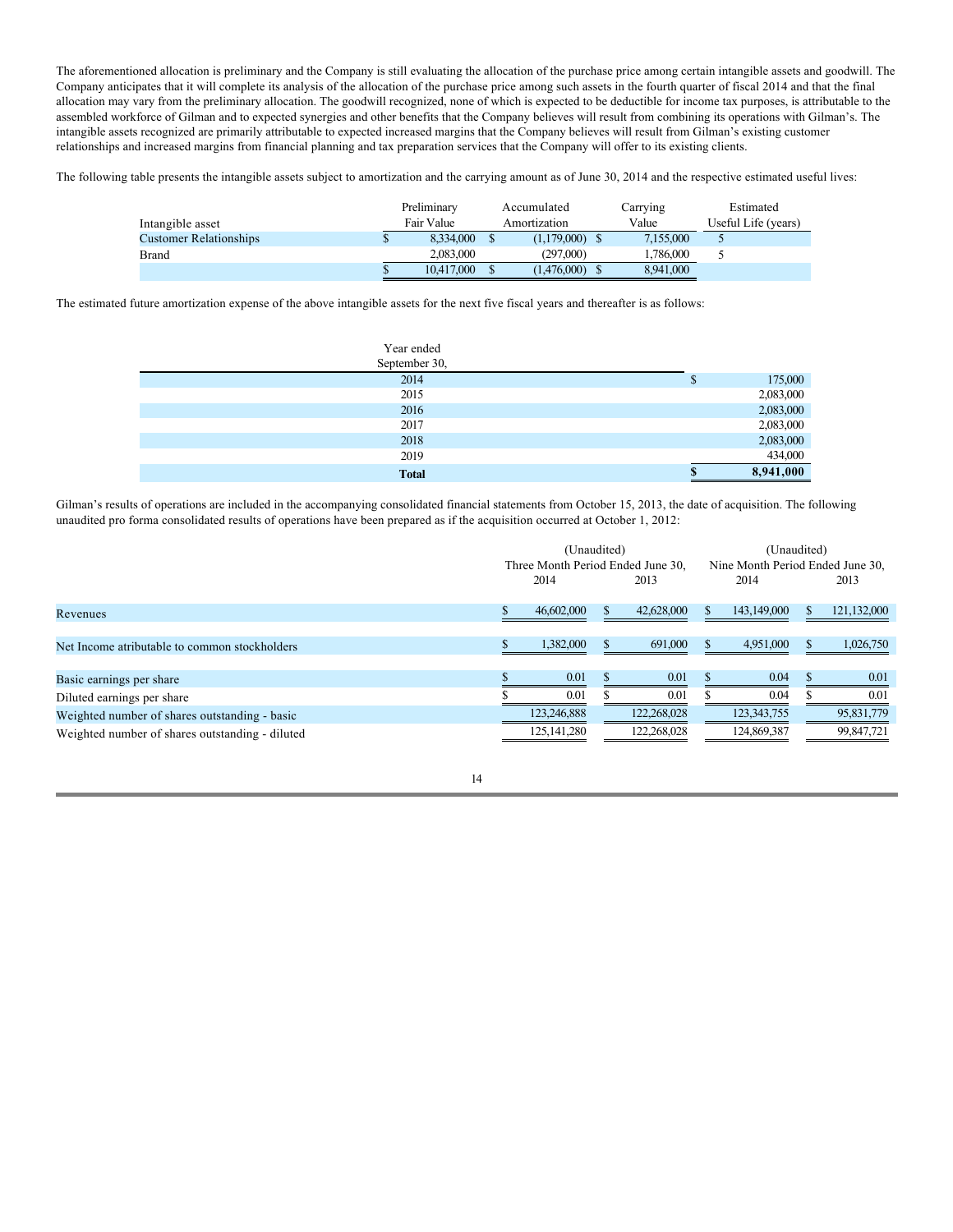These pro forma amounts have been calculated after applying the Company's accounting policies and adjusting the results to reflect, among other things, 1) additional amortization that would have been charged assuming the fair value adjustments to amortizable intangible assets had been applied, 2) additional compensation related to the grant of 1,750,000 stock options to certain employees of Gilman, 3) the shares issued by the Company to acquire Gilman and to partially fund the \$5,400,000 of cash consideration used to finance the repayment of Gilman's liabilities, and 4) the decrease in interest expense related to Gilman's liabilities paid by the Company. These pro forma results of operations have been prepared for comparative purposes only, and they do not purport to be indicative of the results of operations that actually would have been resulted had the acquisition occurred on the date indicated or that may result in the future.

Acquisition related costs incurred by the Company amounted to \$86,000 in the nine months ended June 30, 2014 and were charged to professional fees.

The amount of revenues and income of Gilman since the acquisition date included in the accompanying consolidated statement of operations for the three and nine months ended June 30, 2014 are as follows:

|                                                |                        | Three Month |  | Nine Month    |
|------------------------------------------------|------------------------|-------------|--|---------------|
|                                                |                        | Period      |  | Period        |
|                                                | Ended<br>June 30, 2014 |             |  | Ended         |
|                                                |                        |             |  | June 30, 2014 |
| Revenues                                       |                        | 10,456,000  |  | 28,493,000    |
|                                                |                        |             |  |               |
| Net income attributable to common stockholders |                        | 986,000     |  | 1,935,000     |

## **NOTE 9. ACCOUNTS PAYABLE, ACCRUED EXPENSES AND OTHER LIABILITIES**

Accounts payable, accrued expenses and other liabilities consist of the following:

|                                    | June 30.   | September 30, |
|------------------------------------|------------|---------------|
|                                    | 2014       | 2013          |
| Commissions payable                | 12,600,000 | 9,141,000     |
| Accounts payable                   | 3,567,000  | 2,439,000     |
| Deferred clearing fee credits      | 65,000     | 138,000       |
| Telecommunications vendors payable | 218,000    | 166,000       |
| Legal expenses payable             | 1,067,000  | 584,000       |
| Deferred rent payable              | 195,000    | 220,000       |
| Accrued compensation               | 1,082,000  | 195,000       |
| Settlements                        | 237,000    | 223,000       |
| Capital lease liability            | 84,000     | 108,000       |
| Regulatory fees                    | 72,000     | 485,000       |
| Total                              | 19,187,000 | 13,699,000    |
|                                    |            |               |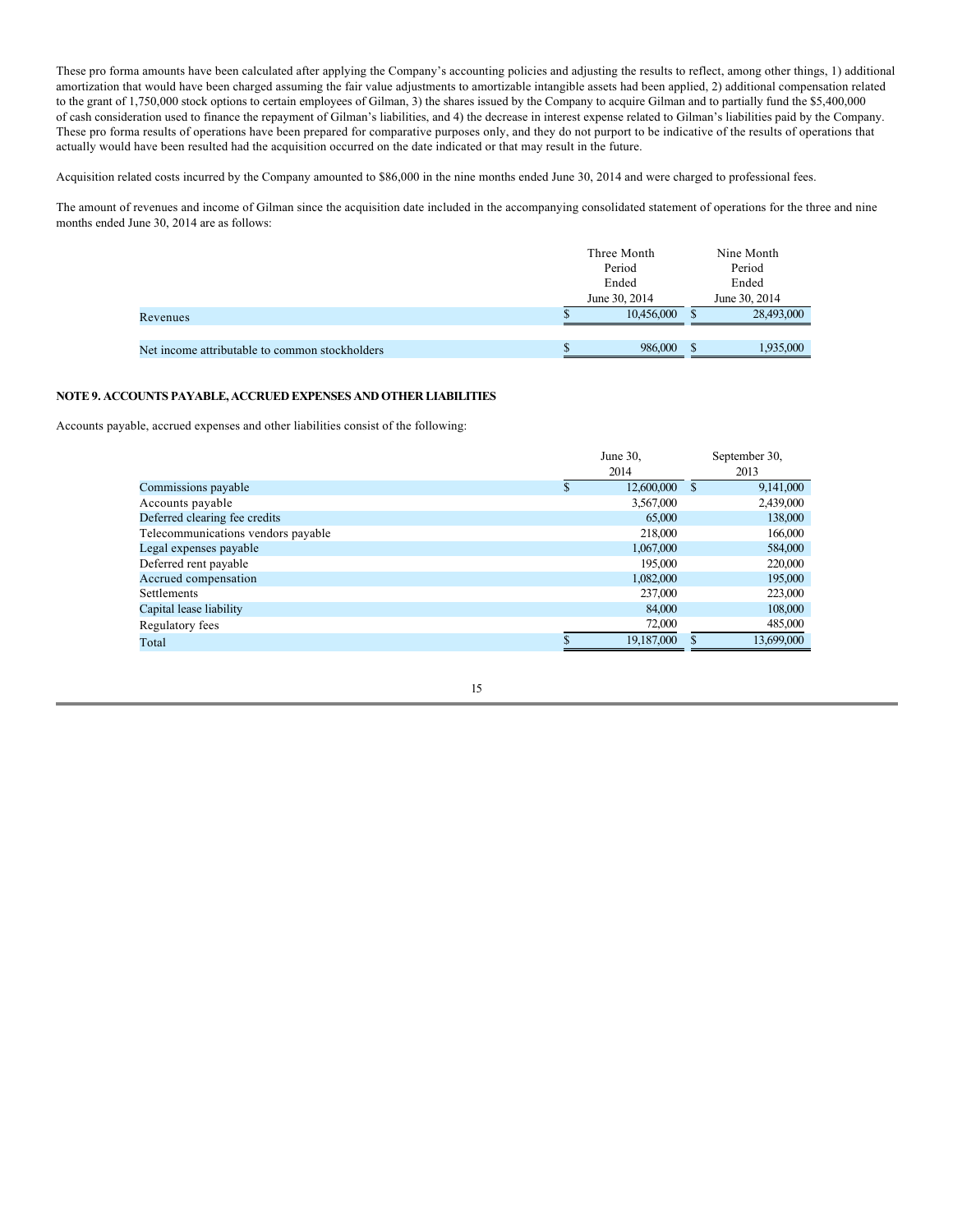## **NOTE 10. PER SHARE DATA**

## Net Income per Common Share

Basic net income per share is computed on the basis of the weighted average number of shares of common stock outstanding. Diluted net income per share is computed on the basis of the weighted average number of shares of common stock outstanding plus the dilutive effect of incremental shares of common stock potentially issuable under outstanding options, warrants and unvested restricted stock units utilizing the treasury stock method, and, for 2013, the dilutive effect of convertible preferred securities utilizing the if-converted method.

|                                                                              | Three Month Period Ended<br>June $30$ . |               |   |            | Nine Month Period Ended<br>June 30, |   |            |
|------------------------------------------------------------------------------|-----------------------------------------|---------------|---|------------|-------------------------------------|---|------------|
|                                                                              |                                         | 2014          |   | 2013       | 2014                                |   | 2013       |
| Numerator:                                                                   |                                         |               |   |            |                                     |   |            |
| Net income attributable to common stockholders                               |                                         | 1,382,000     | У | 805,000    | 5,306,000                           |   | 1,258,000  |
|                                                                              |                                         |               |   |            |                                     |   |            |
| Denominator:                                                                 |                                         |               |   |            |                                     |   |            |
| Denominator for basic earnings per share--weighted average shares            |                                         | 123,246,888   |   | 89,016,988 | 122,084,494                         |   | 62,580,749 |
| Effect of dilutive securities:                                               |                                         |               |   |            |                                     |   |            |
| Options                                                                      |                                         | 600,000       |   |            | 282,000                             |   |            |
| Warrants                                                                     |                                         | 50,760        |   |            |                                     |   |            |
| Preferred Series C & D                                                       |                                         |               |   | -          |                                     |   | 4,015,942  |
| Restricted stock units - unvested                                            |                                         | 1,243,632     |   | ۰          | 1,243,632                           |   |            |
| Denominator for diluted earnings per share--adjusted weighted-average shares |                                         | 125, 141, 280 |   | 89,016,988 | 123,610,126                         |   | 66,596,691 |
|                                                                              |                                         |               |   |            |                                     |   |            |
| Income per share:                                                            |                                         |               |   |            |                                     |   |            |
| Net income available to common stockholders                                  |                                         |               |   |            |                                     |   |            |
| Basic                                                                        |                                         | 0.01          | ъ | 0.01       | 0.04                                | ж | 0.02       |
| Diluted                                                                      |                                         | 0.01          |   | 0.01       | 0.04                                |   | 0.02       |

Potential common share equivalents not included in the above diluted computation because to do so would be anti-dilutive are as follows:

|          | Three Month Period Ended June 30, |            | Nine Month Period Ended June 30, |            |  |  |
|----------|-----------------------------------|------------|----------------------------------|------------|--|--|
|          | 2014                              | 2013       | 2014                             | 2013       |  |  |
|          |                                   |            |                                  |            |  |  |
| Options  | 6,400,000                         | 10,700,000 | 6,400,000                        | 10,300,000 |  |  |
| Warrants | 845.995                           | 1.146.755  | 896.755                          | 1,146,755  |  |  |
|          | 7,245,995                         | 11,446,755 | 7,296,755                        | 11,446,755 |  |  |

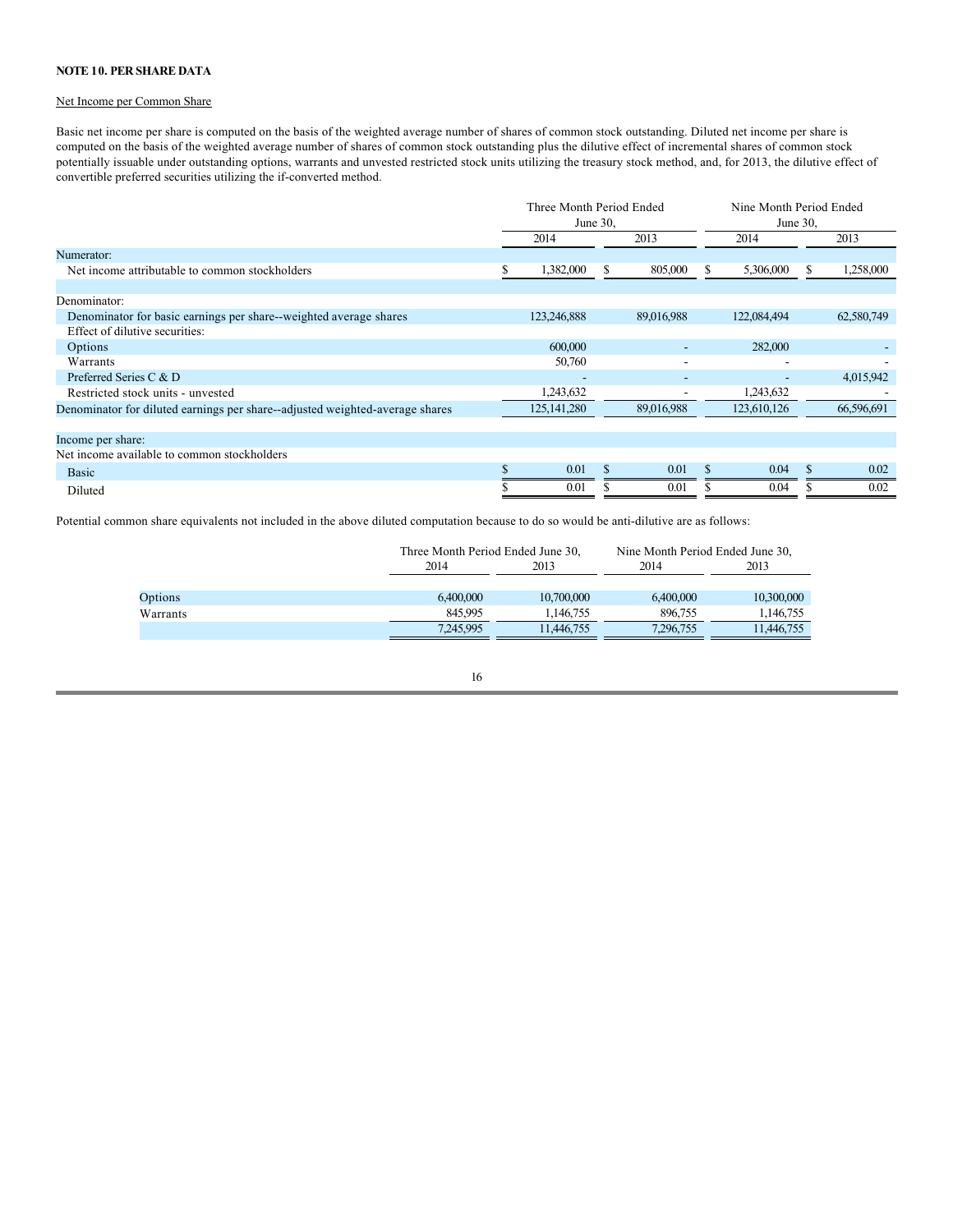## **NOTE 11. OFF BALANCE SHEET RISK AND CONCENTRATION OF CREDIT RISK**

#### Entering into Short Positions

A short sale involves the sale of a security that is not owned in the expectation of purchasing the same security (or a security exchangeable into the same security) at a later date at a lower price. A short sale involves the risk of a theoretically unlimited increase in the market price of the security that would result in a theoretically unlimited loss, although this potential loss is mitigated in the case of debt securities by the nature of such securities.

#### Concentrations of Credit Risk

The Company is engaged in trading and providing a broad range of securities brokerage and investment services to a diverse group of retail and institutional clientele, as well as corporate finance and investment banking services to corporations and businesses. Counterparties to the Company's business activities include brokerdealers and clearing organizations, banks and other financial institutions. The Company primarily uses clearing brokers to process transactions and maintain customer accounts on a fee basis for the Company. The Company uses three clearing brokers for substantially all of its business. The Company permits the clearing firms to extend credit to its clientele secured by cash and securities in the client's account. The Company's exposure to credit risk associated with the non-performance by its customers and counterparties in fulfilling their contractual obligations can be directly impacted by volatile or illiquid trading markets, which may impair the ability of customers and counterparties to satisfy their obligations to the Company. The Company has agreed to indemnify the clearing brokers for losses they incur while extending credit to the Company's clients. It is the Company's policy to review, as necessary, the credit standing of its customers and counterparties. Amounts due from customers that are considered uncollectible by the clearing broker are charged back to the Company by the clearing broker when such amounts become determinable. Upon notification of a charge back, such amounts, in total or in part, are then either (i) collected from the customers, (ii) charged to the broker initiating the transaction and included in other receivables in the accompanying consolidated statements of financial condition, and/or (iii) charged as an expense in the accompanying consolidated statements of operations, based on the particular facts and circumstances.

The Company maintains cash with major financial institutions. All accounts are insured up to \$250,000 in aggregate, by company and by financial institution. To reduce its risk associated with the failure of such financial institutions, the Company periodically evaluates the credit quality of the counterparties in which it holds deposits. As a result of this evaluation, the Company believes it is not exposed to any significant credit risks for cash.

#### **NOTE 12. ACCOUTING GUIDANCE**

#### Recent Accounting Guidance Not Yet Adopted

In April 2014, the Financial Accounting Standards Board ("FASB") issued Accounting Standards Update ("ASU") 2014-08, which changes the requirements for reporting discontinued operations. A disposal of a component of an entity or a group of components of an entity is required to be reported in discontinued operations if the disposal represents a strategic shift that has, or will have, a major effect on an entity's operations and financial results. ASU 201408, which is to be applied prospectively to all new disposals of components and new classifications as held for sale, will become effective in annual periods beginning on or after December 15, 2014 and interim periods within those annual periods with early adaption allowed. We do not anticipate that the adoption of ASU 2014-08 will have a material impact on its results of operations, financial condition, or cash flows.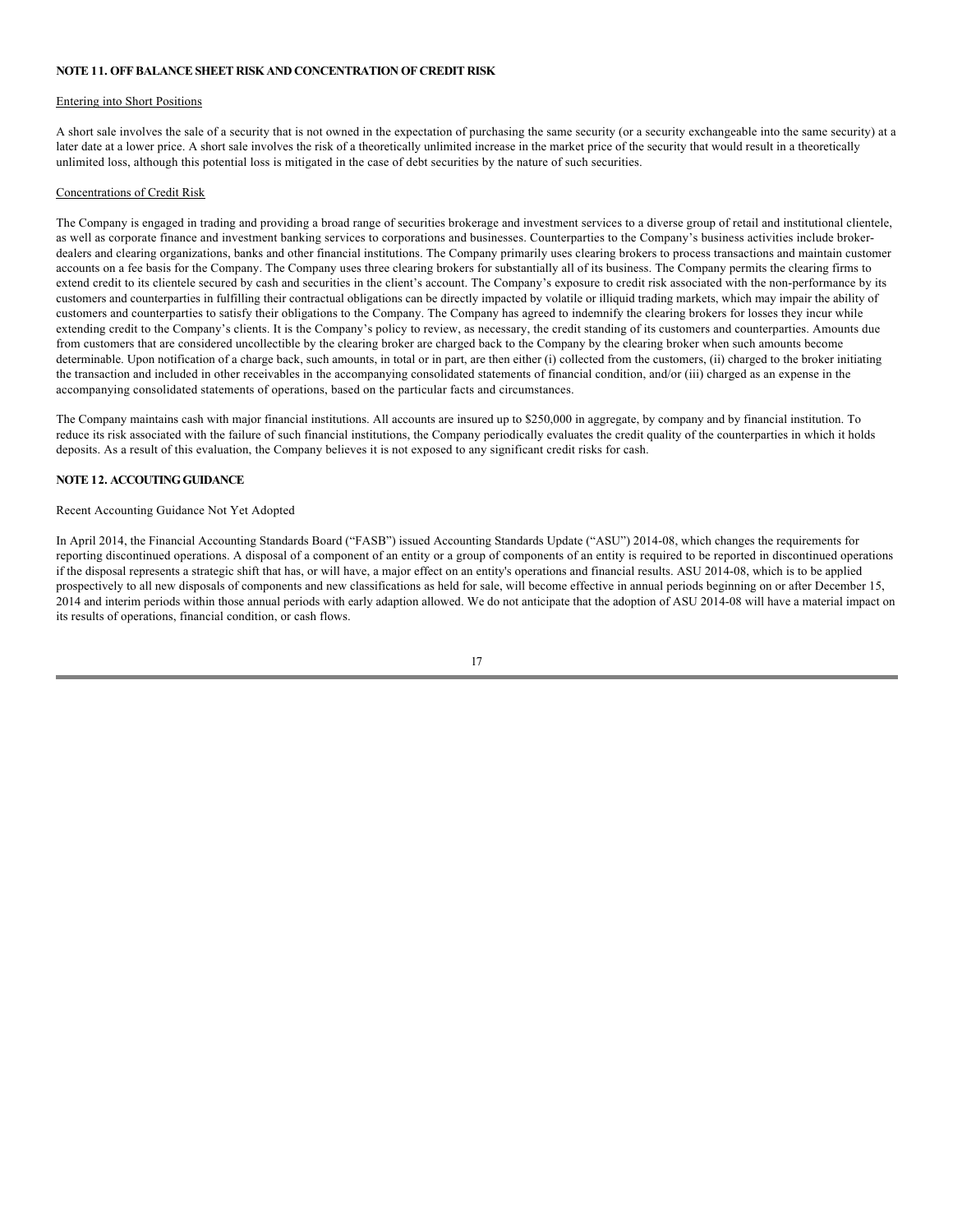In May 2014, the FASB issued ASU 2014-09, Revenue from Contracts with Customers (Topic 606), which completes the joint effort by the FASB and the International Accounting Standards Board to improve financial reporting by creating common revenue recognition guidance for GAAP and the International Financial Reporting Standards. ASU 2014-09 will become effective for the Company beginning October 1, 2017 and early adoption is not permitted. We are currently evaluating the potential impact of ASU 2014-09 on the Company's consolidated financial statements.

In June 2014, the FASB issued ASU 201412, Compensation—Stock Compensation (Topic 718), which requires that a performance target that affects vesting and that could be achieved after the requisite service period be treated as a performance condition. ASU 201412 will become effective for the Company beginning October 1, 2016 and early adoption is permitted. We do not anticipate that the adoption of ASU 201408 will have a material impact on its results of operations, financial condition, or cash flows.

## **NOTE 13. CLEARING AGREEMENTS**

NSC and vFinance Investments have separate but coterminous clearing agreements with NFS. Both broker-dealer subsidiaries signed amendments in May 2014, which terminate in May 2021. The clearing agreement includes a termination fee if either broker dealer terminates the agreement without cause. Each of NSC and vFinance Investments currently has clearing agreements with one or more of NFS, COR Clearing, ICBC, Rosenthal and RJO.

#### **NOTE 14. COMMITMENTS AND CONTINGENCIES**

#### Leases

As a result of the merger with Gilman, commitments under leases for office space and equipment increased by approximately \$3,571,000 at June 30, 2014, related to 27 offices operated by Gilman. Such leases expire between August 2015 and June 2018.

#### Litigation and Regulatory Matters

The Company and its subsidiaries are defendants in arbitrations and administrative proceedings, lawsuits and claims, which are routine and incidental to our business, alleging specified damages of approximately \$14,760,000. These matters arise in the normal course of business. The Company intends to vigorously defend itself in these actions, and based on discussions with counsel believes that the eventual outcome of these matters will not have a material adverse effect on the Company. However, the ultimate outcome of these matters cannot be determined at this time. Losses related to such matters that are probable and reasonably estimable have been accrued at June 30, 2014 and September 30, 2013, in the amounts of \$427,000 and \$250,000 (inclusive of legal fees incurred to date and estimated claims), respectively, and have been included in "Accounts Payable, Accrued Expenses and Other Liabilities" in the accompanying consolidated statements of financial condition.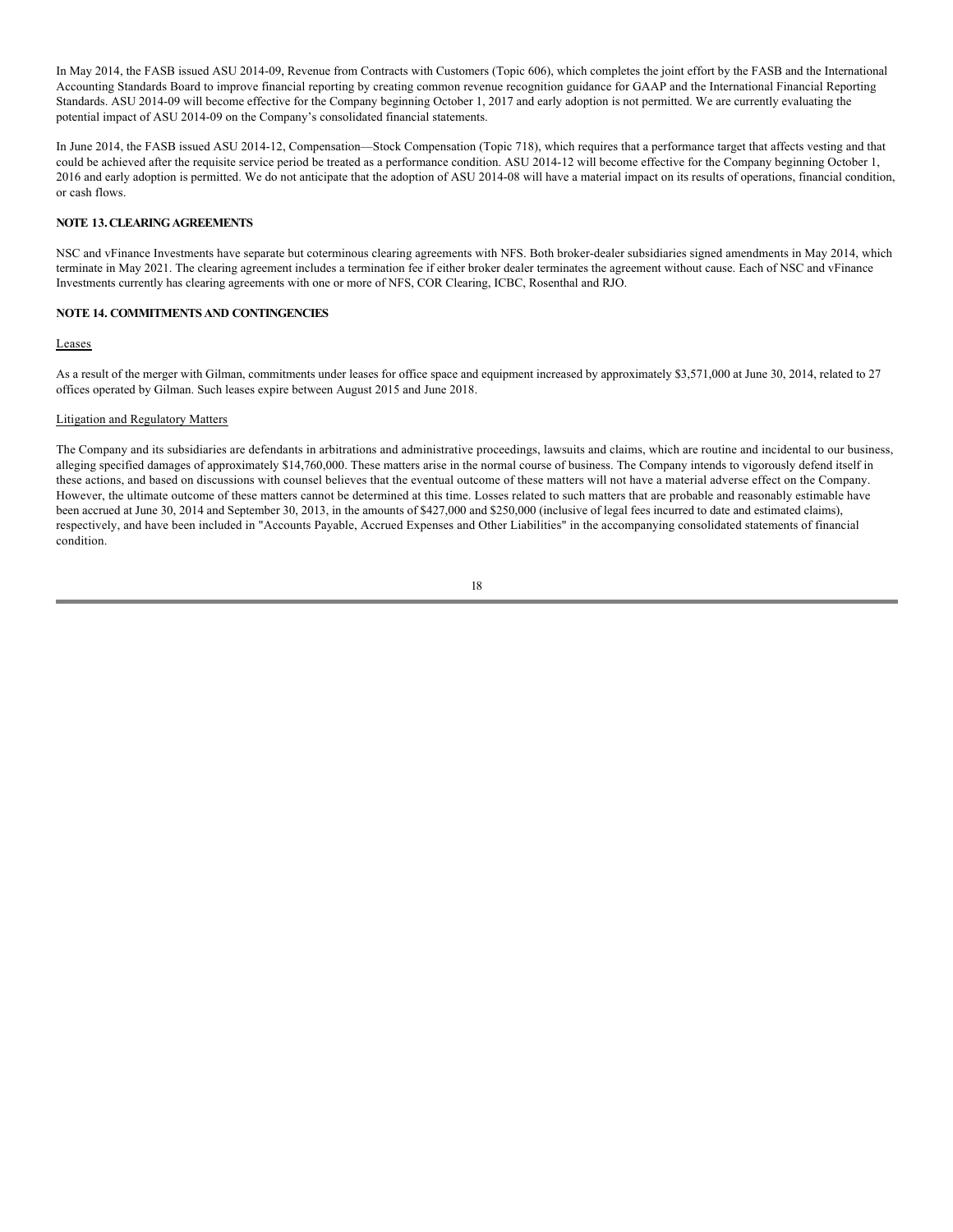## **NOTE 15. RELATED PARTY TRANSACTIONS**

Robert B. Fagenson, the Company's Co-Executive Chairman of the Board of Directors is a party to an Independent Contractor Agreement, dated February 27, 2012, with NSC, whereby in exchange for establishing and maintaining a branch office of NSC in New York City, New York (the "Branch"), Mr. Fagenson receives 50% of any net income earned at the Branch, which for the three and nine months ended June 30, 2014 was \$48,000 and \$96,000 respectively. Additionally, Mr. Fagenson's daughter, Stephanie, is employed by NSC as Director of Corporate Access and receives a salary of \$72,000.

M. Klein & Company was engaged during the fiscal year ended 2013 to perform certain evaluation services and to advise the Board on corporate actions. The principal officer engaged to conduct these services is the brother of Mark D. Klein, the Company's Chief Executive Officer and CoExecutive Chairman. Mr. Klein received no direct or indirect compensation as a result of this engagement. The total fees incurred for these services in the three and nine months ended June 30, 2014 were \$0 and \$40,000 respectively.

#### **NOTE 16. NET CAPITAL REQUIREMENTS**

The Broker-Dealer Subsidiaries are subject to the SEC's Uniform Net Capital Rule 15c3-1 ("Rule 15c3-1" or "the Rule"), which is designed to measure the general financial integrity and liquidity of a brokerdealer and requires the maintenance of minimum net capital.

NSC is required to maintain minimum net capital equal to the greater of i.) \$100,000,or ii.) a specified amount per security based on the bid price of each security for which NSC is a market maker with a limit of \$1,000,000, and is required to maintain a ratio of aggregate indebtedness to net capital, as defined, of not more than 15 to 1 (and the rule of the "applicable" exchange also provides that equity capital may not be withdrawn or cash dividends paid if the resulting net capital ratio would exceed 10 to 1). At June 30, 2014, National Securities had net capital of approximately \$7,932,000 which was approximately \$7,832,000 in excess of its required net capital of \$100,000, and its percentage of aggregate indebtedness to net capital was 310.0%.

Due to its market maker status, vFinance Investments is required to maintain minimum net capital of \$1,000,000. In addition to the net capital requirements, vFinance Investments is required to maintain a ratio of aggregate indebtedness to net capital, as defined, of not more than 15 to 1 (and the rule of the "applicable" exchange also provides that equity capital may not be withdrawn or cash dividends paid if the resulting net capital ratio would exceed 10 to 1). At June 30, 2014, vFinance Investments had net capital of approximately \$3,170,000, which was approximately \$2,170,000 in excess of its required net capital of \$1,000,000, and its percentage of aggregate indebtedness to net capital was 108.6%.

The Broker-Dealer Subsidiaries qualify under the exemptive provisions of Rule 15c3-3 which relates to the custody of securities for the account of customers pursuant to Section  $(k)(2)(ii)$  of the Rule as none of them carry security accounts of customers or perform custodial functions related to customer securities.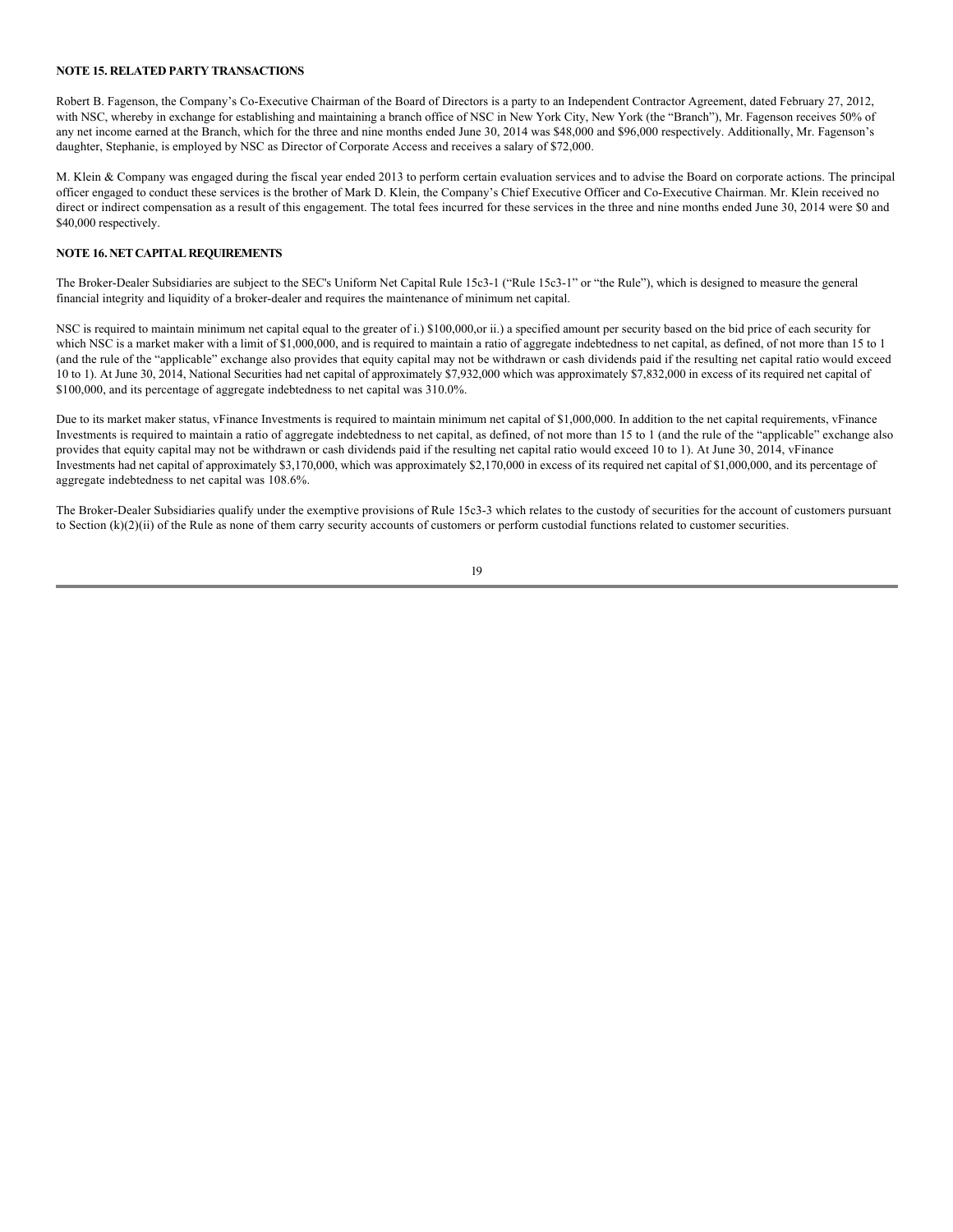Advances, dividends from subsidiaries and other equity withdrawals from the Broker-Dealer Subsidiaries are restricted by the regulations of the SEC, and other regulatory agencies. These regulatory restrictions may limit the amounts that a subsidiary may dividend or advance to the Company.

## **NOTE 17. STOCK BASED COMPENSATION**

The National Holdings Corporation 2013 Omnibus Incentive Plan, as amended, provides for granting of stock options, stock appreciation rights, restricted stock awards, restricted stock units and incentive awards to eligible employees and other service providers.

During the nine months ended June 30, 2014, the company granted options to purchase 1,880,000 shares of the Company's common stock at a weighted average exercise price of \$0.53 per share. The weighted average grant date fair value amounted to \$0.27 per share, which was estimated on the grant date using the Black-Scholes option pricing model using weighed average assumptions as follows: dividend yield of 0%, expected volatility of 75%, risk free interest rate of 2.4 % and expected life of 8.9 years.

At June 30, 2014, there was unrecognized compensation relating to options and non-vested restricted stock units amounting to approximately \$765,000.

## **NOTE 18. INCOME TAXES**

The Company files a consolidated federal income tax return and certain combined state and local income tax returns with its subsidiaries. Income tax expense was \$29,000 and \$271,000 for the three and nine months ended June 30, 2014, respectively. The tax provision principally represents federal alternative minimum tax and state and local income taxes. The effective tax rates differ from the statutory income tax, primarily due to utilization of net operating loss carryforwards for which valuation allowances had previously been provided.

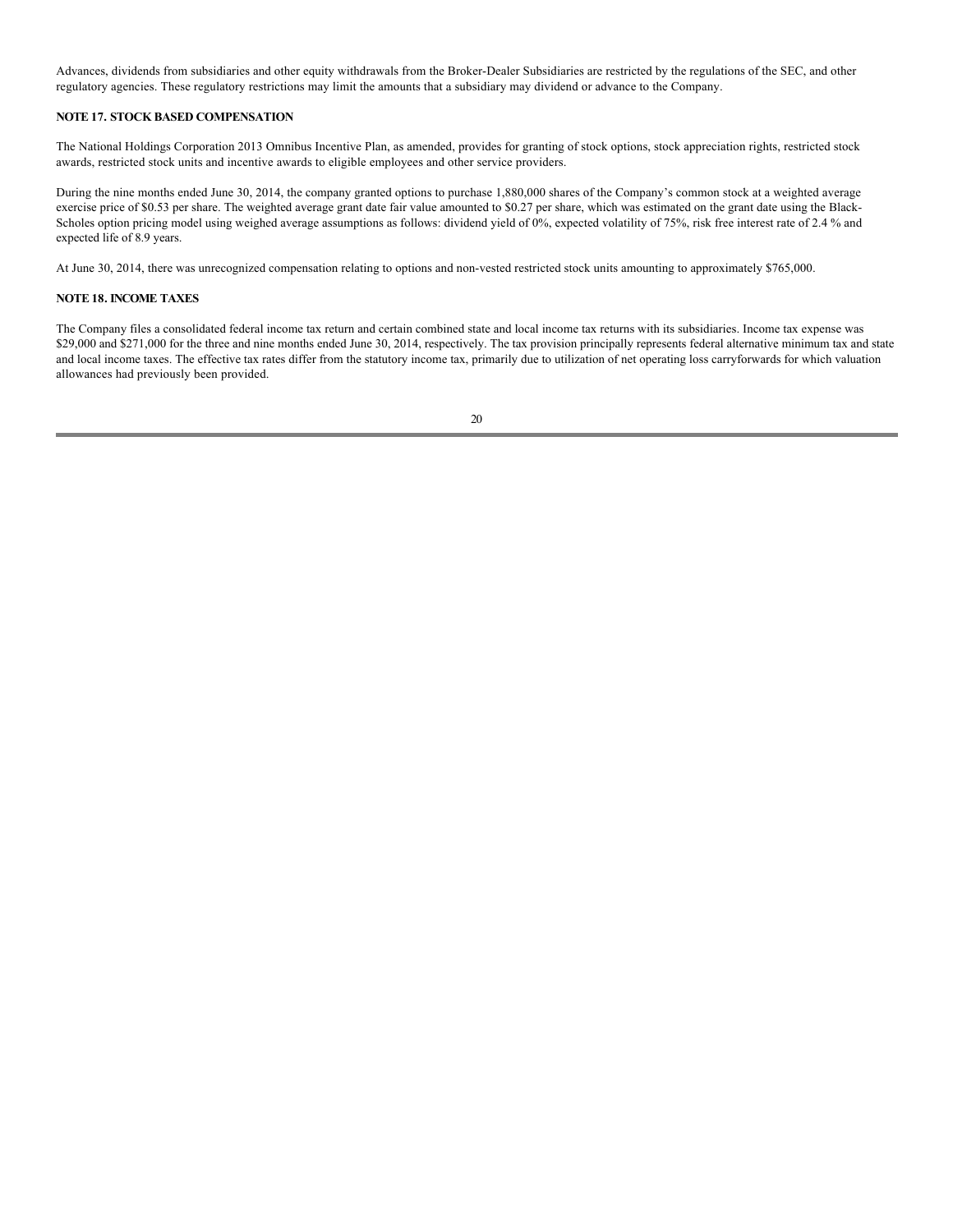## **ITEM 2. MANAGEMENT'S DISCUSSION AND ANALYSIS OF FINANCIAL CONDITION AND RESULTS OF OPERATIONS**

The Private Securities Litigation Reform Act of 1995 provides a safe harbor for forward-looking statements. This Report may contain certain statements of a *forwardlooking nature relating to future events or future business performance. Any such statements that refer to the Company's estimated or anticipated future* results or other non-historical facts are forward-looking and reflect the Company's current perspective of existing trends and information. These statements involve *risks and uncertainties that cannot be predicted or quantified and, consequently, actual results may differ materially from those expressed or implied by such* forward-looking statements. Such risks and uncertainties include, among others, risks and uncertainties detailed in Item 1 above. Any forward-looking statements *contained in or incorporated into this Quarterly Report on Form 10-O speak only as of the date of this Report. The Company undertakes no obligation to update publicly any forwardlooking statement, whether as a result of new information, future events or otherwise, except as required by law.*

#### **OVERVIEW**

We are engaged in independent brokerage and advisory services and asset management services, investment banking, equity research and institutional sales and trading, through the Company's principal subsidiaries, National Securities Corporation ("National Securities or "NSC") and vFinance Investments, Inc. ("vFinance Investments") (and collectively with National Securities and vFinance Investments, the "Broker-Dealer Subsidiaries"). We are committed to establishing a significant presence in the financial services industry by meeting the varying investment needs of the Company retail, corporate and institutional clients. Following the Company's merger with Gilman Ciocia, Inc., a Delaware corporation ("Gilman") in October 2013, we also provide tax preparation services through Gilman, which is now a wholly-owned subsidiary. In November 2013, following approval from the Financial Industry Regulatory Authority ("FINRA"), National Securities received a transfer of Gilman's Prime Capital Services retail brokers and customer accounts.

Each of the Broker-Dealer Subsidiaries is subject to regulation by, among others, the Securities and Exchange Commission ("SEC"), FINRA, the Municipal Securities Rulemaking Board ("MSRB") and are members of the Securities Investor Protection Corporation ("SIPC") and the National Futures Association ("NFA"). In addition, each of the Broker-Dealer Subsidiaries is licensed to conduct its brokerage activities in all 50 states, plus the District of Columbia and Puerto Rico and the U.S. Virgin Islands. Gilman is also subject to regulation by, among others, the Internal Revenue Service.

The Company's wholly-owned subsidiary, National Asset Management, Inc., a Washington corporation ("NAM") is a federally-registered investment adviser providing asset management advisory services to high net worth clients for a fee based upon a percentage of assets managed. In May 2014, the Company completed a transfer to NAM of all the investment advisors and customer assets of Asset & Financial Planning, the registered investment advisor acquired in the Gilman merger.

Gilman provides federal, state and local tax preparation services to individuals, predominantly in the middle and upper income tax brackets and accounting services to small and midsize companies.

As of June 30, 2014, we had approximately 1,200 associated personnel serving retail and institutional customers, trading and investment banking clients. In addition to our 32 Company offices located in New York, New Jersey, Florida, Washington and Illinois branches, the Company has approximately 111 other registered offices, owned and operated by independent owners who maintain all appropriate licenses and are responsible for all office overhead and expenses.

Our registered representatives offer a broad range of investment products and services. These products and services allow us to generate both commissions (from transactions in securities and other investment products) and fee income (for providing investment advisory services, namely managing clients' accounts). The investment products and services offered include but are not limited to stocks, bonds, mutual funds, annuities, insurance, and managed money accounts.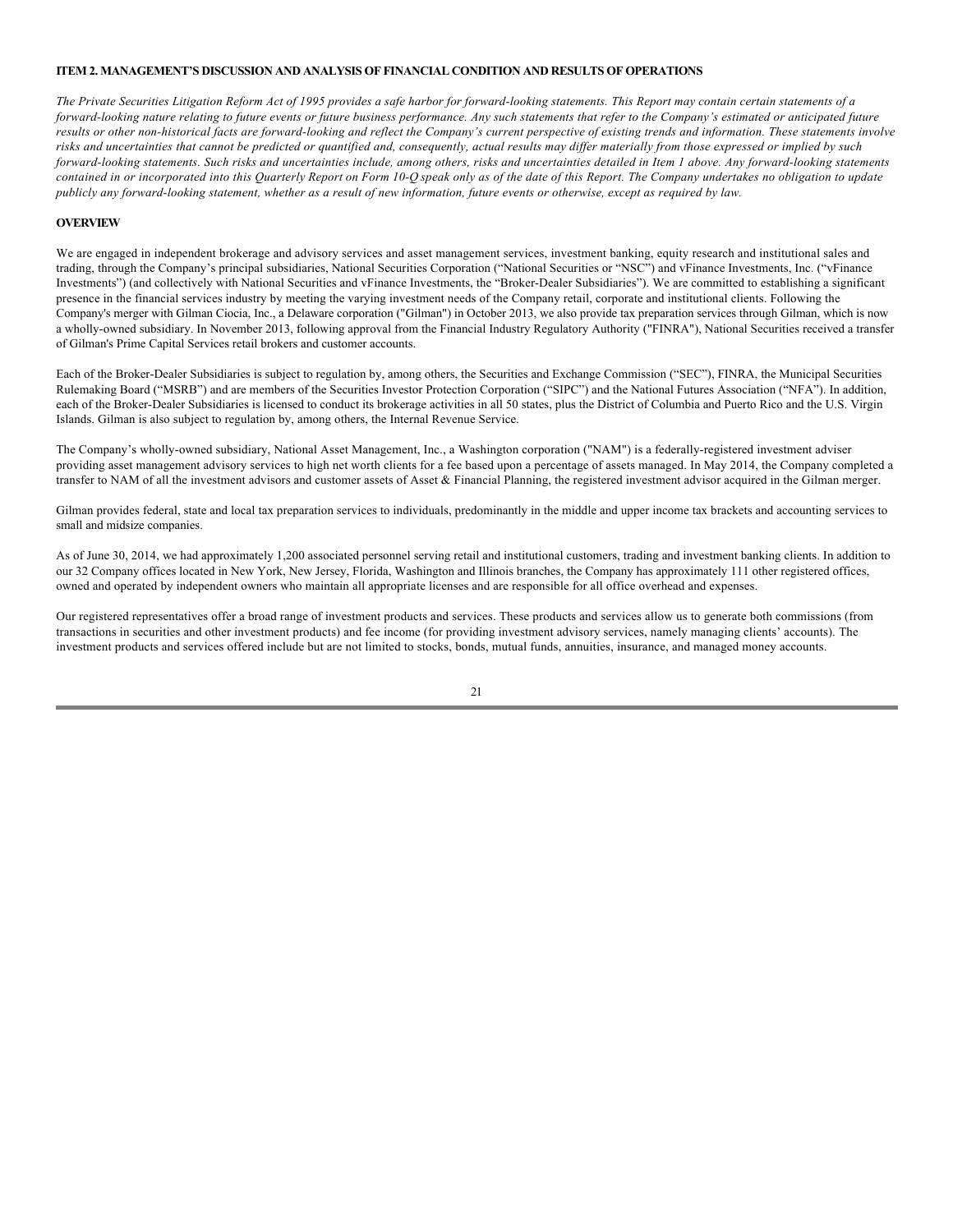## **RESULTS OF OPERATIONS**

#### **Three Months Ended June 30, 2014 Compared to Three Months Ended June 30, 2013**

#### *Summary*

The Company's third quarter of fiscal year 2014 resulted in an increase in revenues of 43% and an increase in operating expenses of 42% resulting in an improved margin of approximately 1%. Contributing factors include the merger with Gilman, a more diversified product base and an increase in assets under management firm wide combined with a better performance by our brokers, in conjunction with favorable market conditions. All business units experienced an increase during the third quarter of 2014 with the largest increase in retail brokerage commissions, tax preparation and accounting fees and investment advisory fees. As a result, the Company reported after tax net income of \$1,382,000 and \$805,000 for the quarter ended June 30, 2014 and 2013, respectively.

#### *Revenues*

|                                     |            | Three Months Ended June 30, | Increase (Decrease) |         |
|-------------------------------------|------------|-----------------------------|---------------------|---------|
|                                     | 2014       | 2013                        | Amount              | Percent |
| Commissions                         | 27,864,000 | 19,799,000                  | 8,065,000           | 41%     |
| Principal transactions              | 3,977,000  | 3,649,000                   | 328,000             | 9%      |
| Investment banking fees             | 5,273,000  | 4,105,000                   | 1,168,000           | 28%     |
| Interest and dividends              | 906,000    | 880,000                     | 26,000              | 3%      |
| Transfer fees and clearing services | 2.105,000  | 1,810,000                   | 295,000             | 16%     |
| Investment advisory fees            | 3,783,000  | 2,369,000                   | 1,414,000           | 60%     |
| Tax preparation and accounting fees | 2,557,000  | $\overline{\phantom{a}}$    | 2,557,000           | 100%    |
| Other                               | 137,000    | 52,000                      | 85,000              | 163%    |
| <b>Total Revenues</b>               | 46,602,000 | 32,664,000                  | 13,938,000          | 43%     |

Total revenues increased \$13,938,000, or 43%, in the third quarter of fiscal year 2014 to \$46,602,000 from \$32,664,000 in the third quarter of fiscal year 2013. The increase in revenues is primarily due to the increase in registered representatives, investment advisors, insurance sales representatives and accountants as a result of the merger with Gilman combined with an increased base of assets under management and overall better production by the Company's registered representatives in a strong market environment.

Commission revenue increased \$8,065,000, or 41%, to \$27,864,000 from \$19,799,000 during the third quarter of fiscal year 2014 compared with the same period in fiscal year 2013, which is a result of the increase in registered representatives from the merger with Gilman, as well an increase in transactional activity by our registered representatives in favorable market conditions.

Principal transactions, which includes profits on proprietary trading, market making activities and customer mark-ups and mark-downs, increased \$328,000, or 9%, to \$3,977,000 from \$3,649,000 during the third quarter of fiscal year 2014 compared with the same period in fiscal year 2013. The increase is primarily due to more favorable trading conditions including higher market volumes, affecting our market making and corporate and municipal bond trading activities.

Investment banking fees increased \$1,168,000, or 28% to \$5,273,000 from \$4,105,000 during the third quarter of 2014 compared to the same period in fiscal year 2013. This increase is attributable to a higher number of successful capital raising events for clients during the quarter.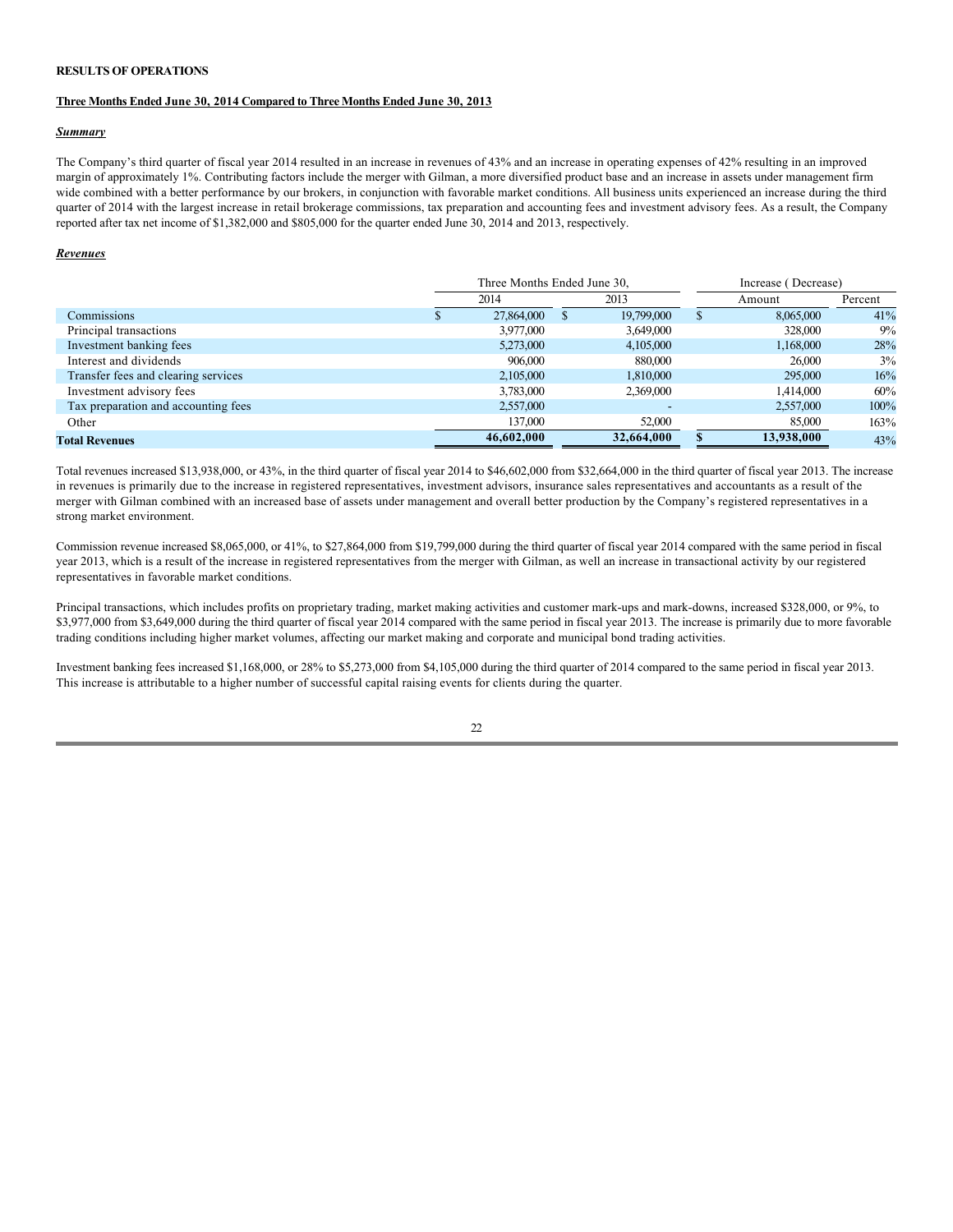Interest and dividend income increased by \$26,000 or 3%, to \$906,000 from \$880,000 in the third quarter of fiscal year 2014 compared with the same period in fiscal year 2013. This increase is primarily attributable to slightly higher customer margin account balances during the quarter.

Transfer fees and clearing services increased \$295,000 or 16%, to \$2,105,000 from \$1,810,000 in the third quarter of fiscal year 2014 compared with the same period in fiscal year 2013. This increase is primarily due to the increase in our number of registered representatives as a result of the merger with Gilman and the increased productivity of our registered representatives during strong market conditions.

Investment advisory fees, increased \$1,414,000, or 60%, to \$3,783,000 from \$2,369,000 in the third quarter of fiscal year 2014 compared to the same period in fiscal year 2013. The increase is due to an increase in total assets under management resulting from the acquisition of accounts advised by the newly acquired subsidiary, Asset & Financial Planning, Ltd.("AFP") All of the registered investment advisors and accounts of AFP were transferred to NAM in May 2014 in an effort to consolidate operations, eliminating duplicative costs and improving the consistency of our services to our registered investment advisors and their clients.

Tax preparation and accounting fees amounted to \$2,557,000 in 2014. This source of revenue is new to the Company in 2014 and is due to the merger with Gilman.

Other revenue increased \$85,000, or 163%, to \$137,000 from \$52,000 during the third quarter of fiscal year 2014 compared to the same period in fiscal year 2013. The increase is due to the increase in overall business activity as a result of the merger with Gilman.

## *Operating Expenses*

In comparison with the 43% increase in total revenues, total expenses increased by 42%, or \$13,332,000, to \$45,191,000 for the third quarter of fiscal year 2014 compared to \$31,859,000 in the third quarter of fiscal year 2013. The increase in total expenses is primarily as a result of the increase in commissions, compensation and fees commensurate with the corresponding increase in revenues, but with a modest overall improvement in margin of approximately 1%. This margin improvement is partially as a result of the Gilman business units having a lower payout percentage on average. The Company experienced a rise in nearly all areas of its operating costs with the exception of interest expense. During this period, the Company signed coterminous amendments to its clearing agreements with National Financial Services, its primary clearing firm for the Broker Dealer Subsidiaries, resulting in a reduction of clearing costs. Management maintains control of our operating costs despite the addition to business lines from the merger with Gilman.

|                                    |            | Three Months Ended June 30, |  |            | Increase (Decrease) |
|------------------------------------|------------|-----------------------------|--|------------|---------------------|
|                                    | 2014       | 2013                        |  | Amount     | Percent             |
| Commissions, compensation and fees | 38,475,000 | 27,955,000                  |  | 10,520,000 | 38%                 |
| Clearing fees                      | 860,000    | 702,000                     |  | 158,000    | 23%                 |
| Communications                     | 1,217,000  | 1,174,000                   |  | 43,000     | $4\%$               |
| Occupancy expenses                 | 1,064,000  | 504,000                     |  | 560,000    | $111\%$             |
| License and registration fees      | 579,000    | 437,000                     |  | 142,000    | 32%                 |
| Professional fees                  | 1,071,000  | 503,000                     |  | 568,000    | 113%                |
| Depreciation and amortizaiton      | 615,000    | 258,000                     |  | 357,000    | 138%                |
| Interest                           | 6,000      | 10.000                      |  | (4,000)    | $-40%$              |
| Other admininstrative expenses     | 1,304,000  | 316,000                     |  | 988,000    | 313%                |
|                                    | 45,191,000 | 31,859,000                  |  | 13,332,000 | 42%                 |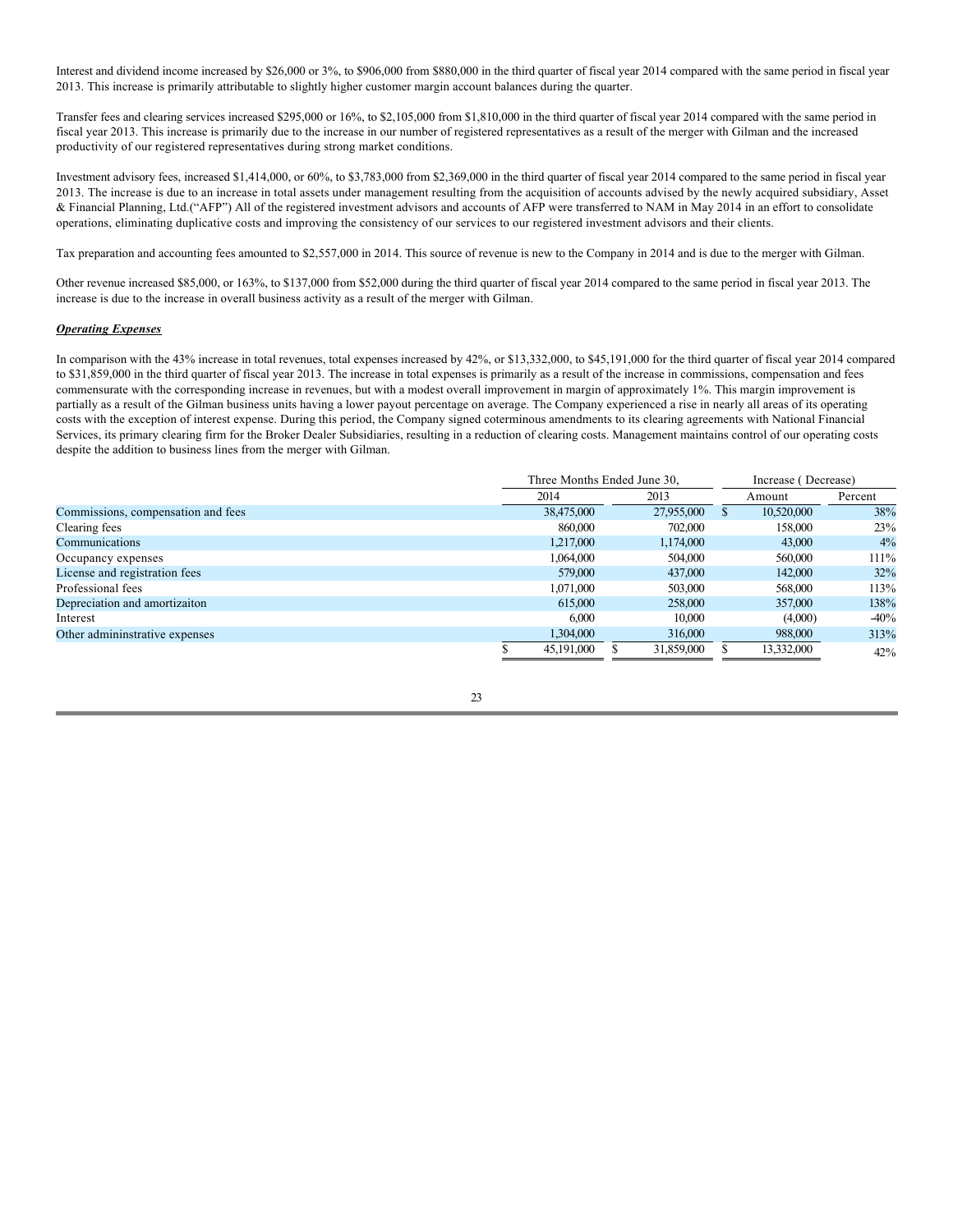Commission, compensation, and fees, which includes expenses based on commission revenue, net dealer inventory gains and investment banking, as well as compensation to our employees, brokers, and support staff, increased by \$10,520,000, or 38%, to \$38,475,000 from \$27,955,000 for the third quarter of fiscal year 2014 compared to the same quarter of fiscal year 2013. The increase is directly attributable to the increase in revenues resulting from the merger with Gilman and the favorable market conditions. Commission expense also includes the amortization of forgivable loans to registered representatives aggregating \$60,000 and \$187,000 for the third quarter of fiscal year 2014 and 2013, respectively. These amounts fluctuate based upon the amounts of forgivable loans outstanding and the time period for which the registered representatives have agreed to be affiliated with National Securities. Employee compensation includes the amortization of the fair value associated with stock based compensation of \$217,000 and \$77,000 for the three months ended June 30, 2014 and 2013, respectively.

Clearing fees increased \$158,000, or 23%, to \$860,000 from \$702,000 in the third quarter of fiscal year 2014 compared with the third quarter of fiscal year 2013 consistent with the higher revenues and transaction volumes in 2014 as compared to the same period in 2013. This increase is net of reductions in certain clearing costs as a result of the Company having signed coterminous amendments to its clearing agreements with National Financial Services, its primary clearing firm for the Broker Dealer Subsidiaries.

Communications expenses increased by \$43,000, or 4% to \$1,217,000 from \$1,174,000 in the third quarter of fiscal year 2014 as compared to the third quarter of fiscal year 2013. This increase is primarily due to the merger with Gilman.

Occupancy expenses increased \$560,000, or 111%, to \$1,064,000 from \$504,000 in the third quarter of fiscal year 2014 as compared to the third quarter of fiscal year 2013. This increase is primarily attributable to the addition of 27 Company offices and the related utilities as a result of the merger with Gilman.

Professional fees increased \$568,000, or113% to \$1,071,000 from \$503,000 in the third quarter of fiscal year 2014 as compared to the third quarter of fiscal year 2013. This increase is attributed to the general corporate matters in addition to the cost of defense associated with various arbitrations.

Depreciation and amortization expenses increased \$357,000, or 138%, to \$615,000 from \$258,000 in the third quarter of fiscal year 2014 as compared to the third quarter of fiscal year 2013. This increase is primarily attributable to amortization of the intangibles acquired in the merger with Gilman.

Interest expense decreased by \$4,000, or 40%, to \$6,000 from \$10,000 in the third quarter of fiscal year 2014 as compared to the third quarter of fiscal year 2013.

License and registration fees increased \$142,000, or 32%, to \$579,000 from \$437,000 in the third quarter of fiscal year 2014 as compared to the third quarter of fiscal year 2013. This increase is primarily due to the merger with Gilman, and the transfer of its various registered personnel to National.

Other administrative expenses increased \$988,000, or 313%, to \$1,304,000 from \$316,000 in the third quarter of fiscal year 2014 as compared to the third quarter of fiscal year 2013. This increase is primarily attributable to general office related expenses such as equipment operating leases, advertising, general insurances, office supplies, professional dues and subscriptions as a result of the merger with Gilman.

#### **Nine months Ended June 30, 2014 Compared to Nine months Ended June 30, 2013**

#### *Summary*

The Company's first nine months of fiscal year 2014 resulted in a substantial increase in revenues of 53% with only a 50% increase in operating expenses, resulting in an improved margin of approximately 3%. Contributing factors to the improvement in revenues include the merger with Gilman Ciocia, a more diversified product base, an increase in assets under management firm wide, combined with a better performance by our brokers, in conjunction with very favorable market conditions. All business units saw an increase during this current quarter with the largest increase in retail brokerage commissions, tax preparation and accounting fees, investment banking fees and investment advisory fees. As a result, the Company reported after tax net income of \$5,306,000 compared with \$1,258,000 for the nine months ended June 30, 2014 and 2013, respectively.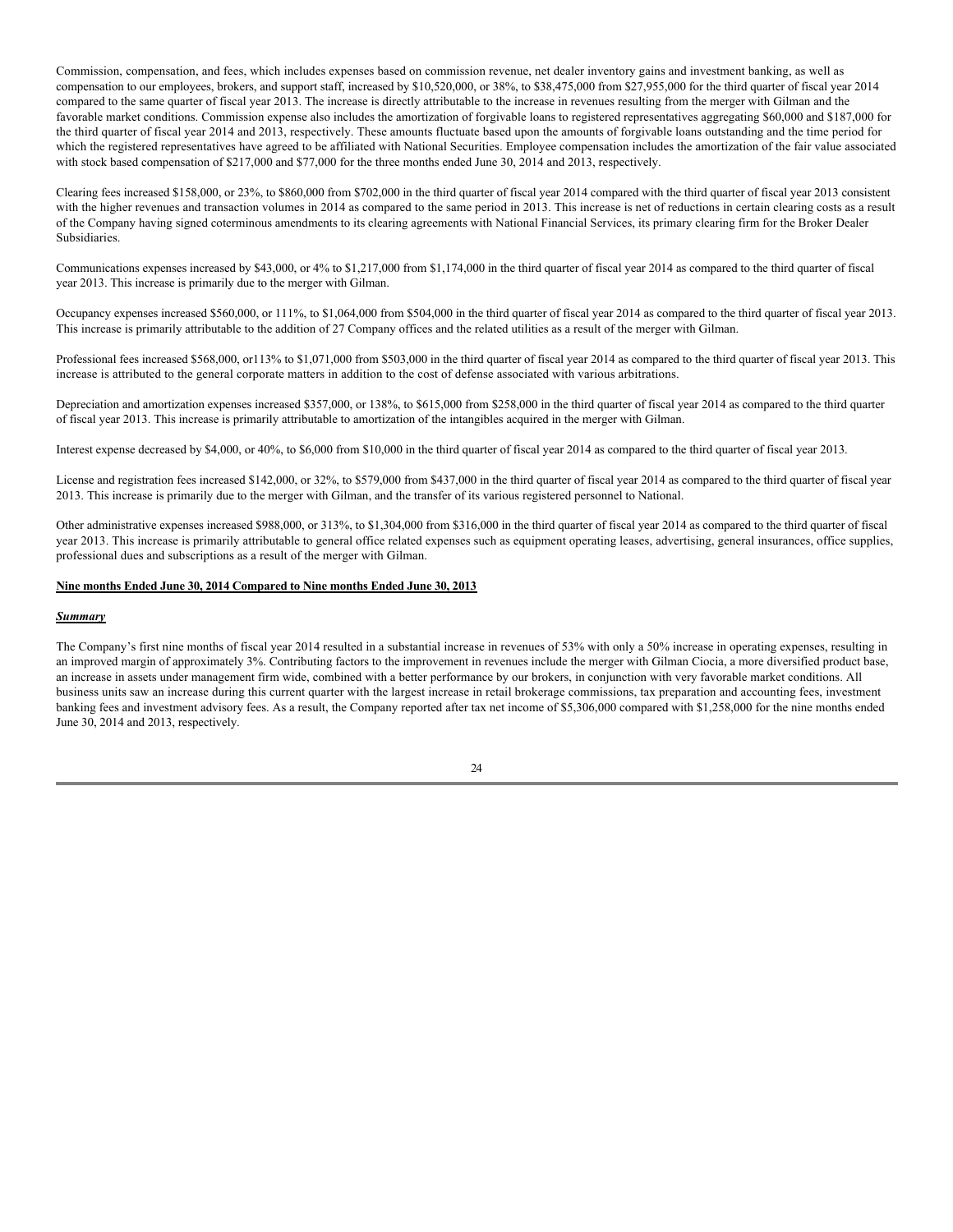|                                     | Nine Months Ended June 30, |             |  | Increase (Decrease) |            |         |
|-------------------------------------|----------------------------|-------------|--|---------------------|------------|---------|
|                                     |                            | 2014        |  | 2013                | Amount     | Percent |
| Commissions                         |                            | 85,777,000  |  | 56,608,000          | 29,169,000 | 52%     |
| Principal transactions              |                            | 13,119,000  |  | 10,561,000          | 2,558,000  | 24%     |
| Investment banking fees             |                            | 14,473,000  |  | 8,494,000           | 5,979,000  | 70%     |
| Interest and dividends              |                            | 2,723,000   |  | 2,930,000           | (207,000)  | $-7\%$  |
| Transfer fees and clearing services |                            | 6,873,000   |  | 5,850,000           | 1,023,000  | 17%     |
| Investment advisory fees            |                            | 10.511.000  |  | 7.215.000           | 3,296,000  | 46%     |
| Tax preparation and accounting fees |                            | 6,832,000   |  |                     | 6,832,000  | 100%    |
| Other                               |                            | 773,000     |  | 399,000             | 374,000    | 94%     |
| <b>Total Revenues</b>               |                            | 141.081.000 |  | 92,057,000          | 49,024,000 | 53%     |

#### *Revenues*

Total revenues increased \$49,024,000, or 53%, in the first nine months of fiscal year 2014 to \$141,081,000 from \$92,057,000 in the same period of fiscal year 2013. The increase in revenues is primarily due to the increase in registered representatives, investment advisors, insurance sales representatives and accountants as a result of the merger with Gilman. The merger, in conjunction with favorable market conditions across nearly all business lines helped to drive the higher revenues.

Commission revenue increased \$29,169,000, or 52%, to \$85,777,000 from \$56,608,000 during the first nine months of fiscal year 2014 as compared with the same period in fiscal year 2013. This increase is attributable to the increase in registered representatives as a result of the merger with Gilman, in conjunction with favorable market conditions.

Principal transactions, which includes profits on proprietary trading, market making activities, and customer mark-ups and mark-downs increased \$2,558,000, or 24%, to \$13,119,000 from \$10,561,000 during the first nine months of fiscal year 2014 as compared with the same period in fiscal year 2013. The increase is primarily due to more favorable trading conditions including higher market volumes, affecting our market making and corporate and municipal bond trading activities.

Investment banking fees increased \$5,979,000, or 70% to \$14,473,000 from \$8,494,000 during the first nine months of 2014 as compared to the same period in fiscal year 2013. This increase was attributable to having more successful capital raising events for clients.

Interest and dividends decreased by \$207,000 or 7%, to \$2,723,000 from \$2,930,000 in the first nine months of fiscal year 2014 as compared with the same period in fiscal year 2013. The decrease is primarily attributable to lower customer margin account balances and lower customer free cash balances.

Transfer fees and clearing services increased \$1,023,000 or 17%, to \$6,873,000 from \$5,850,000 in the nine months of fiscal year 2014 compared with the same period in fiscal year 2013. This increase is primarily due to the increase in our number of registered representatives as a result of the merger with Gilman and the increased productivity of our registered representatives during strong market conditions.

Investment advisory fees, increased \$3,296,000, or 46%, to \$10,511,000 from \$7,215,000 in the first nine months of fiscal year 2014 compared to the same period in fiscal year 2013. The increase is due to an increase in total assets under management resulting from the acquisition of accounts advised by the newly acquired subsidiary, Asset & Financial Planning, Ltd.("AFP") All of the registered investment advisors and accounts of AFP were transferred to NAM in May 2014 in an effort to consolidate operations, eliminating duplicative costs and improving the consistency of our services to our registered investment advisors and their clients.

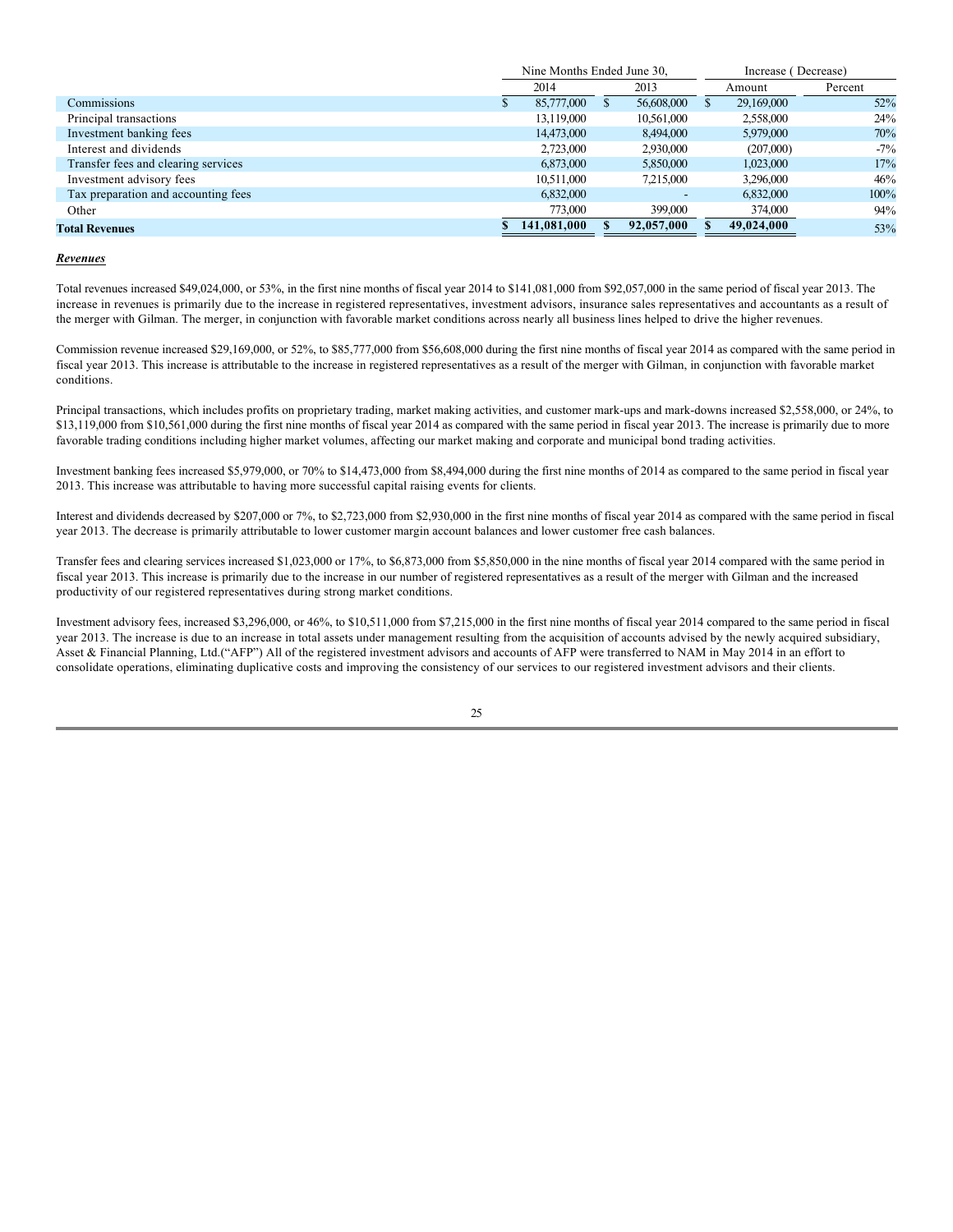Tax preparation and accounting fees amounted to \$6,832,000 for the first nine months of fiscal 2014. This source of revenue is new to the Company in 2014 and is due to the merger with Gilman Ciocia.

Other revenue increased \$374,000, or 94%, to \$773,000 from \$399,000 during the first nine months of fiscal year 2014 as compared to the same period in fiscal year 2013. The increase is due to the increase in overall business activity as a result of the merger with Gilman Ciocia.

#### *Operating Expenses*

In comparison with the 53% increase in total revenues, total expenses increased 50%, or \$44,924,000, to \$135,504,000 for the first nine months of fiscal year 2014 compared to \$90,580,000 in the first nine months of fiscal year 2013. The increase in total expenses is consistent with the overall increase in revenues which includes the revenues resulting from the merger with Gilman Ciocia and the incremental increase in the variable costs associated with the higher revenues resulting from the better market conditions and this new revenue. The Company saw a rise in all areas of its operating costs with the exception of a reduction in interest expense, but management maintains control of those operating costs despite the addition to its business lines.

|                                    |             | Nine Months Ended June 30, |                   | Increase (Decrease) |
|------------------------------------|-------------|----------------------------|-------------------|---------------------|
|                                    | 2014        | 2013                       | Amount            | Percent             |
| Commissions, compensation and fees | 115,003,000 | 78,605,000                 | 36,398,000<br>аĐ. | 46%                 |
| Clearing fees                      | 3,001,000   | 2,123,000                  | 878,000           | 41%                 |
| Communications                     | 3,548,000   | 3,437,000                  | 111,000           | 3%                  |
| Occupancy expenses                 | 3,090,000   | 1,619,000                  | 1,471,000         | 91%                 |
| License and registration fees      | 1,495,000   | 1,214,000                  | 281,000           | 23%                 |
| Professional fees                  | 3,169,000   | 1,728,000                  | 1,441,000         | 83%                 |
| Depreciation and amortizaiton      | 1,771,000   | 796,000                    | 975,000           | 122%                |
| Interest                           | 29,000      | 240,000                    | (211,000)         | $-88%$              |
| Other admininstrative expenses     | 4,398,000   | 818,000                    | 3,580,000         | 438%                |
|                                    | 135,504,000 | 90,580,000                 | 44,924,000        | 50%                 |

Commission, compensation, and fees, which includes expenses based on commission revenue, net dealer inventory gains and investment banking, as well as compensation to our employees, brokers, and support staff, increased by \$36,398,000, or 46%, to \$115,003,000 from \$78,605,000 for the first nine months of fiscal year 2014 as compared to the same period in fiscal year 2013. The increase is primarily attributable to the increase in revenues both from the strong business environment and the revenues derived from the merger with Gilman. Commission expense also includes the amortization of forgivable loans to registered representatives aggregating \$166,000 and \$212,000 for the first nine months of fiscal year 2014 and 2013, respectively. These amounts fluctuate based upon the amounts of forgivable loans outstanding and the time period for which the registered representatives have agreed to be affiliated with National Securities. Employee compensation includes the amortization of the fair value associated with stock based compensation of \$644,000 and \$0 for the nine months ended June 30, 2014 and 2013, respectively.

Clearing fees increased \$878,000, or 41%, to \$3,001,000 from \$2,123,000 in the first nine months of fiscal year 2014 as compared to the same period in fiscal year 2013. This increase is commensurate with the increase in transaction volumes and clearance service revenue in conjunction with the higher overall sales activity and the additional revenues derived from the merger with Gilman.

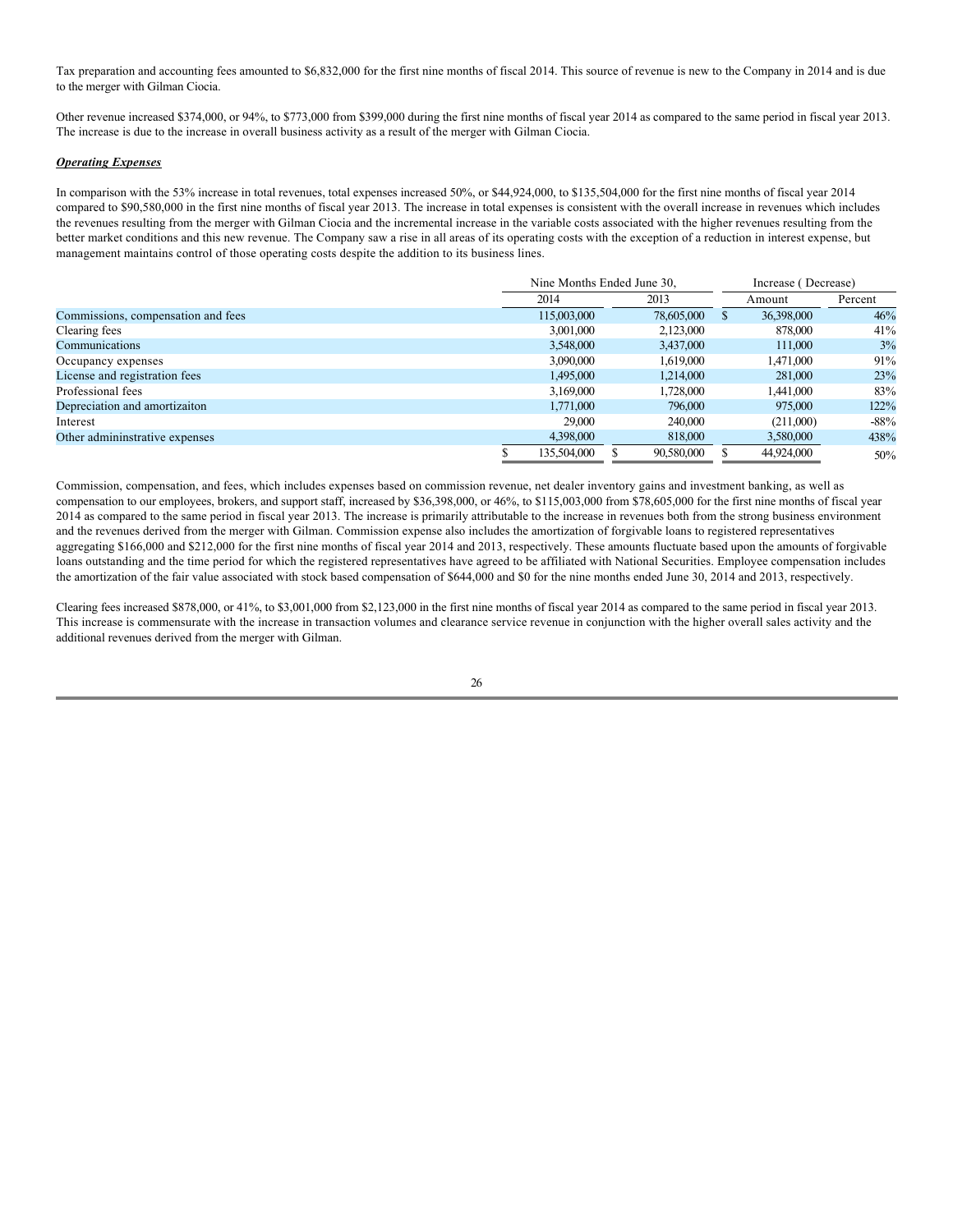Communication expenses increased by \$111,000, or 3% to \$3,548,000 from \$3,437,000 in the first nine months of fiscal year 2014 as compared to the same period in fiscal year 2013. This increase is primarily due to the merger with Gilman.

Occupancy expenses increased \$1,471,000, or 91%, to \$3,090,000 from \$1,619,000 in the first nine months of fiscal year 2014 as compared to the same period in fiscal year 2013. This increase is primarily attributable to the addition of 27 Company offices and the related utilities as a result of the merger with Gilman.

Professional fees increased \$1,441,000, or 83% to \$3,169,000 from \$1,728,000 in the first nine months of fiscal year 2014 as compared to the same period in fiscal year 2013. This increase is attributed to continued cost of defense associated with various arbitrations as well as legal and other professional costs associated with the Proxy contest and other general corporate matters.

Depreciation and amortization expenses increased \$975,000, or 122%, to \$1,771,000 from \$796,000 in the first nine months of fiscal year 2014 as compared to the same period in fiscal year 2013.This increase is primarily attributable to amortization of the intangibles acquired in the merger with Gilman.

Interest expense decreased by \$211,000, or 88%, to \$29,000 from \$240,000 in the first nine months of fiscal year 2014 as compared to the same period in fiscal year 2013. The decrease is primarily due to the Company's Recapitalization which allowed for the repayment of all outstanding debt in 2013.

Licenses and registration fees increased \$281,000, or 23%, to \$1,495,000 from \$1,214,000 in the first nine months of fiscal year 2014 compared to the same period in fiscal year 2013. This increase in taxes, licenses and registration is primarily due to the merger with Gilman, and the transfer of its various registered personnel to National.

Other administrative expenses increased \$3,580,000, or 438%, to \$4,398,000 from \$818,000 in the first nine months of fiscal year 2014 as compared to the same period in fiscal year 2013. This increase is primarily attributable to general office related expenses such as equipment operating leases, advertising, general insurances, office supplies, professional dues and subscriptions as a result of the merger with Gilman.

## **NONG.A.A.P. INFORMATION**

Management considers earnings before interest, taxes, depreciation and amortization, or EBITDA, as adjusted, an important indicator in evaluating our business on a consistent basis across various periods. Due to the significance of nonrecurring items, EBITDA, as adjusted, enables our Board of Directors and management to monitor and evaluate our business on a consistent basis. We use EBITDA, as adjusted, as a primary measure, among others, to analyze and evaluate financial and strategic planning decisions regarding future operating investments and potential acquisitions. We believe that EBITDA, as adjusted, eliminates items that are not part of our core operations, such as interest expense and amortization expense associated with intangible assets, or items that do not involve a cash outlay, such as stockrelated compensation. EBITDA, as adjusted should be considered in addition to, rather than as a substitute for, pre-tax income, net income and cash flows from operating activities.

For the three months ended June 30, 2014 and 2013, EBITDA, as adjusted, was \$2,309,000 and \$1,150,000 respectively. This increase of \$1,159,000 in the three months ended June 30, 2014 over the same period in 2013 resulted from a significant improvement in revenues and a \$577,000 or 72% improvement in net income as reported, primarily due to strong sales performance by our registered representatives supported by very favorable market conditions and further improved by revenues resulting from the Gilman merger. This was enhanced by improving margins and management's focus on cost cutting.

For the nine months ended June 30, 2014 and 2013, EBITDA, as adjusted, was \$8,187,000 and \$2,850,000 respectively. This increase of \$5,337,000 in the nine months ended June 30, 2014 over the same period in 2013 resulted from a significant improvement in revenues and a \$4,048,000 or 322% improvement in net income as reported, primarily due to strong sales performance by our registered representatives supported by very favorable market conditions and further improved by revenues resulting from the Gilman merger. This was enhanced by improving margins and management's focus on cost cutting.

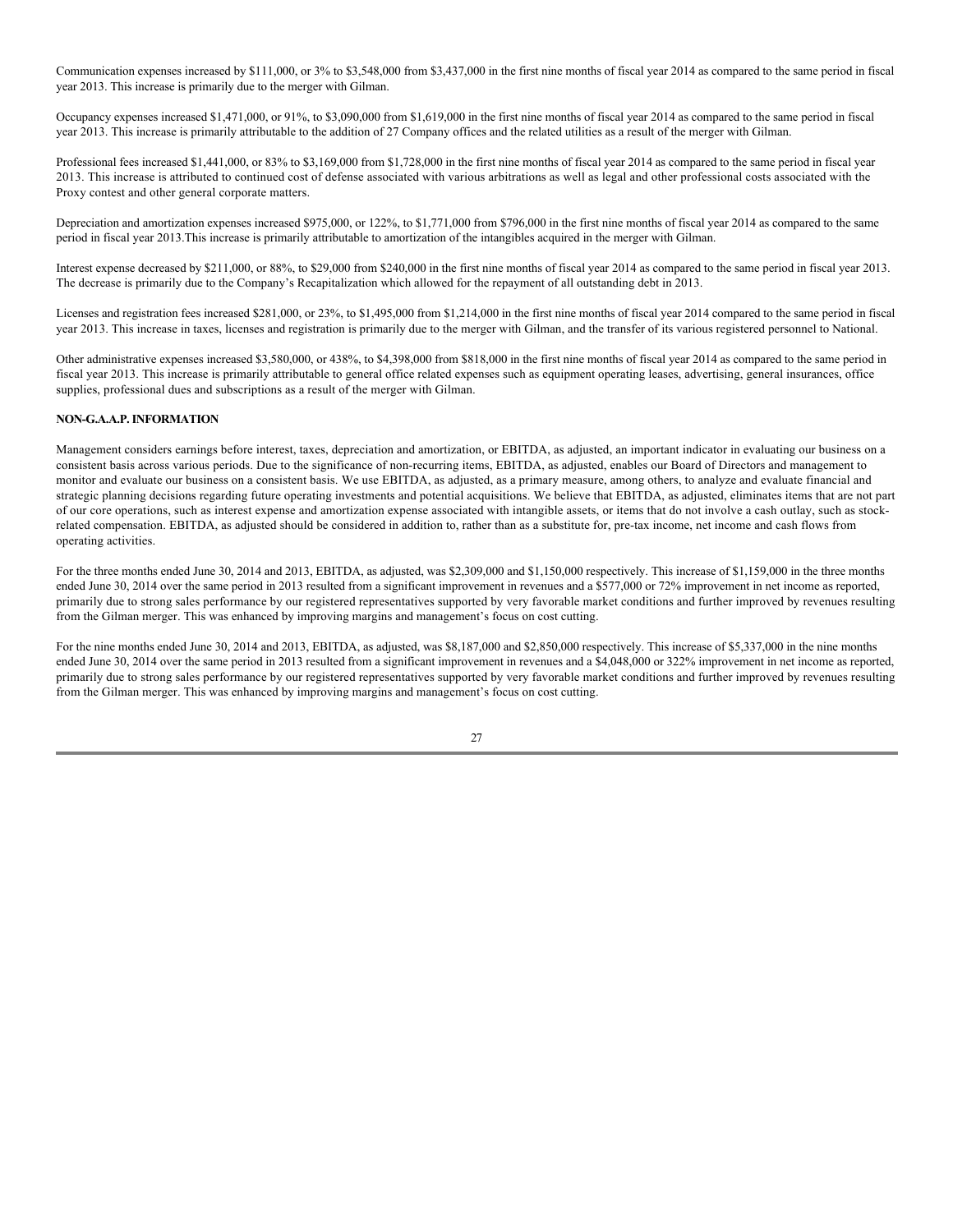The following table presents a reconciliation of EBITDA, as adjusted, to net income as reported in accordance with generally accepted accounting principles, or GAAP:

|                                           | Three Months Ended June 30, |              |    |           |    | Nine Months Ended June 30, |      |           |
|-------------------------------------------|-----------------------------|--------------|----|-----------|----|----------------------------|------|-----------|
|                                           |                             | 2014<br>2013 |    | 2014      |    |                            | 2013 |           |
|                                           |                             |              |    |           |    |                            |      |           |
| Net income, as reported                   | Эħ.                         | 1.382,000    | S. | 805,000   | S. | 5.306,000                  | S.   | 1,258,000 |
| Interest expense                          |                             | 6,000        |    | 10,000    |    | 29,000                     |      | 240,000   |
| Income taxes                              |                             | 29,000       |    |           |    | 271,000                    |      | 60,000    |
| Depreciation                              |                             | 94,000       |    | 103,000   |    | 295,000                    |      | 330,000   |
| Amortization                              |                             | 521,000      |    | 155,000   |    | 1,476,000                  |      | 463,000   |
| <b>EBITDA</b>                             |                             | 2,032,000    |    | 1,073,000 |    | 7,377,000                  |      | 2,351,000 |
| Non-cash compensation expense             |                             | 217,000      |    |           |    | 644,000                    |      |           |
| Forgivable loan amortization              |                             | 60,000       |    | 77,000    |    | 166,000                    |      | 212,000   |
| Non-cash other administrative expenses    |                             |              |    |           |    |                            |      | 125,000   |
| Loss on investment in unaffiliated entity |                             |              |    |           |    |                            |      | 162,000   |
| EBITDA, as adjusted                       |                             | 2,309,000    |    | 1.150.000 |    | 8,187,000                  |      | 2,850,000 |

EBITDA, adjusted for gains or losses on sales of assets, non-cash compensation expense and loss on extinguishment of debt, is a key metric we use in evaluating our business. EBITDA is considered a nonGAAP financial measure as defined by Regulation G promulgated by the SEC.

#### **Liquidity and Capital Resources**

|                                                            |                            |  |            |  | Average Balance during |  |            |
|------------------------------------------------------------|----------------------------|--|------------|--|------------------------|--|------------|
|                                                            | Ending Balance at June 30, |  |            |  | first nine months of   |  |            |
|                                                            | 2014                       |  | 2013       |  | 2014                   |  | 2013       |
| Cash                                                       | 23,624,000                 |  | 14,696,000 |  | 19,337,000             |  | 11,415,000 |
| Receivables from broker-dealers and clearing organizations | 5,259,000                  |  | 3,617,000  |  | 4,141,000              |  | 3,382,000  |
| Marketable securities                                      | 1.073.000                  |  | 618,000    |  | 691,000                |  | 1,563,000  |
|                                                            |                            |  |            |  |                        |  |            |
| Accounts payable, accrued expenses and other liabilities   | 19.187,000                 |  | 11.675,000 |  | 19.246,000             |  | 11,835,000 |
| Convertible notes payable excluding debt discount          |                            |  |            |  |                        |  | 2,267,000  |

We maintain a highly liquid balance sheet. At June 30, 2014 and 2013, respectively, 60% and 81%, of our total assets consisted of cash, marketable securities owned and receivables from clearing brokers and other broker-dealers. The level of cash used in each asset class is subject to fluctuation based on market volatility, revenue production and trading activity in the marketplace. Additionally, at September 30, 2013, we had approximately \$5.4 million in cash which was eventually disbursed on October 15, 2013, in connection with the merger with Gilman.

NSC is required to maintain minimum net capital equal to the greater of \$100,000 or a specified amount per security based on the bid price of each security for which National Securities is a market maker. NSC is required to maintain a ratio of aggregate indebtedness to net capital, as defined, of not more than 15 to 1 (and the rule of the "applicable" exchange also provides that equity capital may not be withdrawn or cash dividends paid if the resulting net capital ratio would exceed 10 to 1). At June 30, 2014, National Securities had net capital of approximately \$7,932,000 which was approximately \$7,832,000 in excess of its required net capital of \$100,000, and its percentage of aggregate indebtedness to net capital was 310.0%.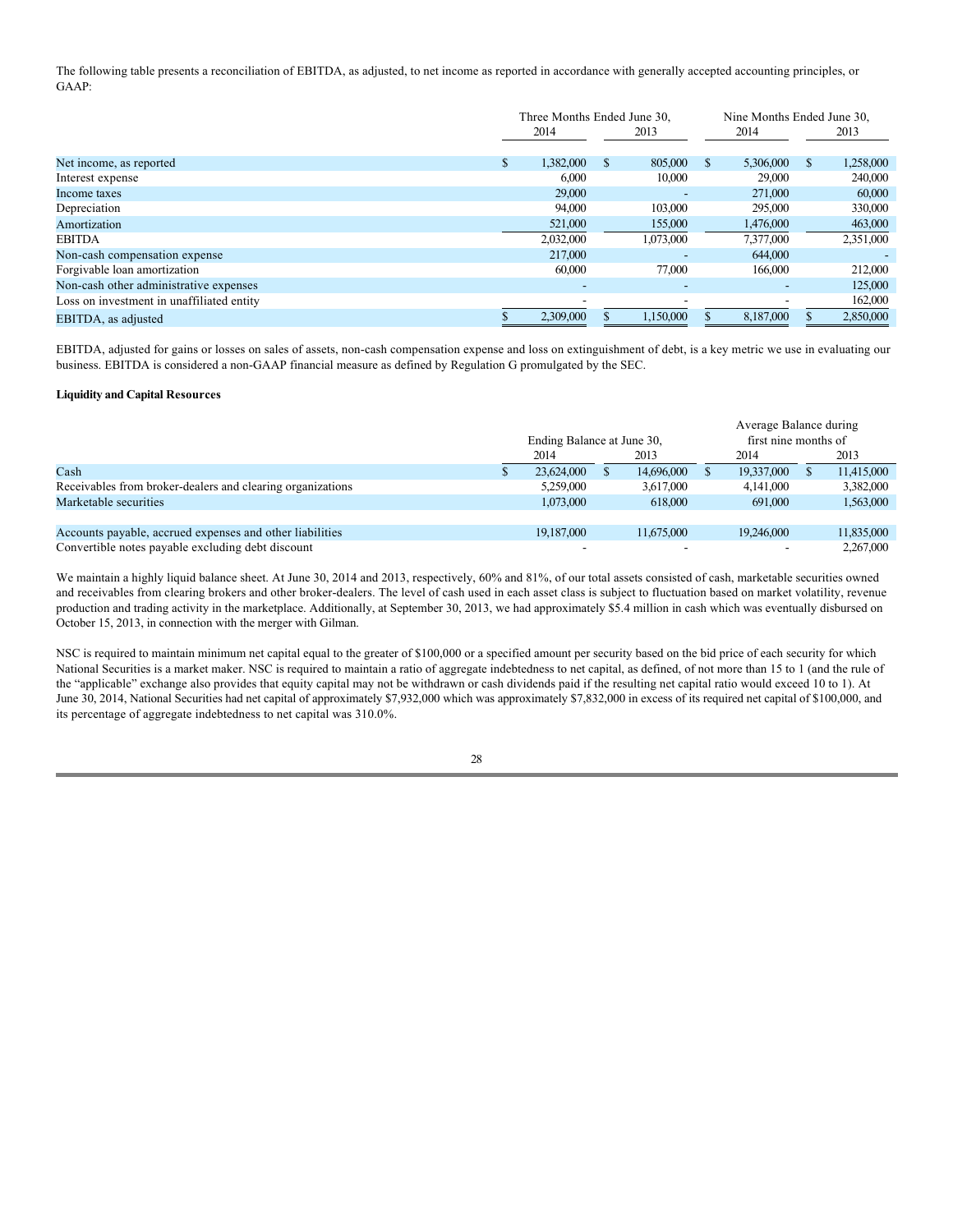Due to its market maker status, vFinance Investments is required to maintain a minimum net capital of \$1,000,000. In addition to the net capital requirements, vFinance Investments is required to maintain a ratio of aggregate indebtedness to net capital, as defined, of not more than 15 to 1 (and the rule of the "applicable" exchange also provides that equity capital may not be withdrawn or cash dividends paid if the resulting net capital ratio would exceed 10 to 1). At June 30, 2014, vFinance Investments had net capital of approximately \$3,170,000, which was approximately \$2,170,000 in excess of its required net capital of \$1,000,000, and its percentage of aggregate indebtedness to net capital was 108.6%.

The Broker-Dealer Subsidiaries qualify under the exemptive provisions of Rule 15c3-3 which relates to the custody of securities for the account of customers pursuant to Section (k)(2)(ii) of the Rule, as none of them carry security accounts of customers or perform custodial functions related to customer securities.

Advances, dividend payments and other equity withdrawals from the Broker-Dealer Subsidiaries are restricted by the regulations of the SEC and other regulatory agencies. These regulatory restrictions may limit the amounts that a subsidiary may dividend or advance to the Company. During the first nine months of fiscal 2014 and 2013, the Broker-Dealer Subsidiaries were in compliance with the rules governing dividend payments and other equity withdrawals.

The Company extends unsecured credit in the normal course of business to its brokers. The determination of the appropriate amount of the reserve for uncollectible accounts is based upon a review of the amount of credit extended, the length of time each receivable has been outstanding, and the specific individual brokers from whom the receivables are due.

The objective of liquidity management is to ensure that the Company has ready access to sufficient funds to meet commitments, fund deposit withdrawals and efficiently provide for the credit needs of customers. We monitor our liquidity needs and available collateral levels daily to help ensure that an appropriate liquidity cushion, in the form of unpledged collateral, is maintained at all times. Our ability to quickly reduce funding needs by balance sheet contraction without adversely affecting our core businesses and to pledge additional collateral in support of secured borrowings is continuously evaluated to ascertain the adequacy of our capital base.

We do not have any material commitments for capital expenditures. We routinely purchase computer equipment and technology to maintain or enhance the productivity of our employees and such capital expenditures have ranged between \$96,000 and \$130,000 during the first nine months of fiscal 2014 and 2013, respectively.

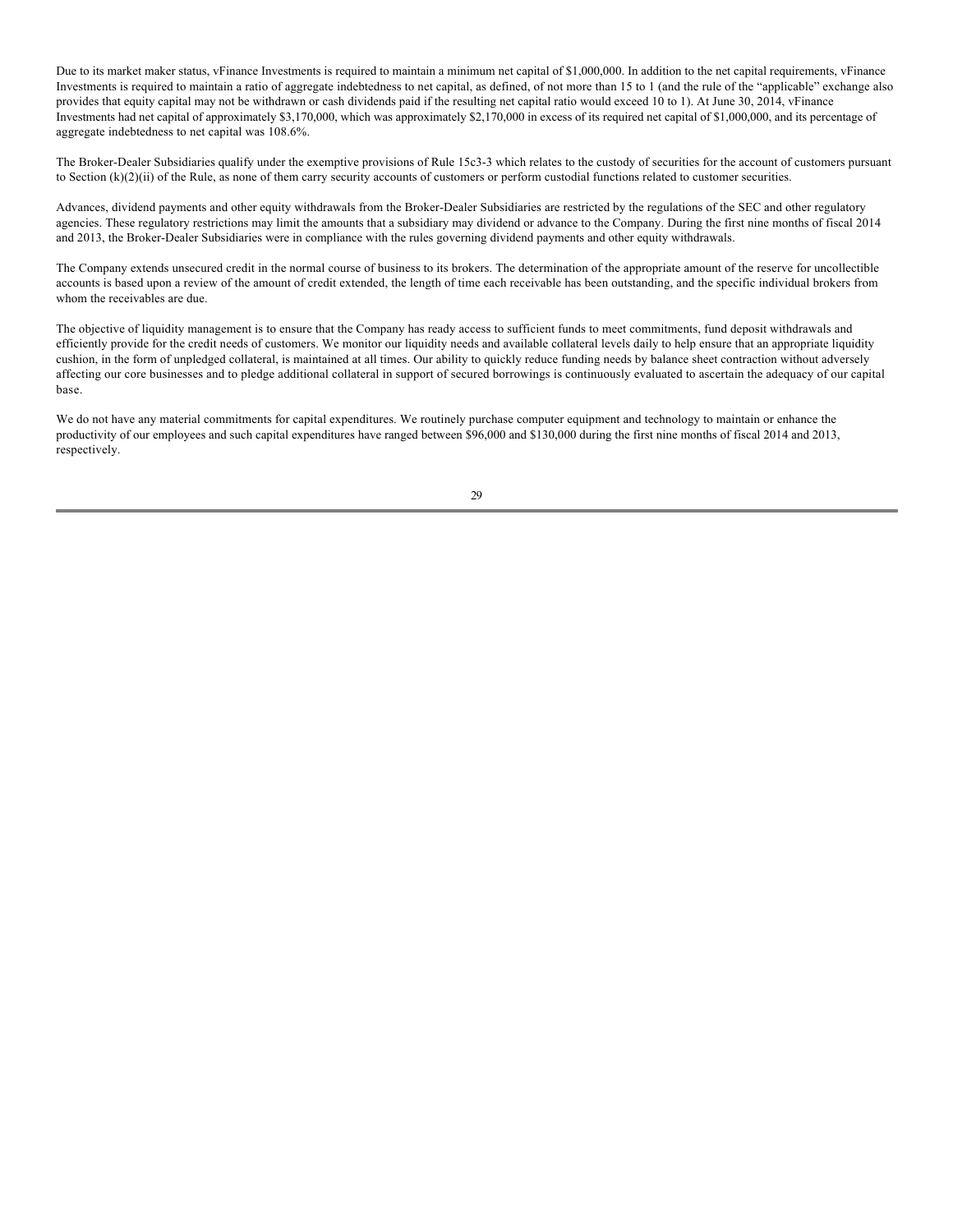| 2014<br>Cash flows from operating activities<br>$\mathbb{S}$<br>Net Income<br>Non-cash adjustments<br>Depreciation and amortization | 5,306,000<br>1,771,000<br>644,000 | -S | 2013<br>1,258,000 |
|-------------------------------------------------------------------------------------------------------------------------------------|-----------------------------------|----|-------------------|
|                                                                                                                                     |                                   |    |                   |
|                                                                                                                                     |                                   |    |                   |
|                                                                                                                                     |                                   |    |                   |
|                                                                                                                                     |                                   |    |                   |
|                                                                                                                                     |                                   |    |                   |
|                                                                                                                                     |                                   |    | 793,000           |
| Fair value options and restricted stock units                                                                                       |                                   |    |                   |
| Other                                                                                                                               | 719,000                           |    | 119,000           |
| Changes in assets and liabilities                                                                                                   |                                   |    |                   |
| Receivables from broker-dealers, clearing organizations                                                                             | 859,000                           |    | 33,000            |
| Other receivables                                                                                                                   | (1,064,000)                       |    | (598,000)         |
| Other assets                                                                                                                        | (176,000)                         |    | 14,000            |
| Securities owned                                                                                                                    | (700,000)                         |    | (163,000)         |
| Accounts payable, accrued expenses, and other liabilities                                                                           | (740,000)                         |    | 101,000           |
| Other                                                                                                                               | 896,000                           |    | (274,000)         |
| Net cash provided by operating activities                                                                                           | 7,515,000                         |    | 1,283,000         |
| Cash flows from investing activities                                                                                                |                                   |    |                   |
| Acquisition-related cash acquired                                                                                                   | 1,654,000                         |    |                   |
| Purchase of fixed assets                                                                                                            | (130,000)                         |    | (96,000)          |
| Net cash provided by (used in) investing activities                                                                                 | 1,524,000                         |    | (96,000)          |
|                                                                                                                                     |                                   |    |                   |
| Cash flows from financing activities                                                                                                |                                   |    |                   |
| Principal repayments of notes payable                                                                                               |                                   |    | (2,800,000)       |
| Proceeds from issuance of common stock                                                                                              |                                   |    | 8,375,000         |
| Payment of certain liabilities of Gilman Ciocia                                                                                     | (5,400,000)                       |    |                   |
| Net cash (used in) provided by financing activities                                                                                 | (5,400,000)                       |    | 5,575,000         |
| \$<br>Net increase in cash                                                                                                          | 3,638,000                         | S  | 6,762,000         |

#### *Nine months ended June 30, 2014*

The decrease in receivables from clearing organizations, broker-dealers and others during the first nine months of fiscal 2014 is primarily due to the higher revenue performance in the commissions earned during the last month of a given quarter as compared to the same month of the previous year. These receivables are typically received within 10 days of the close of the month.

The increase in other receivable during the first nine months of fiscal 2014 is primarily due to the addition of a new receivable for accounting and tax preparation as a result of the merger with Gilman which was approximately \$945,000 as of June 30, 2014. No such receivable existed for the same period in fiscal 2013.

Net cash provided by investing activities during the nine months of 2014 amounted to \$1,524,000 and is primarily due to cash acquired of \$1,654,000 resulting from the merger with Gilman.

Net cash used in financing activities during the nine months of 2014 amounted to \$5,400,000 and consists of the cash consideration we used to satisfy the obligations of certain liabilities of Gilman at the closing of the merger.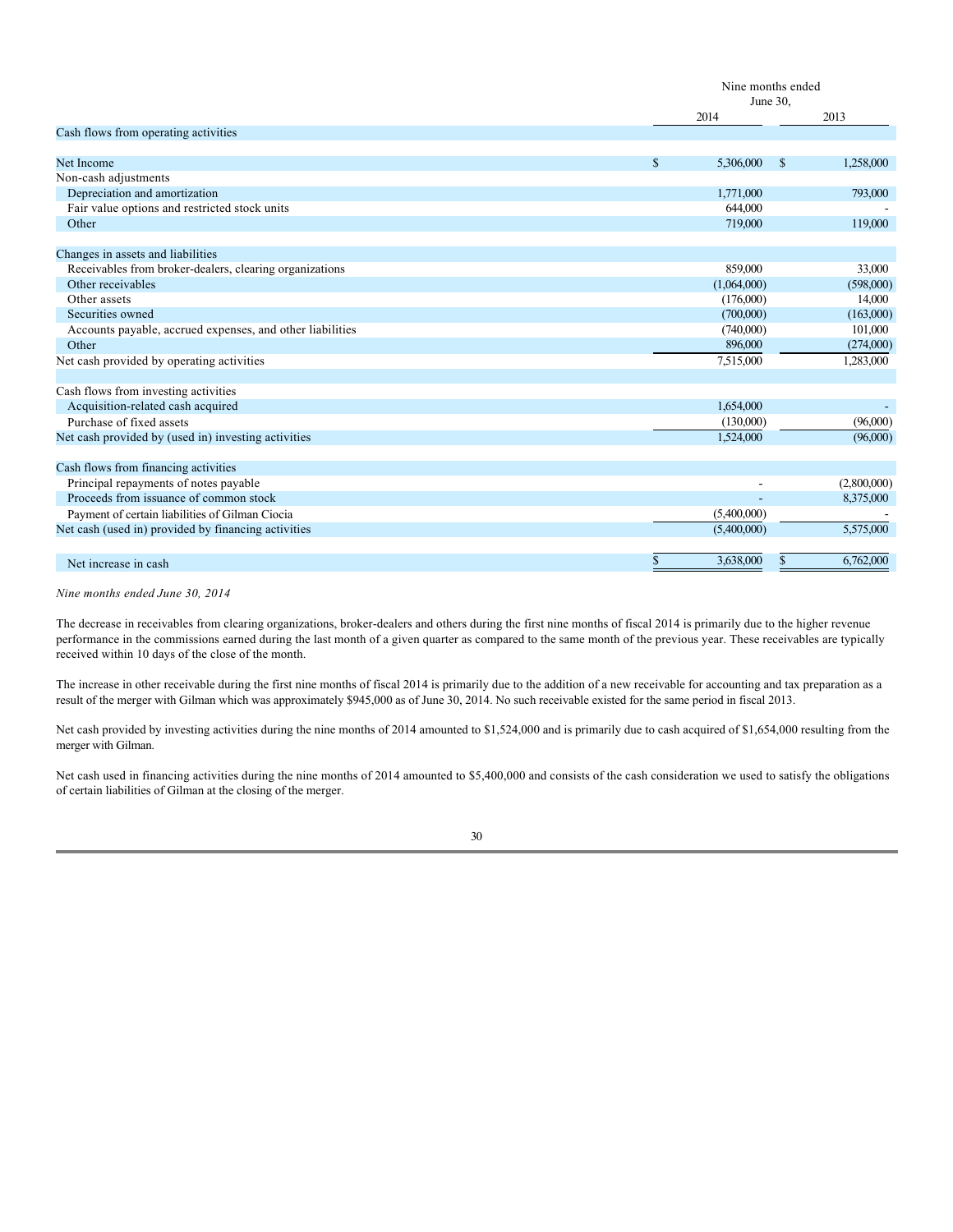#### *Nine months ended June 30, 2013*

The decrease in marketable securities as of June 30, 2013 is primarily due to an decrease in the position of municipal securities held for resale by the Company than it had in September 2012. Changes in securities owned, marketable at market value are dependent upon overall market activity and opportunities perceived by the Company. The inrease in accounts payables during the first nine months of fiscal 2013 is due to the timing of certain invoices received at this time of the year.

Net cash used in investing activities during the first nine months of fiscal 2013 amounted to \$96,000 which was due to the purchase of fixed assets to maintain the Company's infrastructure.

Net cash provided by financing activities of \$5,575,000 during the first nine months of fiscal 2013 resulted primarily from an issuance of common stock in January 2013 offset by the repayment of the balance of the convertible note payable of \$2,800,000 which satisfied all of our remaining obligations under the outstanding notes payable.

#### *Operating cash flows from period to period*

Our net cash generated from operating activities increased to \$7,514,000 from net cash generated from operating activities of \$1,283,000 for the first nine months of fiscal 2014 and 2013, respectively. Such increase is primarily attributable to increased profitability as well as the aforementioned changes in assets and liabilities during the respective periods.

## **OFF-BALANCE SHEET ARRANGEMENTS**

We do not have any off-balance sheet arrangements that have or are reasonably likely to have a material current or future effect on our financial condition, changes in financial condition, revenues or expenses, results of operations, liquidity, capital expenditures or capital resources.

#### Recent Accounting Guidance Not Yet Adopted

In April 2014, the Financial Accounting Standards Board ("FASB") issued Accounting Standards Update ("ASU") 2014-08, Presentation of Financial Statements (Topic 205) and Property, Plant and Equipment (Topic 360), which changes the requirements for reporting discontinued operations that may include a component of an entity or a group of components of an entity, or a business or nonprofit activity. A disposal of a component of an entity or a group of components of an entity is required to be reported in discontinued operations if the disposal represents a strategic shift that has, or will have, a major effect on an entity's operations and financial results when any of the following criteria is met with respect to the disposal: it can be classified as held for sale, disposed of by sale, or disposed of other than by sale (such as by abandonment, or in a distribution to owners in a spinoff). ASU 201408 will become effective for the Company beginning January 1, 2015. We do not anticipate that the adoption of ASU 201408 will have a material impact on its results of operations, financial condition, or cash flows.

In May 2014, the FASB issued ASU 2014-09, Revenue from Contracts with Customers (Topic 606), which completes the joint effort by the FASB and the International Accounting Standards Board to improve financial reporting by creating common revenue recognition guidance for GAAP and the International Financial Reporting Standards. ASU 2014-09 will become effective for us beginning January 1, 2017 and early adoption is not permitted. We are currently evaluating the potential impact of ASU 2014-09 on the Company's consolidated financial statements.

In June 2014, the FASB issued ASU 201412, Compensation—Stock Compensation (Topic 718), which requires that a performance target that affects vesting and that could be achieved after the requisite service period be treated as a performance condition. ASU 2014-12 will become effective for us beginning January 1, 2016 and early adoption is permitted. We do not anticipate that the adoption of ASU 2014-08 will have a material impact on its results of operations, financial condition, or cash flows.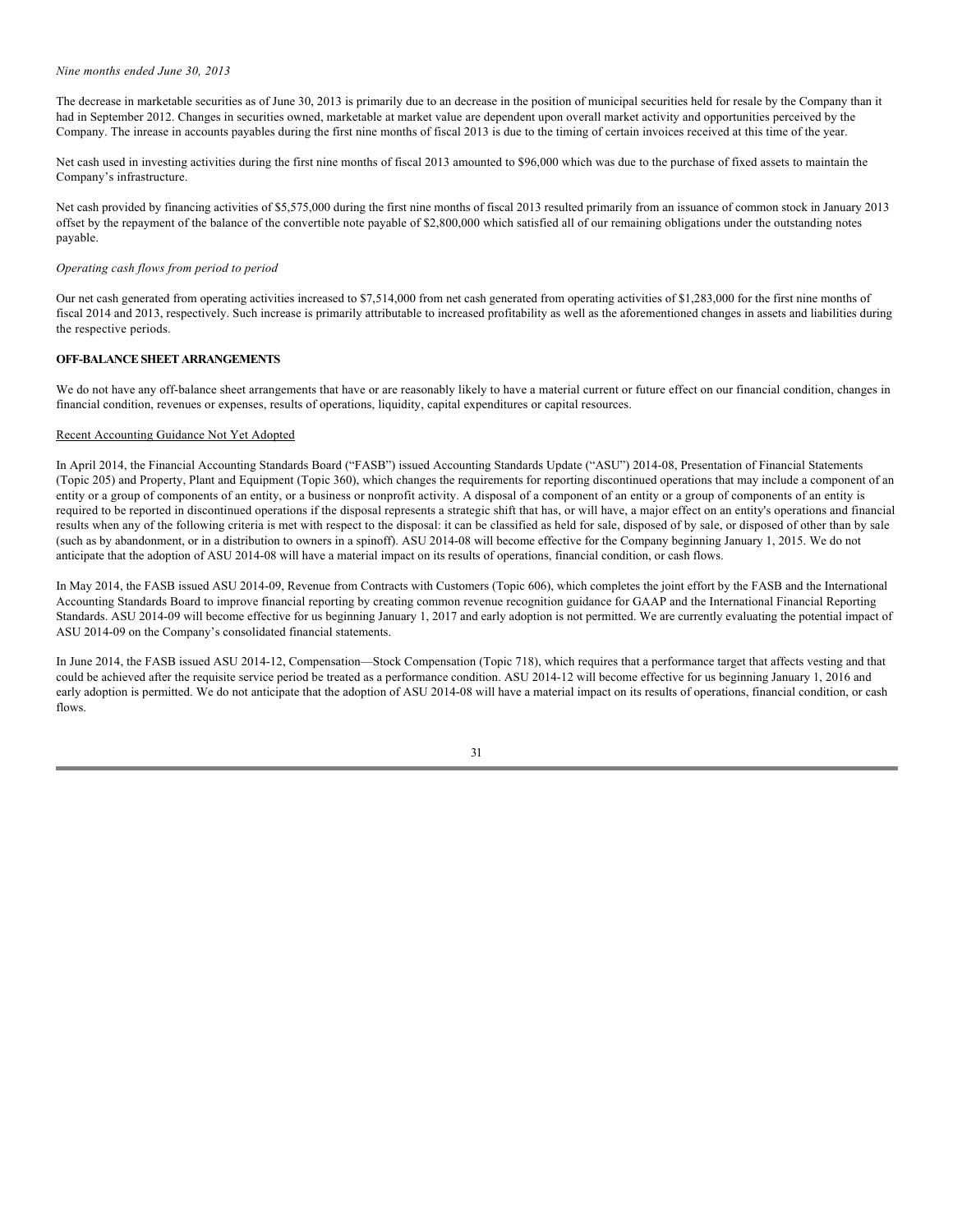## **ITEM 3. QUANTITATIVE AND QUALITATIVE DISCLOSURES ABOUT MARKET RISK**

#### **Market Risk**

The Company's primary market risk arises from the fact that it engages in proprietary trading and makes markets in equity securities. Accordingly, the Company may be required to maintain certain amounts of inventories in order to facilitate customer order flow. The Company may incur losses as a result of price movements in these inventories due to changes in interest rates, foreign exchange rates, equity prices and other political factors. The Company is not subject to direct market risk due to changes in foreign exchange rates. However, the Company is subject to market risk as a result of changes in interest rates and equity prices, which are affected by global economic conditions. The Company manages its exposure to market risk by limiting its net long or short positions. Trading and inventory accounts are monitored daily by management and the Company has instituted position limits.

Credit risk represents the amount of accounting loss the Company could incur if counterparties to its proprietary transactions fail to perform and the value of any collateral proves inadequate. Although credit risk relating to various financing activities is reduced by the industry practice of obtaining and maintaining collateral, the Company maintains more stringent requirements to further reduce its exposure. The Company monitors its exposure to counterparty risk on a daily basis by using credit exposure information and monitoring collateral values. The Company maintains a credit committee, which reviews margin requirements for large or concentrated accounts and sets higher requirements or requires a reduction of either the level of margin debt or investment in high-risk securities or, in some cases, requiring the transfer of the account to another broker-dealer.

The Company monitors its market and credit risks daily through internal control procedures designed to identify and evaluate the various risks to which the Company is exposed. There can be no assurance, however, that the Company's risk management procedures and internal controls will prevent losses from occurring as a result of such risks.

The following table shows the quoted market values of marketable securities we owned ("long"), securities we sold but have not yet purchased ("short"), and net positions as of June 30, 2014:

|                                                | Securities<br>owned | Securities<br>sold, but<br>not yet<br>purchased |
|------------------------------------------------|---------------------|-------------------------------------------------|
| Corporate stocks -marketable                   | 216,000             | 227,000                                         |
| Mutual funds                                   | 62,000              |                                                 |
| Fixed income securities                        | 795,000             |                                                 |
| Corporate stocks -non-marketable               | 78,000              |                                                 |
| Restricted stock and warrants – non-marketable | 16.000              |                                                 |
| Total                                          | 1,167,000           | 227,000                                         |

#### **Operational Risk**

Operational risk generally refers to the risk of loss resulting from our operations, including, but not limited to, improper or unauthorized execution and processing of transactions, deficiencies in our technology or financial operating systems and inadequacies or breaches in our control processes. We operate in a dynamic market and are reliant on the ability of our employees and systems to process a large number of transactions. These risks are less direct and quantifiable than credit and market risk, but managing them is critical, particularly in a rapidly changing environment with increasing transaction volumes. In the event of a breakdown or improper operation of systems or improper action by employees, we could suffer financial loss, regulatory sanctions and damage to our reputation. Business continuity plans exist for critical systems, and redundancies are built into the systems as deemed appropriate. In order to mitigate and control operational risk, we have developed and continue to enhance specific policies and procedures that are designed to identify and manage operational risk at appropriate levels throughout our organization and within various departments. These control mechanisms attempt to ensure that operational policies and procedures are being followed and that our employees operate within established corporate policies and limits.

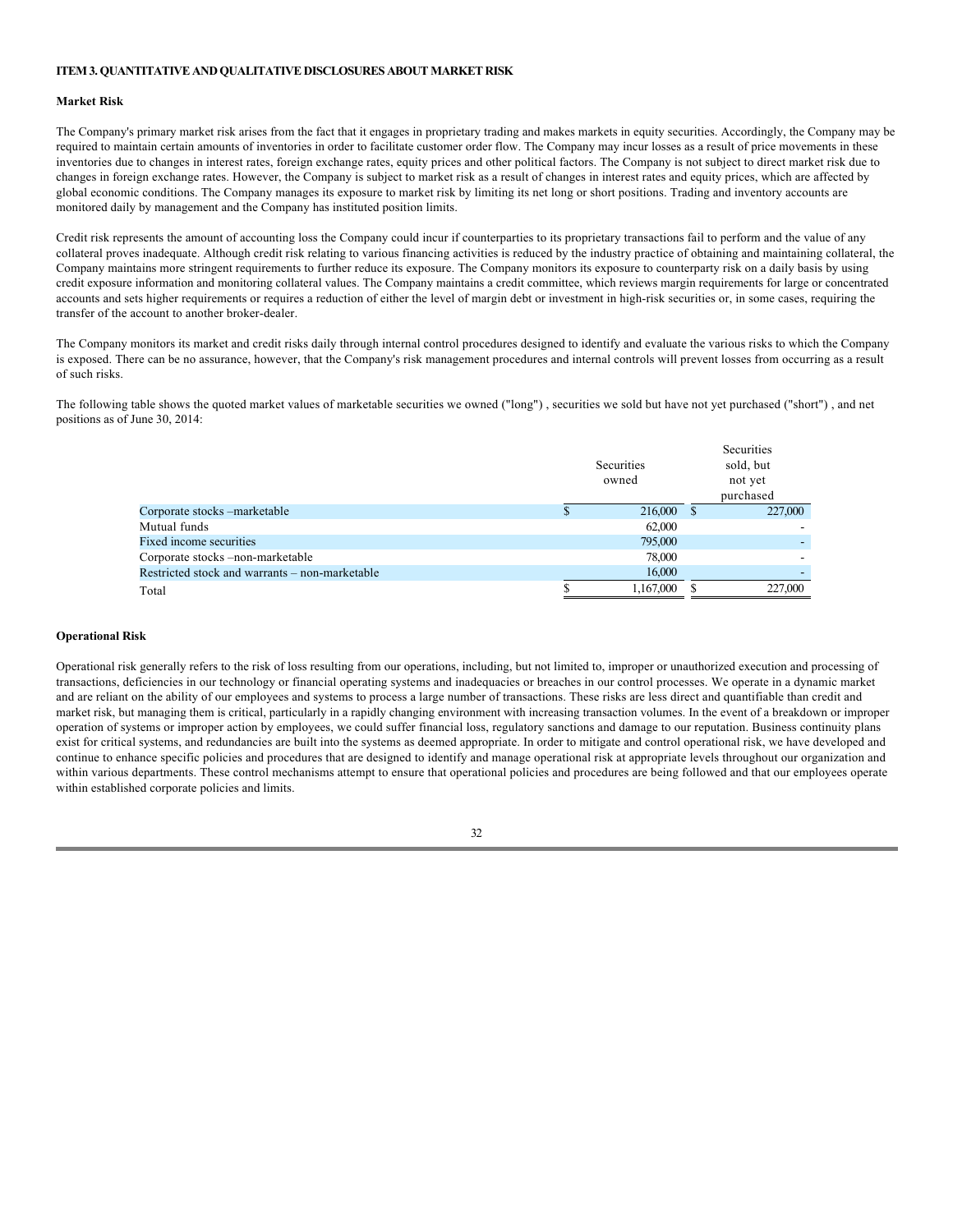#### **Risk Management**

We have established various committees of the Board of Directors to manage the risks associated with our business. Our Audit Committee was established for the primary purpose of overseeing (i) the integrity of our unaudited and audited condensed consolidated financial statements, (ii) our compliance with legal and regulatory requirements that may impact our unaudited condensed consolidated financial statements or financial operations, (iii) the independent auditor's qualifications and independence and (iv) the performance of our independent auditor and internal audit function.

In addition, we have written policies and procedures that govern the conduct of business by our employees and our relationship with our clients. Our client policies address the extension of credit for client accounts, data and physical security, compliance with industry regulation and codes of ethics to govern employee conduct among other matters.

#### **ITEM 4. CONTROLS AND PROCEDURES**

#### Evaluation of disclosure controls and procedures.

Disclosure controls and procedures are our controls and other procedures that are designed to ensure that information required to be disclosed by us in the reports that we file or submit under the Securities Exchange Act of 1934, as amended (the "Exchange Act"), is recorded, processed, summarized and reported, within the time periods specified in the SEC's rules and forms. Disclosure controls and procedures include, without limitation, controls and procedures designed to ensure that information required to be disclosed by us in the reports that we file or submit under the Exchange Act, is accumulated and communicated to our management, including our principal executive officer and principal financial officer, as appropriate to allow timely decisions regarding disclosure.

Based on our evaluation of disclosure controls and procedures (as defined in the Exchange Act Rules 13a-15(e) and 15d-15(e)) required by the Exchange Act Rules 13a-15(b) or 15d-15(b), our Chief Executive Officer and Chief Financial Officer have concluded that, as of the end of the period covered by this report, our disclosure controls and procedures were adequate and effective to ensure that material information relating to us and our consolidated subsidiaries would be made known to them by others within those entities, particularly during the period in which this Quarterly Report on Form 10-Q was being prepared.

#### Changes in internal controls.

There were no changes in our internal control over financial reporting during the quarter ended June 30, 2014, that have materially affected, or are reasonably likely to materially affect, our internal control over financial reporting.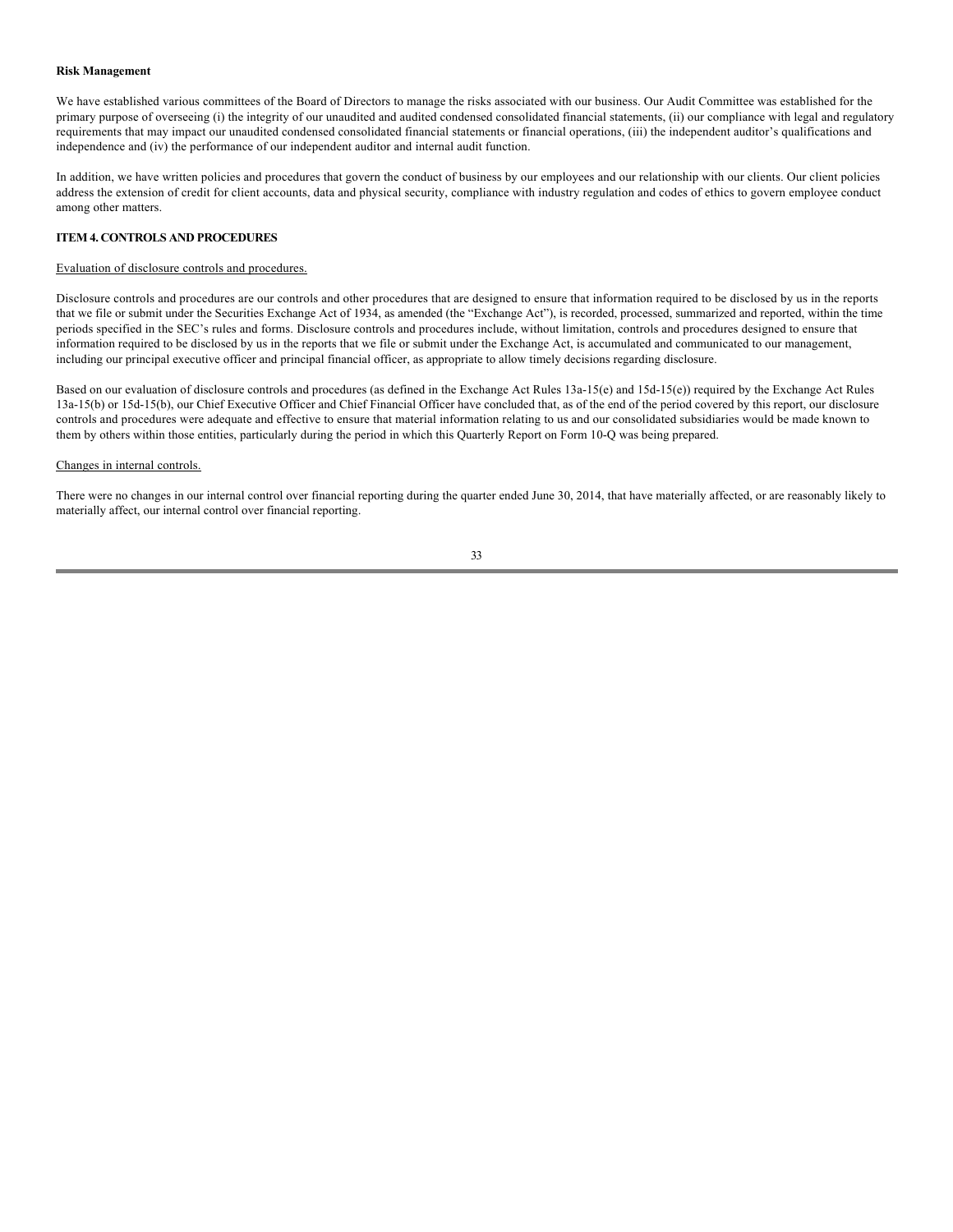## **PART II – OTHER INFORMATION**

## **ITEM 1. LEGAL PROCEEDINGS**

The Company and its subsidiaries are defendants in arbitrations and administrative proceedings, lawsuits and claims, which are routine and incidental to our business, alleging specified damages of approximately \$14,760,000. These matters arise in the normal course of business. The Company intends to vigorously defend itself in these actions, and based on discussions with counsel believes that the eventual outcome of these matters will not have a material adverse effect on the Company. However, the ultimate outcome of these matters cannot be determined at this time. The amounts related to such matters that are reasonably estimable and which have been accrued at June 30, 2014 and September 30, 2013, are approximately \$527,000 and \$250,000 (inclusive of legal fees incurred to date and estimated claims), respectively, and have been included in "Accounts Payable, Accrued Expenses and Other Liabilities" in the accompanying consolidated statements of financial condition. The Company has included in "Professional fees" litigation and FINRA related expenses of \$274,000 and \$854,000 for the three months ended June 30, 2014 and 2013, respectively.

## **ITEM 1A. RISK FACTORS**

There are no material changes from the risk factors previously disclosed in our Annual Report on Form 10-K for the fiscal year ended September 30, 2013.

#### **ITEM 2. UNREGISTERED SALES OF EQUITY SECURITIES AND USE OF PROCEEDS**

None.

#### **ITEM 3. DEFAULTS UPON SENIOR SECURITIES**

None.

## **ITEM 4. MINE SAFETY**

Not applicable

## **ITEM 5. OTHER INFORMATION**

None.

#### **ITEM 6. EXHIBITS**

| 31.1         | Chief Executive Officer's Certificate pursuant to Section 302 of the Sarbanes-Oxley Act of 2002.                                                      |
|--------------|-------------------------------------------------------------------------------------------------------------------------------------------------------|
| 31.2         | Chief Financial Officer's Certificate pursuant to Section 302 of the Sarbanes-Oxley Act of 2002.                                                      |
| 32.1         | Chief Executive Officer's Certificate pursuant to Section 906 of the Sarbanes-Oxley Act of 2002.                                                      |
| 32.2         | Chief Financial Officer's Certificate pursuant to Section 906 of the Sarbanes-Oxley Act of 2002.                                                      |
| $101$ INS**  | <b>XBRL</b> Instance                                                                                                                                  |
| $101.SCH**$  | <b>XBRL Taxonomy Extension Schema</b>                                                                                                                 |
| $101.CAL**$  | <b>XBRL Taxonomy Extension Calculation</b>                                                                                                            |
| $101.$ DEF** | <b>XBRL Taxonomy Extension Definition</b>                                                                                                             |
| $101.LAB**$  | <b>XBRL Taxonomy Extension Labels</b>                                                                                                                 |
| 101.PRE**    | <b>XBRL Taxonomy Extension Presentation</b>                                                                                                           |
| ** XBRL      | information is furnished and not filed or a part of a registration statement or prospectus for purposes of sections 11 or 12 of the Securities Act of |
|              | 1933, as amended, is deemed not filed for purposes of section 18 of the Securities Exchange Act of 1934, as amended, and otherwise is not subject     |
|              | to liability under these sections.                                                                                                                    |
|              |                                                                                                                                                       |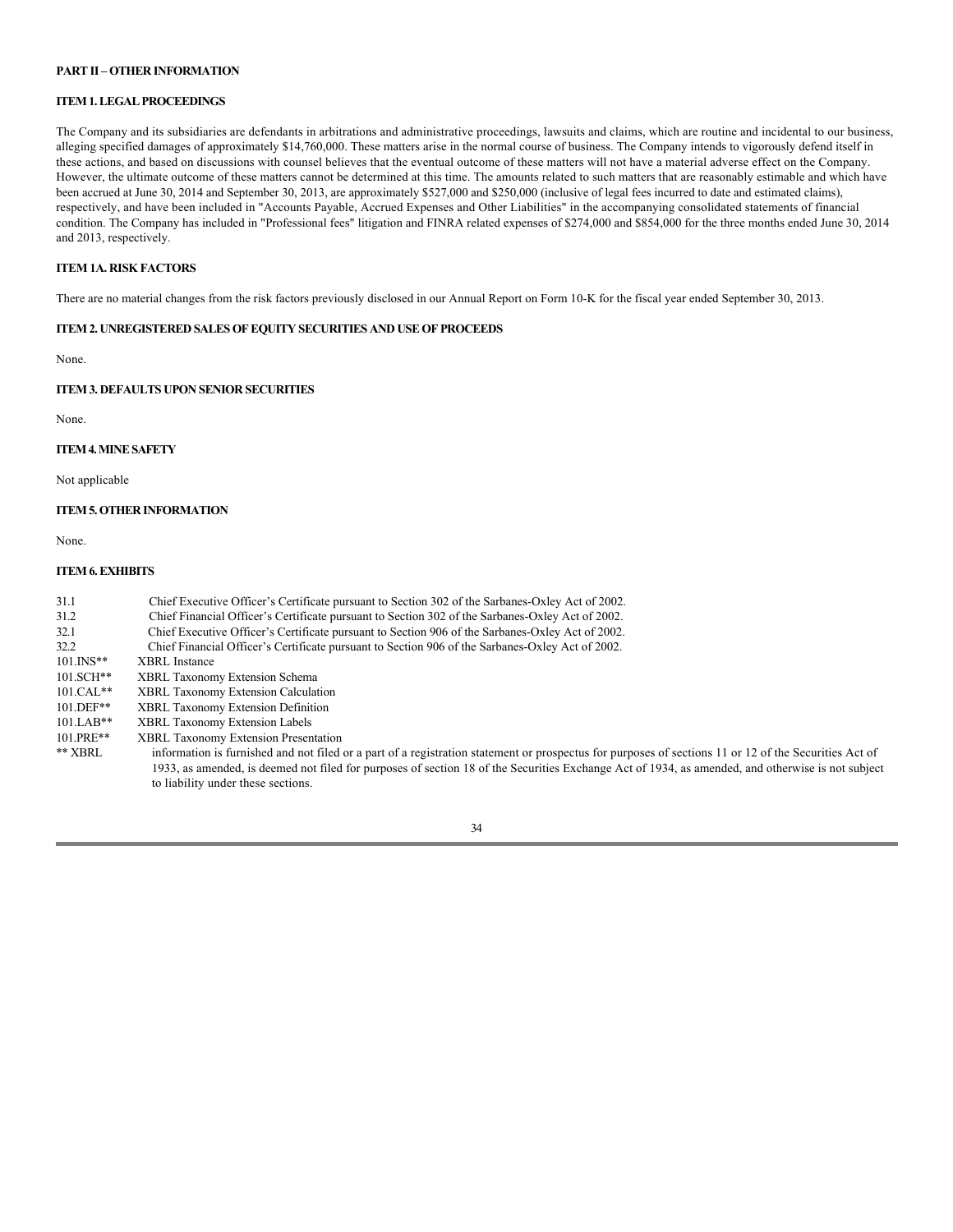## **SIGNATURES**

Pursuant to the requirements of the Securities Exchange Act of 1934, the registrant has duly caused this report to be signed on its behalf by the undersigned thereunto duly authorized.

## **NATIONAL HOLDINGS CORPORATION AND SUBSIDIARIES**

August 14, 2014 By: /s/ Mark Klein

Mark Klein Chief Executive Officer

August 14, 2014 By: /s/ Alan B. Levin

Alan B. Levin Chief Financial Officer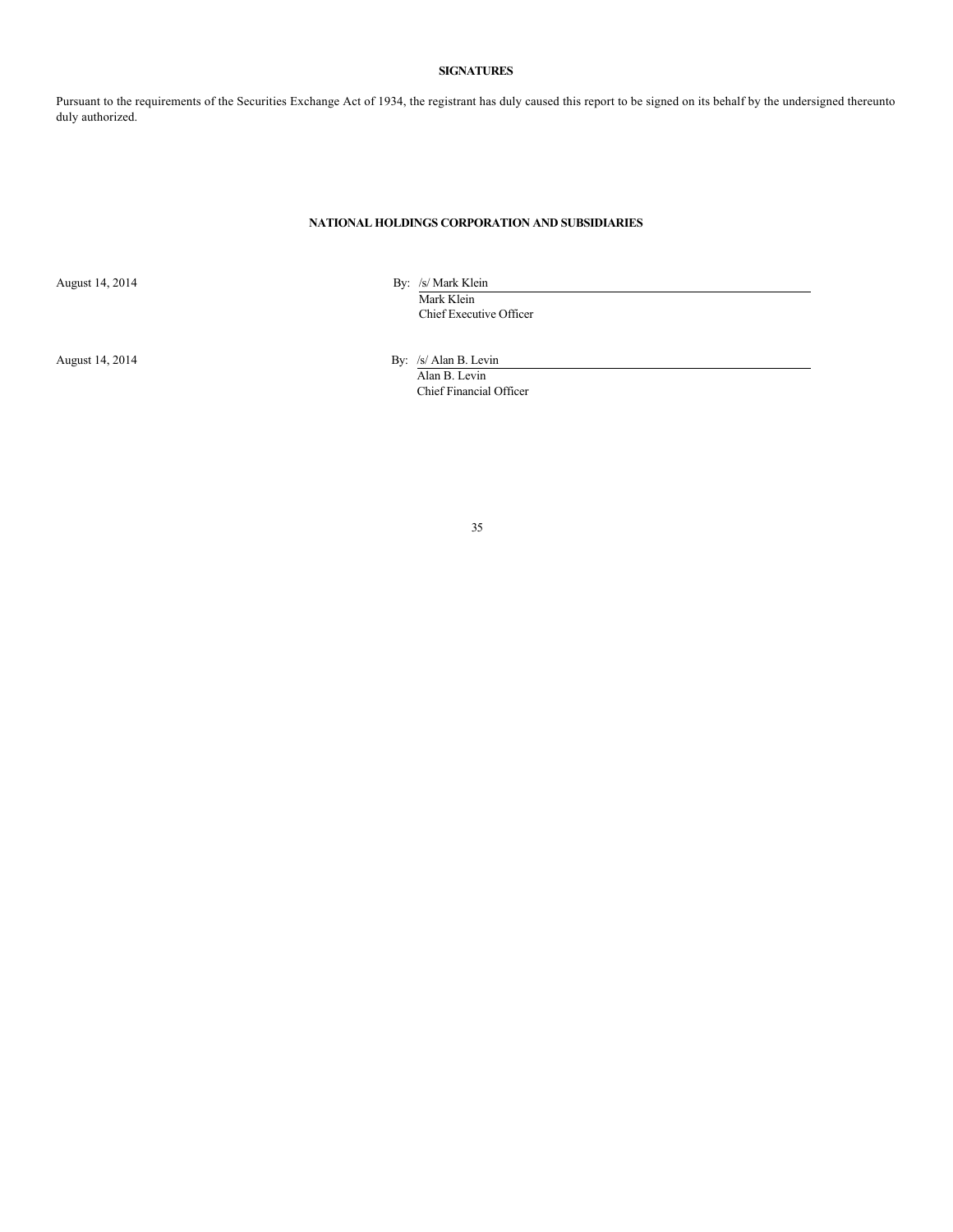#### **CERTIFICATION PURSUANT TO SECTION 302 OF THE SARBANES-OXLEY ACT OF 2002**

I, Mark Klein, certify that:

- 1. I have reviewed this quarterly report on Form 10-Q of National Holdings Corporation;
- 2. Based on my knowledge, this report does not contain any untrue statement of a material fact or omit to state a material fact necessary to make the statements made, in light of the circumstances under which such statements were made, not misleading with respect to the period covered by this report;
- 3. Based on my knowledge, the financial statements, and other financial information included in this report, fairly present in all material respects the financial condition, results of operations and cash flows of the registrant as of, and for, the periods presented in this report;
- 4. The registrant's other certifying officer(s) and I are responsible for establishing and maintaining disclosure controls and procedures (as defined in Exchange Act Rules 13a-15(e) and 15d-15(e)) and internal control over financial reporting (as defined in Exchange Act Rules 13a-15(f) and 15d-15(f)) for the registrant and have:
	- a) designed such disclosure controls and procedures, or caused such disclosure controls and procedures to be designed under our supervision, to ensure that material information relating to the registrant, including its consolidated subsidiaries, is made known to us by others within those entities, particularly during the period in which this report is being prepared;
	- b) designed such internal control over financial reporting, or caused such internal control over financial reporting to be designed under our supervision, to provide reasonable assurance regarding the reliability of financial reporting and the preparation of financial statements for external purposes in accordance with generally accepted accounting principles;
	- c) evaluated the effectiveness of the registrant's disclosure controls and procedures and presented in this report our conclusions about the effectiveness of the disclosure controls and procedures, as of the end of the period covered by this report based on such evaluation; and
	- d) disclosed in this report any change in the registrant's internal control over financial reporting that occurred during the registrant's most recent fiscal quarter (the registrant's fourth fiscal quarter in the case of an annual report) that has materially affected, or is reasonably likely to materially affect, the registrant's internal control over financial reporting; and

5. The registrant's other certifying officer(s) and I have disclosed, based on our most recent evaluation of internal control over financial reporting, to the registrant's auditors and the audit committee of the registrant's board of directors (or persons performing the equivalent functions):

- a) all significant deficiencies and material weaknesses in the design or operation of internal control over financial reporting which are reasonably likely to adversely affect the registrant's ability to record, process, summarize and report financial information; and
- b) any fraud, whether or not material, that involves management or other employees who have a significant role in the registrant's internal control over financial reporting.

/s/ Mark Klein Mark Klein, Chief Executive Officer August 14, 2014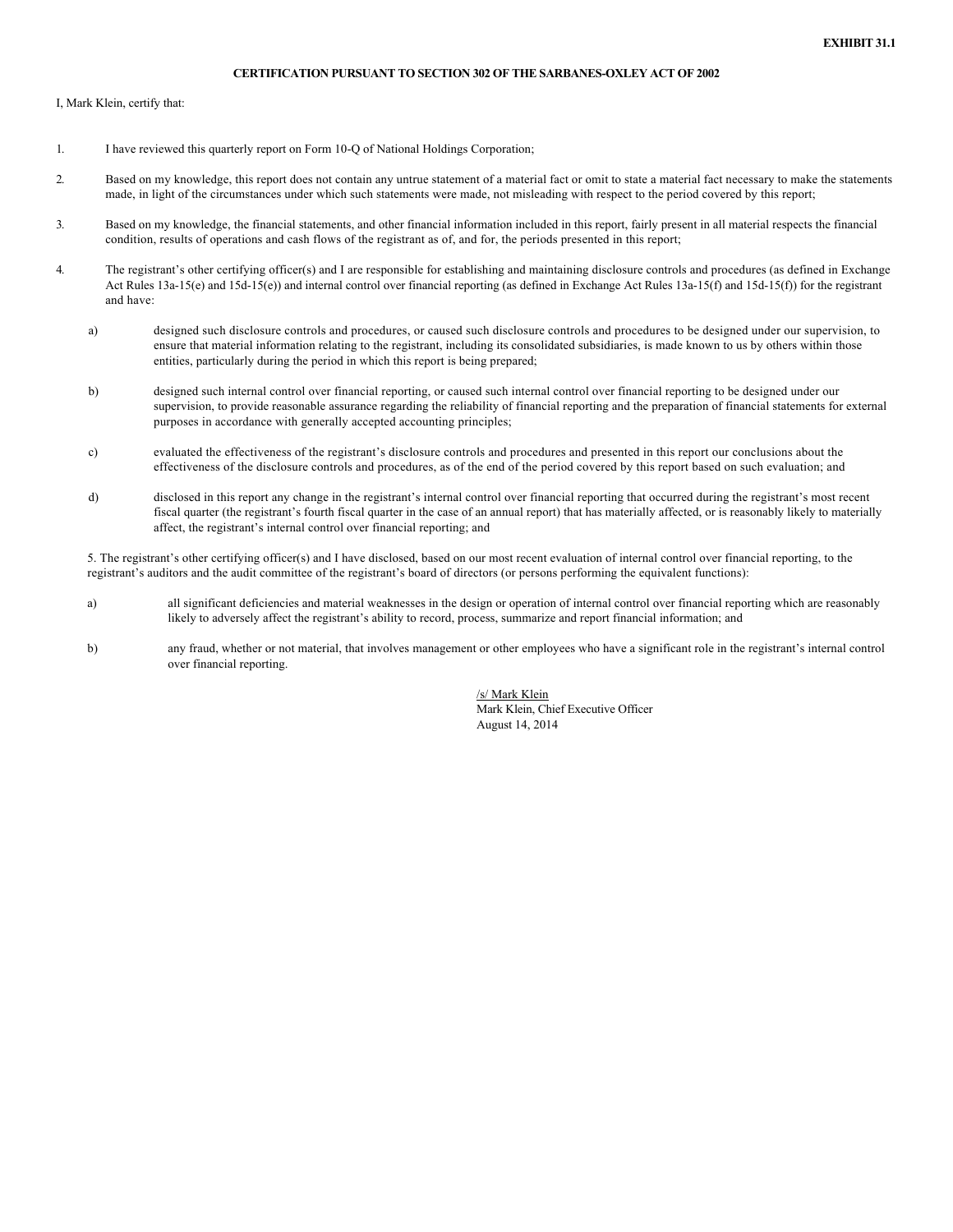#### **CERTIFICATION PURSUANT TO SECTION 302 OF THE SARBANES-OXLEY ACT OF 2002**

#### I, Alan B. Levin, certify that:

- 1. I have reviewed this quarterly report on Form 10-Q of National Holdings Corporation;
- 2. Based on my knowledge, this report does not contain any untrue statement of a material fact or omit to state a material fact necessary to make the statements made, in light of the circumstances under which such statements were made, not misleading with respect to the period covered by this report;
- 3. Based on my knowledge, the financial statements, and other financial information included in this report, fairly present in all material respects the financial condition, results of operations and cash flows of the registrant as of, and for, the periods presented in this report;
- 4. The registrant's other certifying officer(s) and I are responsible for establishing and maintaining disclosure controls and procedures (as defined in Exchange Act Rules 13a-15(e) and 15d-15(e)) and internal control over financial reporting (as defined in Exchange Act Rules 13a-15(f) and 15d-15(f)) for the registrant and have:
	- a) designed such disclosure controls and procedures, or caused such disclosure controls and procedures to be designed under our supervision, to ensure that material information relating to the registrant, including its consolidated subsidiaries, is made known to us by others within those entities, particularly during the period in which this report is being prepared;
	- b) designed such internal control over financial reporting, or caused such internal control over financial reporting to be designed under our supervision, to provide reasonable assurance regarding the reliability of financial reporting and the preparation of financial statements for external purposes in accordance with generally accepted accounting principles;
	- c) evaluated the effectiveness of the registrant's disclosure controls and procedures and presented in this report our conclusions about the effectiveness of the disclosure controls and procedures, as of the end of the period covered by this report based on such evaluation; and
	- d) disclosed in this report any change in the registrant's internal control over financial reporting that occurred during the registrant's most recent fiscal quarter (the registrant's fourth fiscal quarter in the case of an annual report) that has materially affected, or is reasonably likely to materially affect, the registrant's internal control over financial reporting; and

5. The registrant's other certifying officer(s) and I have disclosed, based on our most recent evaluation of internal control over financial reporting, to the registrant's auditors and the audit committee of the registrant's board of directors (or persons performing the equivalent functions):

- a) all significant deficiencies and material weaknesses in the design or operation of internal control over financial reporting which are reasonably likely to adversely affect the registrant's ability to record, process, summarize and report financial information; and
- b) any fraud, whether or not material, that involves management or other employees who have a significant role in the registrant's internal control over financial reporting.

/s/ Alan B. Levin Alan B. Levin, Chief Financial Officer August 14, 2014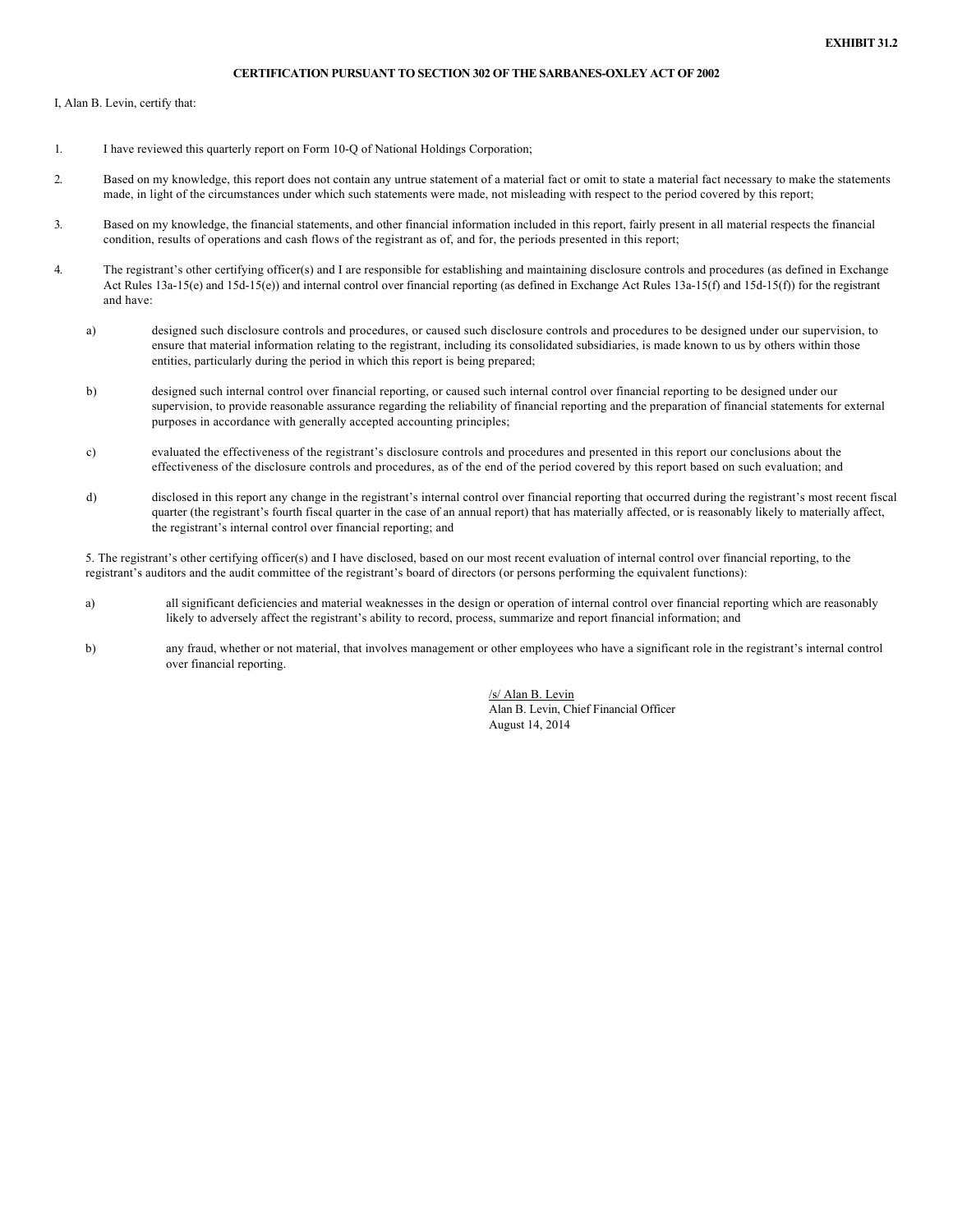#### **CERTIFICATION PURSUANT TO 18 U.S.C. SECTION 1350, AS ADOPTED PURSUANT TO SECTION 906 OF THE SARBANES-OXLEY ACT OF 2002**

In connection with the Quarterly Report of National Holdings Corporation (the "Company") on Form 10Q for the fiscal quarter ended June 30, 2014 as filed with the Securities and Exchange Commission on the date hereof (the "Report"), I, Mark Klein, Chief Executive Officer of the Company, certify, pursuant to 18 U.S.C. § 1350, as adopted pursuant to § 906 of the Sarbanes-Oxley Act of 2002, that, to my knowledge:

- (1) The Report fully complies with the requirements of section 13(a) or 15(d) of the Securities Exchange Act of 1934, as amended; and
- (2) The information contained in the Report fairly presents, in all material respects, the financial condition and results of operations of the Company.

/s/ Mark Klein Mark Klein Chief Executive Officer August 14, 2014